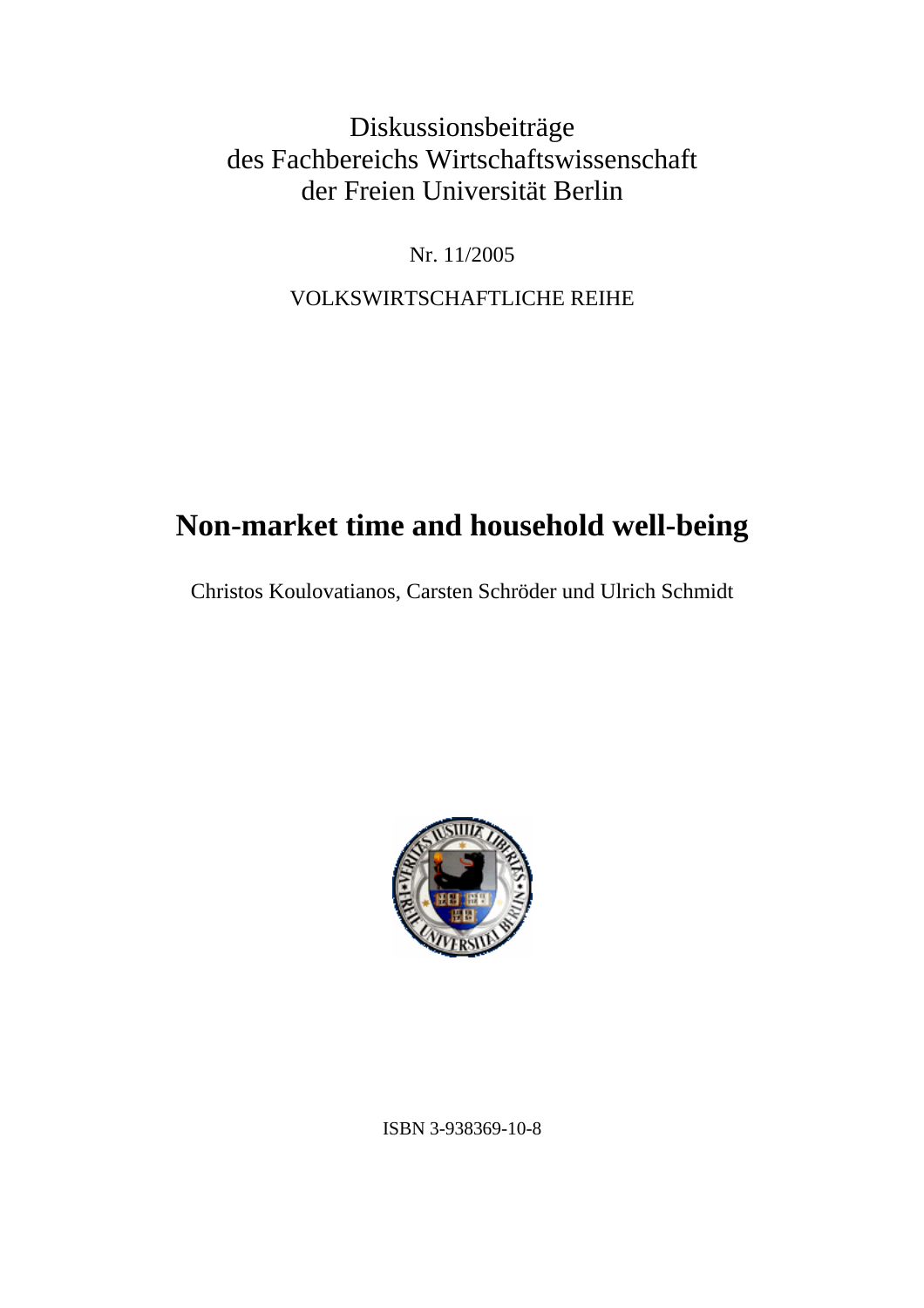# Non-Market Time and Household Well-Being

Christos Koulovatianos<sup>a,\*</sup>, Carsten Schröder<sup>b</sup>, Ulrich Schmidt<sup>c</sup>

June 17, 2005

#### Abstract

A distinguishing feature among households is whether adult members work or not, since the employment status affects a household's available time for home activities. Using a survey method in two countries, Belgium and Germany, we provide household incomes that retain the level of well-being across different family types, distinguished by family size and employment status of adults. Our tests support that specialization in home production and childcare-time costs are important determinants of household well-being. Estimates of child costs relative to an adult are higher for households that are time-constrained (all adults in the household work), and also higher for poorer households.

Keywords: household production, child costs, childcare, survey method

JEL Classification: D13, J22, C42, D31, I31

 $\overline{0}$  a Department of Economics, University of Vienna

 $<sup>b</sup>$  Department of Economics, Free University of Berlin</sup>

<sup>c</sup> Department of Financial Economics, University of Hannover

<sup>\*</sup> Corresponding author, Department of Economics, Univ. of Vienna, Hohenstaufengasse 9, A-1010 Vienna, Austria. E-mail: christos.koulovatianos@univie.ac.at, Tel: +43-1-427737426, Fax: +43-1-42779374. Financial support from the TMR network "Living Standards, Inequality and Taxation," contract No ERBFMRXCT980248, is gratefully acknowledged. Koulovatianos thanks the Leventis foundation and the RTN project on "The Economics of Ageing in Europe" for financial support. Schmidt acknowledges financial support from the Deutsche Forschungsgemeinschaft, contract No Schm1396/1-1.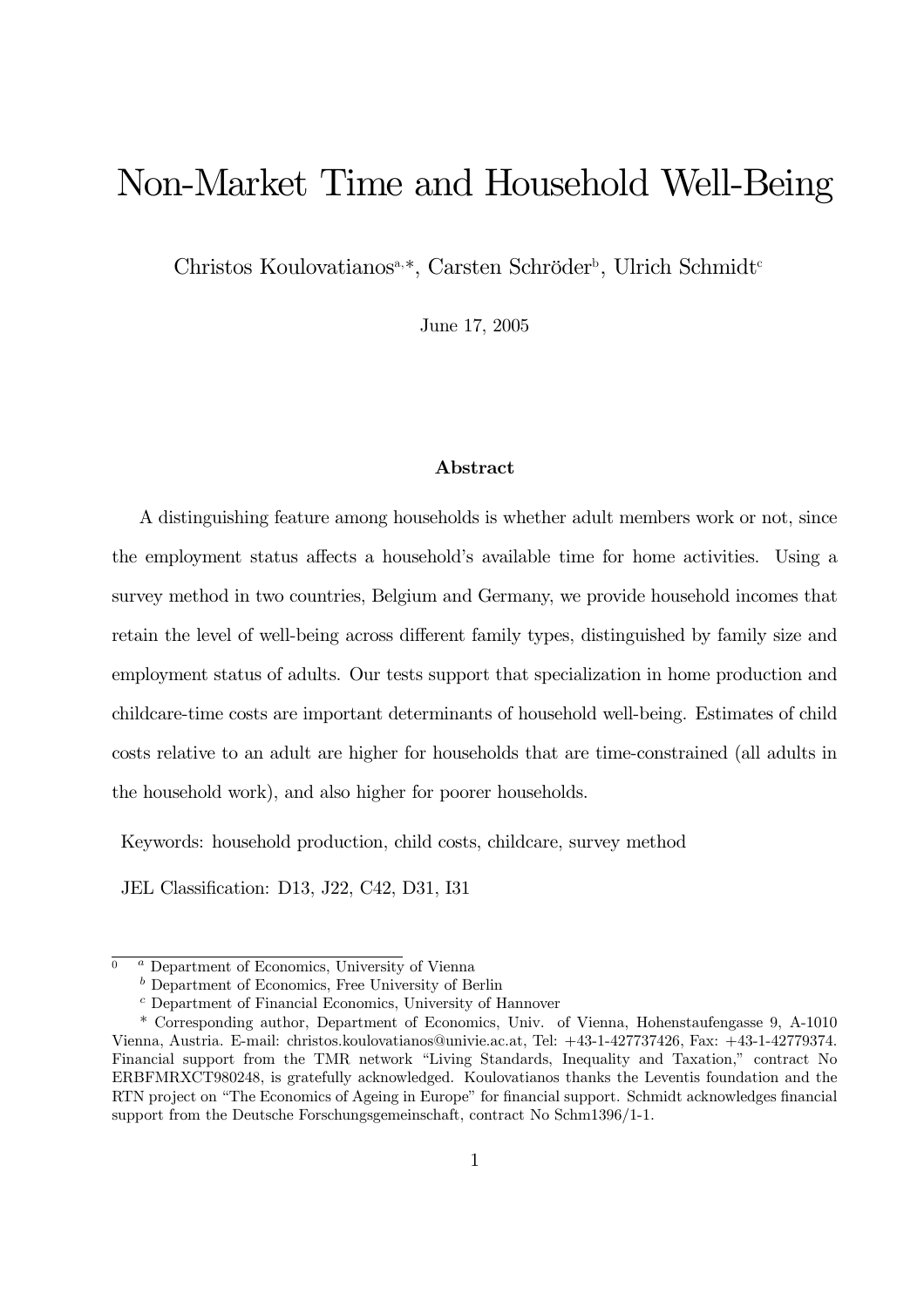#### 1. Introduction

Since the seminal contribution of Becker (1965) on the economics of household production, time spent for producing "commodities at home" has received remarkable attention. Many studies suggest treatments of the time input in household production functions in order to address questions about labor supply, marriage decisions, inequality, social security or population aging.

Applied studies using econometric or calibration approaches to issues that involve home production rely upon information from consumer-expenditure, labor-supply, or time-use surveys. However, numerous unobservable factors driving home production choices make it difficult to elicit unambiguous conclusions about preference and home-production primitives from the currently available databases through simple consumer-behavior and rationality principles. So, applied scholars are obliged to make explicit assumptions, for example, on the behavior of household members, or on the structure of utility and production functions. Both the qualitative and, especially, the quantitative properties of the ex-post orderings of household well-being due to household choices in applied models, are often sensitive to prior assumptions. Especially for multi-person families, there is no consensus on which assumptions to use. In this case, additional assumptions are needed for an intra-household allocation mechanism.<sup>1</sup>

Developing ways to obtain direct empirical estimates of household incomes that preserve the level of well-being across different family types, distinguished by family size and employment status of adults, can provide key information for evaluating the appropriateness of candidate assumptions in applied research of home economics, since the employment status

<sup>1</sup> For example, approaches vary from Becker's model of cooperative family collective choice to bargaining models with individual utility maximizers within the household. See Pollak (2002) for further details and guidance to the literature.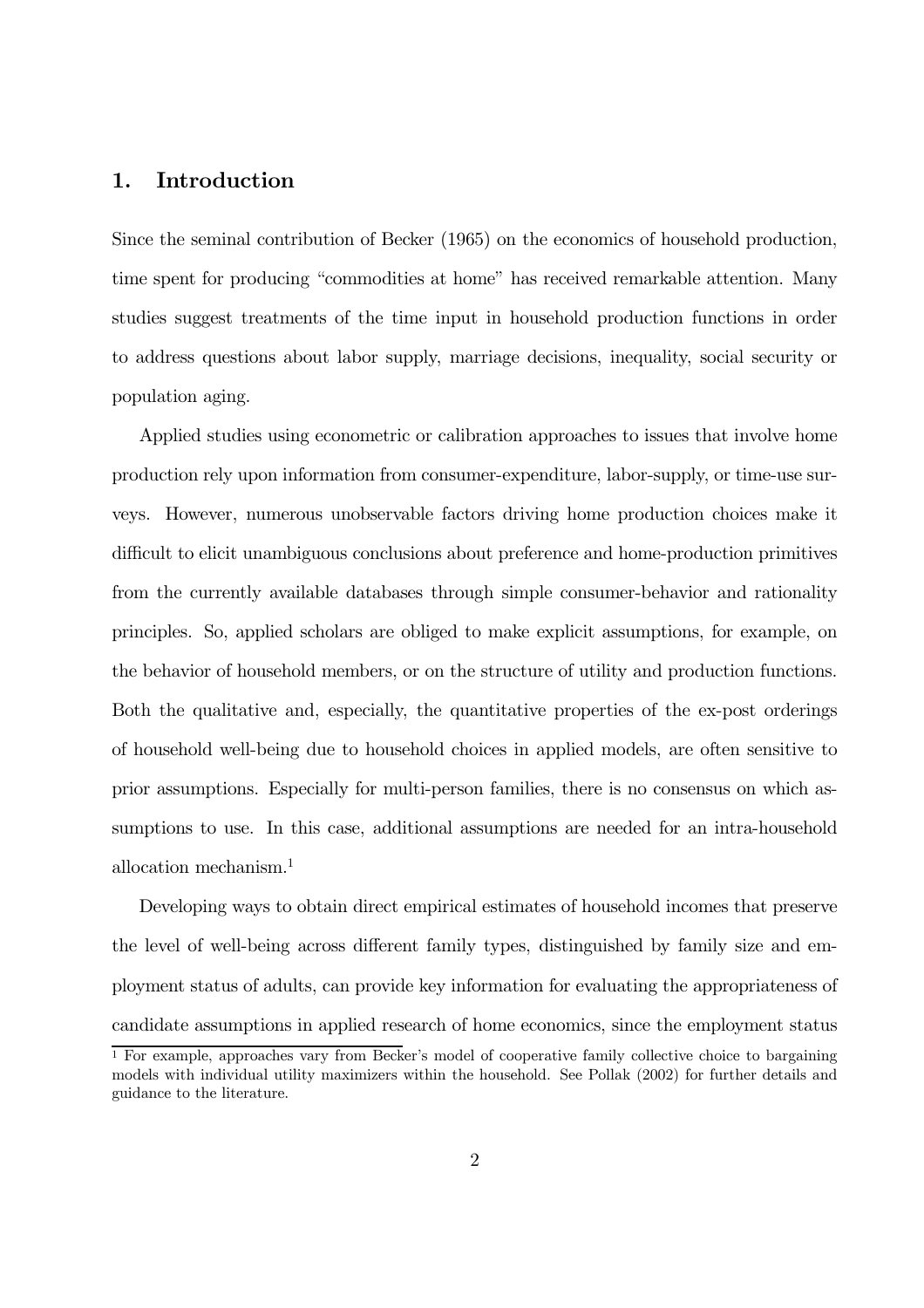affects a household's available time for home activities. We provide such estimates through a survey approach, and test implications of core assumptions behind the mechanics of home production and intra-household allocations of time and other goods.

In our survey we ask questions as: "which family-income level can make a household with one employed and one unemployed adult with two children achieve the same well-being as a household with an unemployed single childless adult and a monthly family income of \$1,000, according to your opinion? What income do you suggest if in the previous question both adults were unemployed? And what if both adults were employed?" The answers to these questions are direct assessments of "equivalent incomes:" incomes that make the well-being of households with different demographic composition and employment patterns equal. The information contained in equivalent incomes enables us to study the role of different time constraints for household production or leisure activities for welfare comparisons.<sup>2</sup>

The pattern of such a profile of equivalent incomes may also depend on the underlying level of well-being. In our survey, we identify and fix three different levels of well-being, by providing each of our subjects with three specific income levels, "reference incomes," for an unemployed single childless adult (our "reference household type").

Using this survey method, we collect data from Belgium and Germany. Our database is essentially non-parametric, with the sole exception that we pre-specify a set of hypothetical household types and reference incomes that are related to the bottom-, middle-, and upper quintile of the personal-income distribution of single adults in these two countries. For this reason, the equivalent incomes that we obtain can provide information about interhousehold orderings of well-being stemming from actual consumer-expenditure and timeallocation choices by households, at least in the way these are perceived by our respondents.

<sup>&</sup>lt;sup>2</sup> A similar type of survey was also used by Koulovatianos, Schröder and Schmidt (2005), to study the sharing potential of multi-person households at different levels of well-being.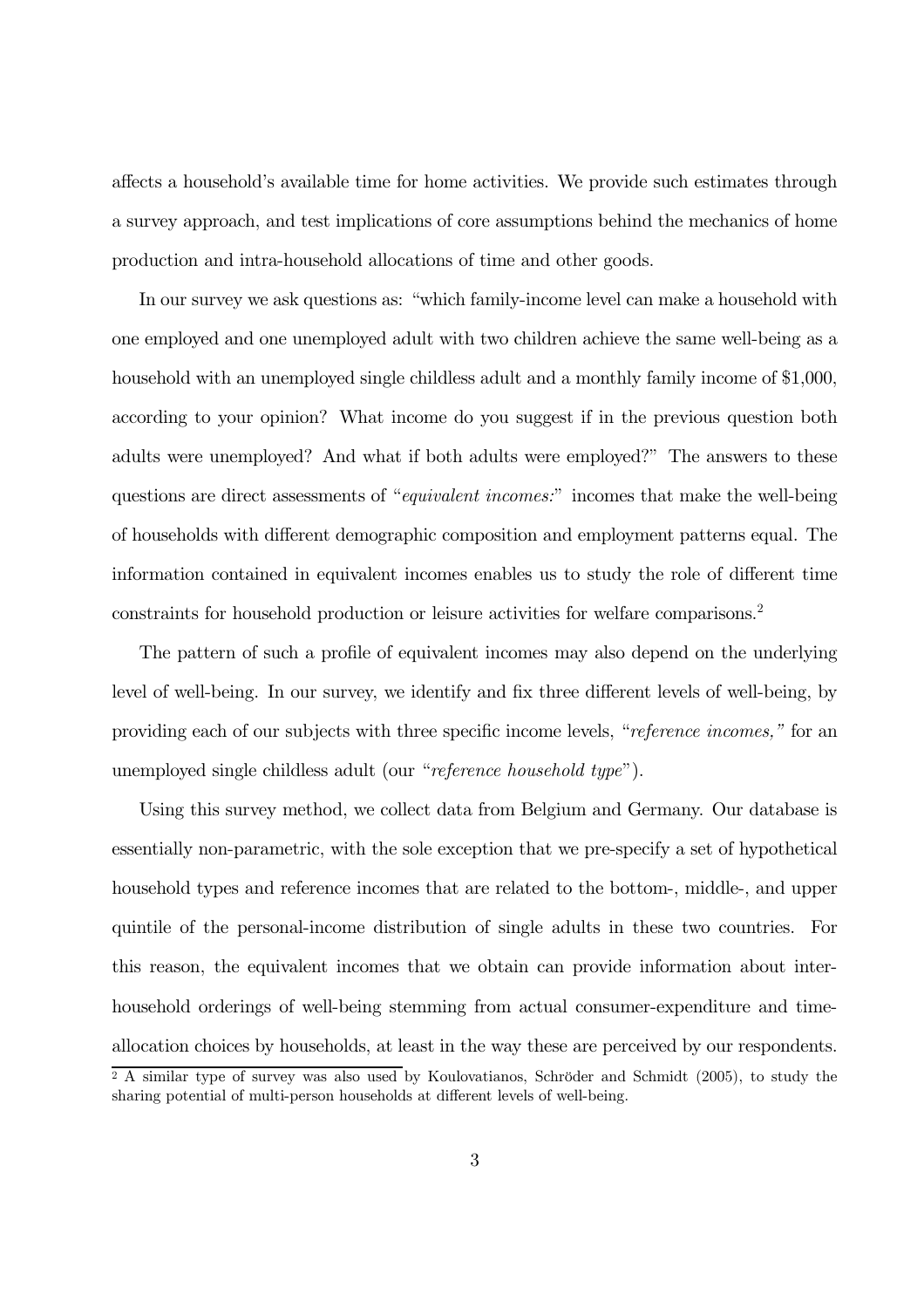Thus, the implications of a wide range of consumer-behavior models can be re-examined after adding the information we provide.

If individuals simply value leisure and consume only final market goods, the stated equivalent incomes for family types with more employed members should be higher. This could be a plain compensation in terms of final goods for the loss of leisure time or for the disutility of effort. If, in addition, time is an input to household production, then more time spent in the market has more complex implications for well-being. Individuals might need to "outsource," i.e. to buy final goods as substitutes for goods that they could have produced at home, or they might need to reduce leisure.

The decision whether to buy a final good in the market or to produce a substitute good at home, depends on several unobservable factors. Apart from the preferences over the final good itself, important are also the preferences over the type of activity, the preferences over the effort involved, the efficiency of the household production activity and effort, that may also depend on the existing stock of durable household equipment, the possibility to produce some different goods at the same time (joint production), among others.

For example, the only observables behind the decision of a single childless adult to cook or to dine in a restaurant are the prices of meals at restaurants, the prices of food ingredients and cooking equipment, the personal income and maybe some other socioeconomic variables (such as gender, age, occupational status or education). Simple arguments of revealed preference based on this limited set of observables, without strong assumptions on several important unobservable primitives of home production, such as the nature of a home-production function, are unable to explain the choices.

The involvement of non-market time constraints into household well-being is further difficult to evaluate in multi-person households. Apart from the fact that there is sharing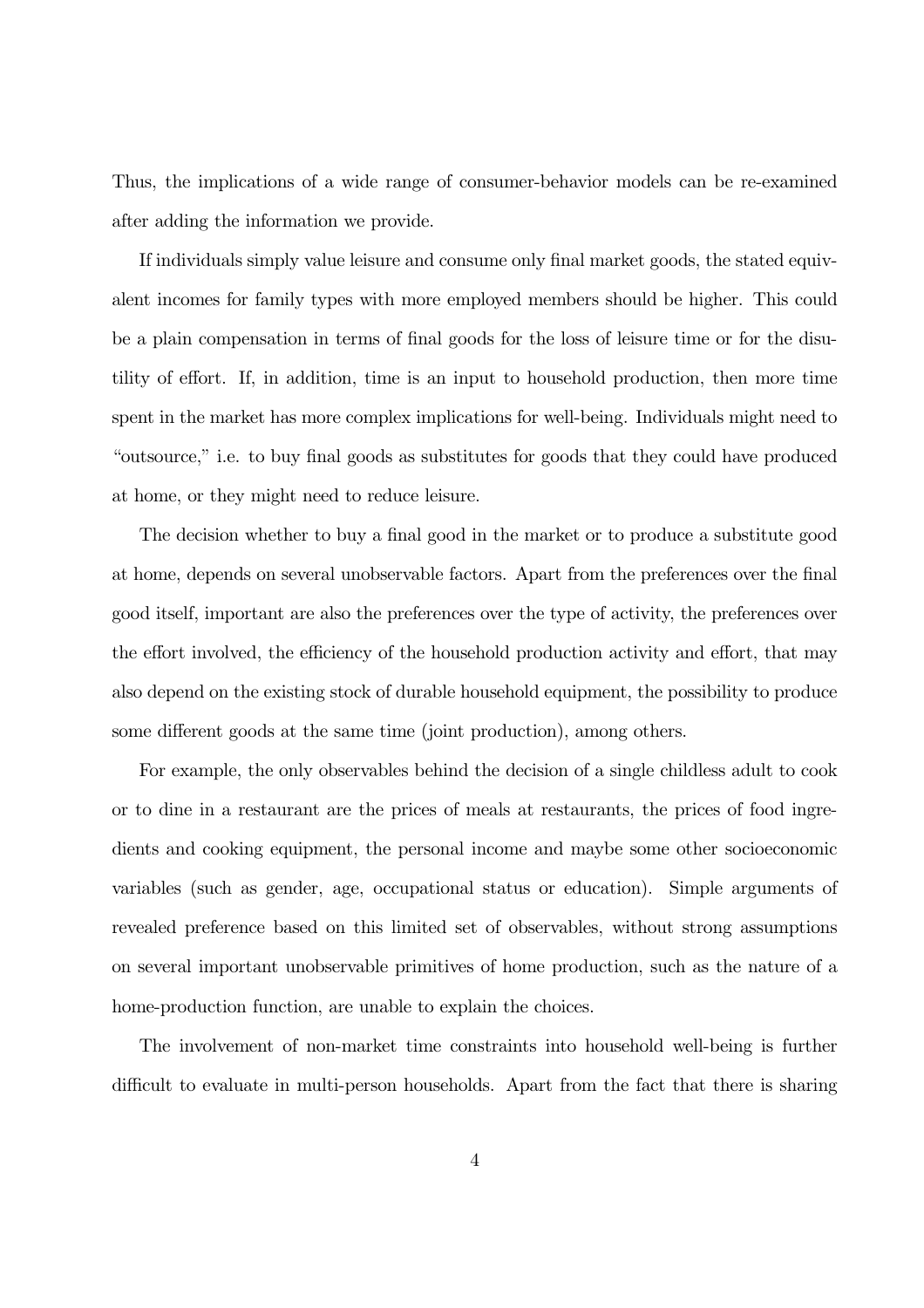potential for final consumption goods (joint consumption), there is also a sharing potential for the consumption of home-production activities. For example, two adults might enjoy cooking together more. More importantly, the time input in home production can be an input to two activities, for example one can cook and take care of children at the same time (joint production). Or, it might take about the same time to cook for four people as it would take to cook for two (economies of scale).

Since Becker's (1965) work, the literature is full of such examples, and also very rich in proposed household allocation mechanisms and models. An important breakthrough has been made since the introduction and utilization of time-use survey data. Time-use surveys provide information about the chosen allocation of time, which is a significant extension to the information set available to researchers of home economics. In recent work by Gronau and Hamermesh (2001) and (2003), some cross-country empirical regularities about time allocations are striking. First, childcare is an important part of the time budget and this activity is rather time-intensive. Second, more educated (and richer) households work less at home and their home production activities are more goods-intensive than these of the less educated (poorer).

Such empirical facts have motivated scholars to follow specific modeling directions and to rethink their assumptions about the intra-household time allocation mechanisms. In particular, Apps and Rees (2002) have used a model where adults engage into a type of within-household Ricardian trade and specialization according to comparative advantage in order to re-evaluate the costs of children when childcare is included. They utilize information from both time-use survey data and consumer expenditures. Our findings support the direction of some of their assumptions on the intra-household time allocation mechanism.

Tests using our data support that, (i) specialization in home/market activities is a plausi-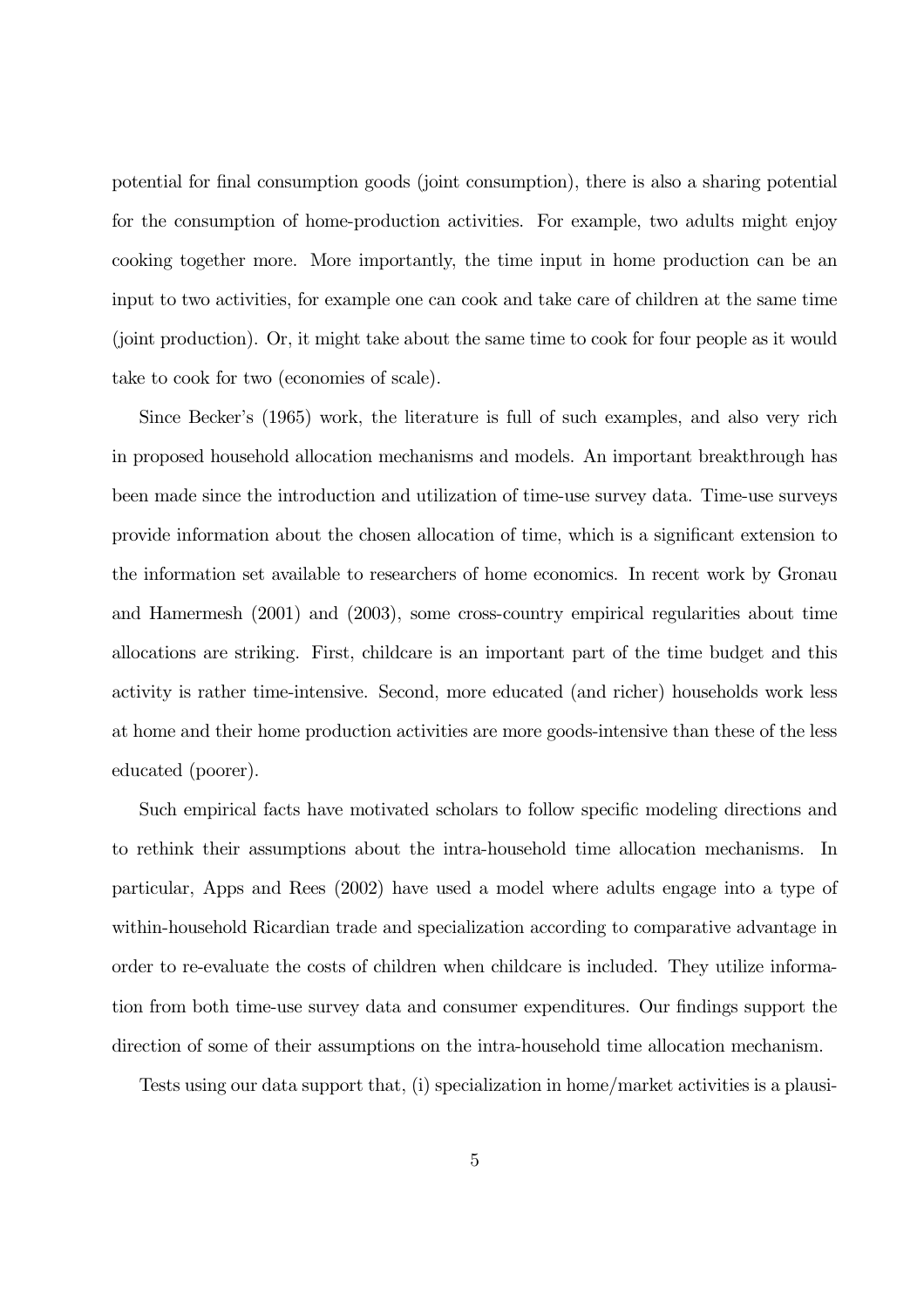ble time allocation mechanism in two-adult households, (ii) childcare influences significantly the overall household level of well-being, and (iii) richer households have an advantage in dealing with decreases in their non-market time endowment. Consistently with these three observations, our estimates of child costs relative to an adult are higher for households that are time-constrained (all adults in the household work), and also higher for poorer households. Our results can also serve as a step for improving both econometric approaches as this of Apps and Rees (2002) and for calibration approaches to models studying the economics of different family types, as these of Aiyagari, Greenwood and Güner (2000) and Greenwood, Güner and Knowles (2000) on marriage decisions, and Greenwood, Seshadri and Yorukoglu (2005) on female labor supply.

In Section 2 we explain our method and samples. In Section 3 we provide the averages of equivalent incomes and we discuss their direct implications. In Section 4 we analyze specific hypotheses and empirical facts from time survey data in the literature about home production and intra-household time allocations and examine whether our results are consistent with these hypotheses. In Section 5 we provide our estimates for children costs relative to an adult and we compare them with these of Apps and Rees (2002). In Section 6 we suggest extensions and we conclude with Section 7.

#### 2. Survey structure and samples

Our survey consists of three sections, all appearing in the appendix. In the first section we give information to the respondents about the topic in question and we explain the task they must perform. In the second section we ask our respondents to state some of their personal characteristics that could possibly influence their judgements about the role of the household time allocations for well-being.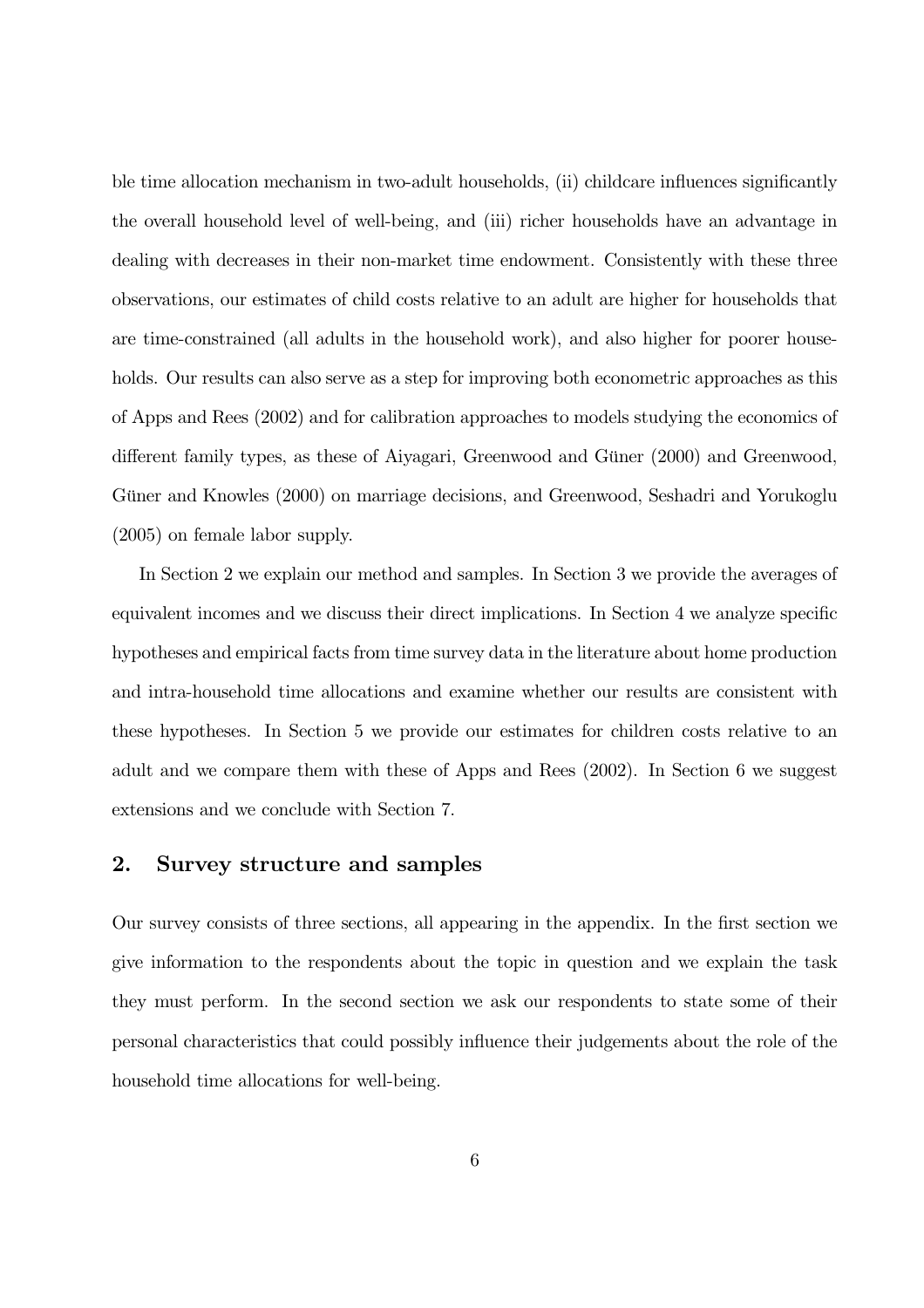The third section contains the core questions of our survey. We provide our subjects with a table of 20 entries, each corresponding to a family type distinguished according to three dimensions, namely, (i) the number of adults, (ii) the number of children in the household, and, (iii) the employment status of adults. Moving downwards within each column of the table, we increase the number of children (from zero to three children). Moving within rows from left to right, we increase the number of adults, from one to two adults, and we also vary the employment status of these adults between unemployed and full-time employed. Denoting an unemployed adult by "U" and an employed adult by "E," the sequence from left to right is, U, E, UU, EU, EE. Each child is denoted by "C," so, EUCCC is a household with two adults, one employed and one unemployed, and three children. We tell our respondents to consider that adults are individuals of age 35 to 55, and that children are of age 7 to 11.

In the first entry of the table we provide the after-tax monthly income of a reference household, an unemployed single childless adult. All the remaining 19 entries are empty, and our subjects are asked to fill them in with after-tax monthly family incomes that bring all households to the same level of well-being as this of the reference household. We provide our subjects with two more tables of the same structure, with the sole difference that the reference income of the reference household is different. The three levels are defined as follows: the lowest reference income is the absolute poverty line (defined by the socialsecurity benefit for single-childless adults in both Belgium and Germany, about 500 Euros) and we add increments of three poverty lines for each next income category (that defines a level of well-being). Our selection of reference-income increments matches approximately the bottom-, middle-, and top income-distribution quintile in both countries.<sup>3</sup>

<sup>3</sup> Both Belgium and Germany had similar per-capita incomes and personal-income distributions at the time of sampling. The social-security benefit for an unemployed single childless adult was 523 Euros in Belgium in 2002 (see the database "MISSOC (Mutual Information System on Social Protection in the Member States of the Eurpean Union)" provided by EUROSTAT). According to the Regulation of Compensation Rules and to the 12th Book of the Social Welfare Code in Germany (Regelsatzverordnung (2004) and Sozialgeset-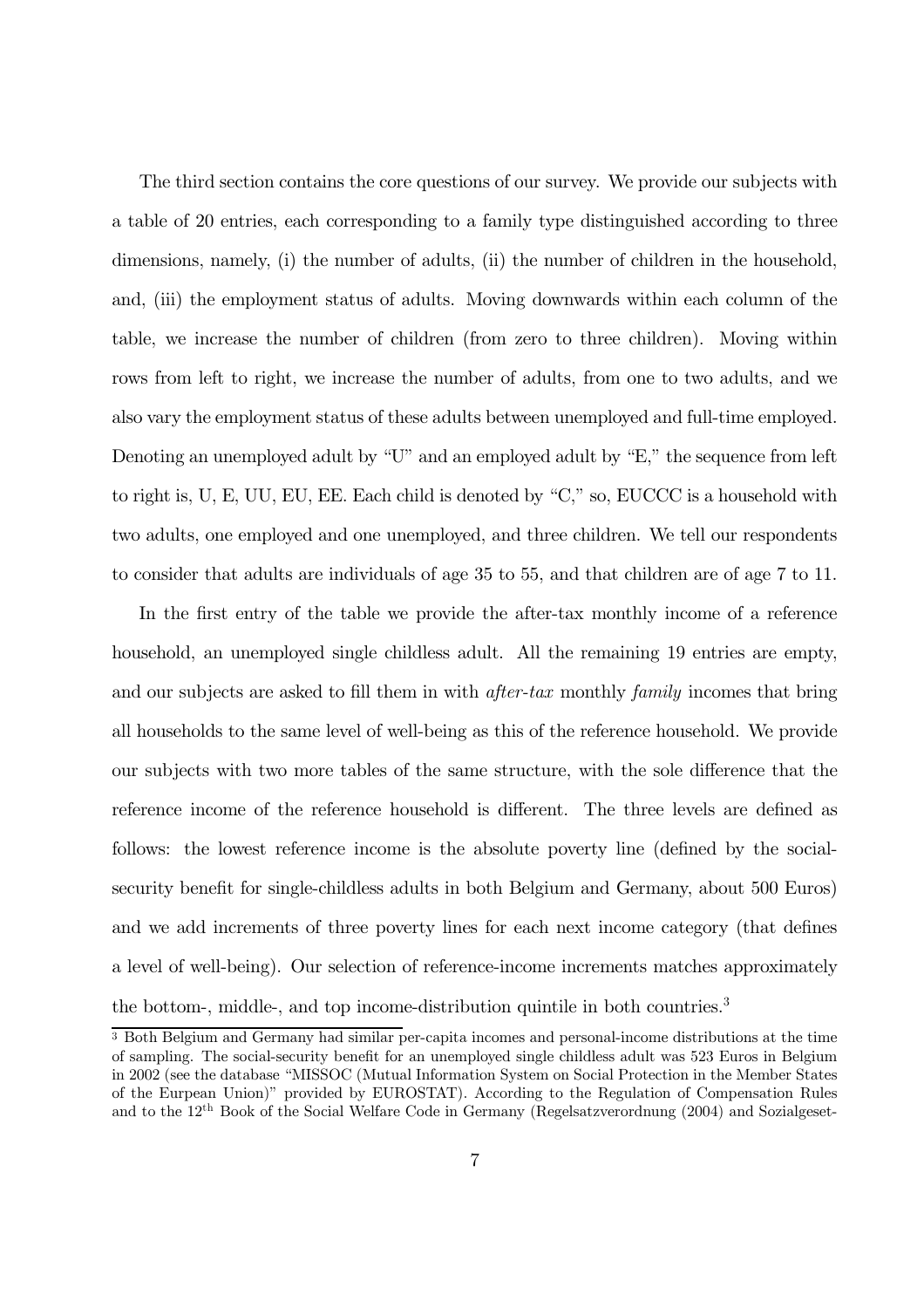Our samples consist of 149 respondents in Belgium and 164 in Germany. The questionnaire appeared on the internet and was advertised through web newsletters in both countries. Each respondent got a participation compensation of 5 Euros. The Belgian sample was collected in April 2002, whereas the German sample in February 2005. Table 1 presents a breakdown of the sample statistics for both countries.

The gender distribution of Germany is biased towards having more male respondents. In both countries, most respondents come from the age bracket of 20-40 years old and they are highly educated. These biases might be explained by the structure of internet users.<sup>4</sup> In a previous paper with similar welfare-evaluation questions (see Koulovatianos, Schröder and Schmidt (2005)), we have found no compelling evidence that personal characteristics or the survey medium (written vs. internet) bias the resulting estimates of equivalent incomes. Therefore, possible sampling biases are not expected to be a burden in eliciting credible information about the inter-household comparisons of well-being.<sup>5</sup>

### 3. Equivalent-income profiles

Table 2 gives a comprehensive summary of our results, by presenting the sample means of the

stated equivalent incomes. An immediate observation is that respondents always compensate

households for their loss in non-market time endowment or for their labor-market effort. This

zbuch - SGBXII (2004)), the unemployment benefit for a single childless adult was between 282-297 Euros in Germany in 2004. According to the Law of Housing Benefits (Wohngeldgesetz (2004) - paragraph 2) compensations for housing vary according to personal and family characteristics. A plausible estimate for single-adult housing in 2004 is 200 Euros. Therefore, the total 2004 benefits in Germany were about 500 Euros. We interpret this total amount as the poverty line.

<sup>&</sup>lt;sup>4</sup> For example, according to the annual publication of the Elections Research Group in Germany for year 2004 (Forschungsgruppe Wahlen (2004)), most internet users are male (about 58%), highly educated and people above the age 50 are under-represented.

<sup>&</sup>lt;sup>5</sup> See also section 4.2, p. 989 in Koulovatianos, Schröder and Schmidt (2005) for evidence that even the levels of well-being of respondents do not influence significantly their evaluations of income needs of hypothetical households with welfare different from this of the respondents. This finding also supports that the use of a "small" sample of respondents is not a burden for estimating equivalent incomes. A "small" sample of respondents that provide reliable information about many hypothetical households is able to generate a large number of observations that is appropriate for statistical inference.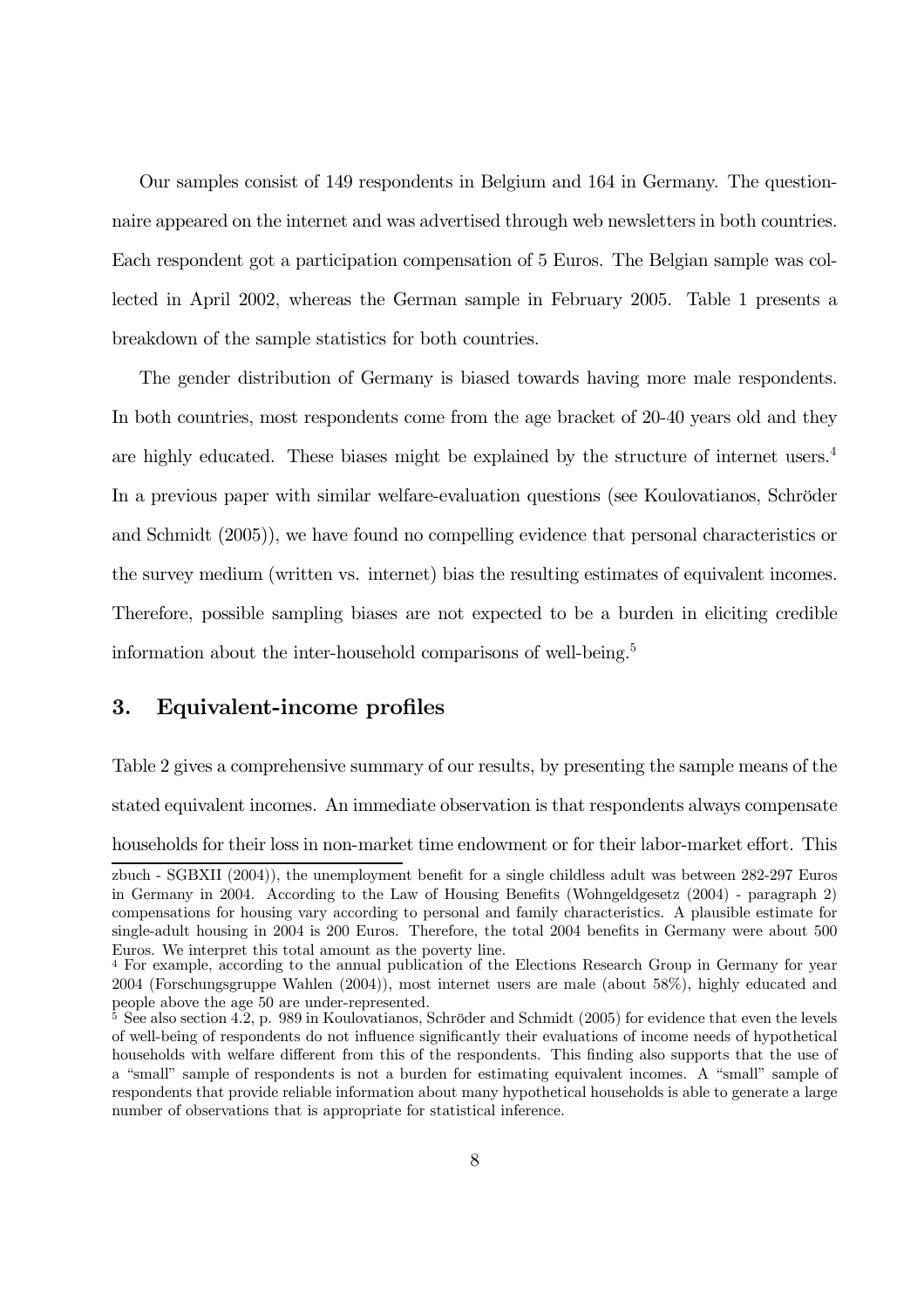is a plausible result, consistent with predictions by any documented theory of the value of time, at least to our knowledge.

A set of comparisons and tests can reveal some sources of responsiveness of the stated time compensations. Table 3 shows the change in equivalent incomes varying the time endowment of hypothetical households by changing the employment status of one adult in each case. So, the first four columns of Table 3 state the difference in equivalent incomes in single-adult households when the adult moves, exogenously, from the condition of being unemployed to this of being employed. Moving from left to right, each column adds one child in the household. The following group of four columns shows the compensations for households with two adults of types UU and EU, i.e. when the number of employees in the household raises from zero to one employee. Finally, the last four columns present compensations for switching from household types with adults EU to EE, namely, the case of shifting from a "traditional household" of one employee to a "non-traditional household" with both adults employed.<sup>6</sup>

All welfare-preserving compensations appearing in Table 3 are statistically significant differences of the relevant averages stated in Table  $2<sup>7</sup>$  All these numbers contain important information about reservation wages or about determinants behind early-retirement decisions. We remind that in both Belgium and Germany, the total monthly social-security benefit for unemployed single childless adults was about 500 Euros in the years we conducted our survey, which is also interpreted as the German poverty line. Our lowest reference in-

 $\overline{6}$  We borrow the terms "traditional" and "non-traditional" household from Apps and Rees (2002). We do not present the comparison of household types with two adults being EE and UU, as these do not add more insights to the observations that we make below. Moreover, these comparisons can be obtained directly from Table 3.

<sup>7</sup> As each respondent provides subjective evaluations for all types of households and income levels, all values are reported by the same group of individuals. Since these equivalent incomes are not independent, we have performed pairwise t-tests of difference of means. All compensations stated in Table 3 (the numbers outside the brackets), are significantly different from zero at the 99% confidence level and these t-tests are not reported in Table 3, but they can be provided by the authors upon request.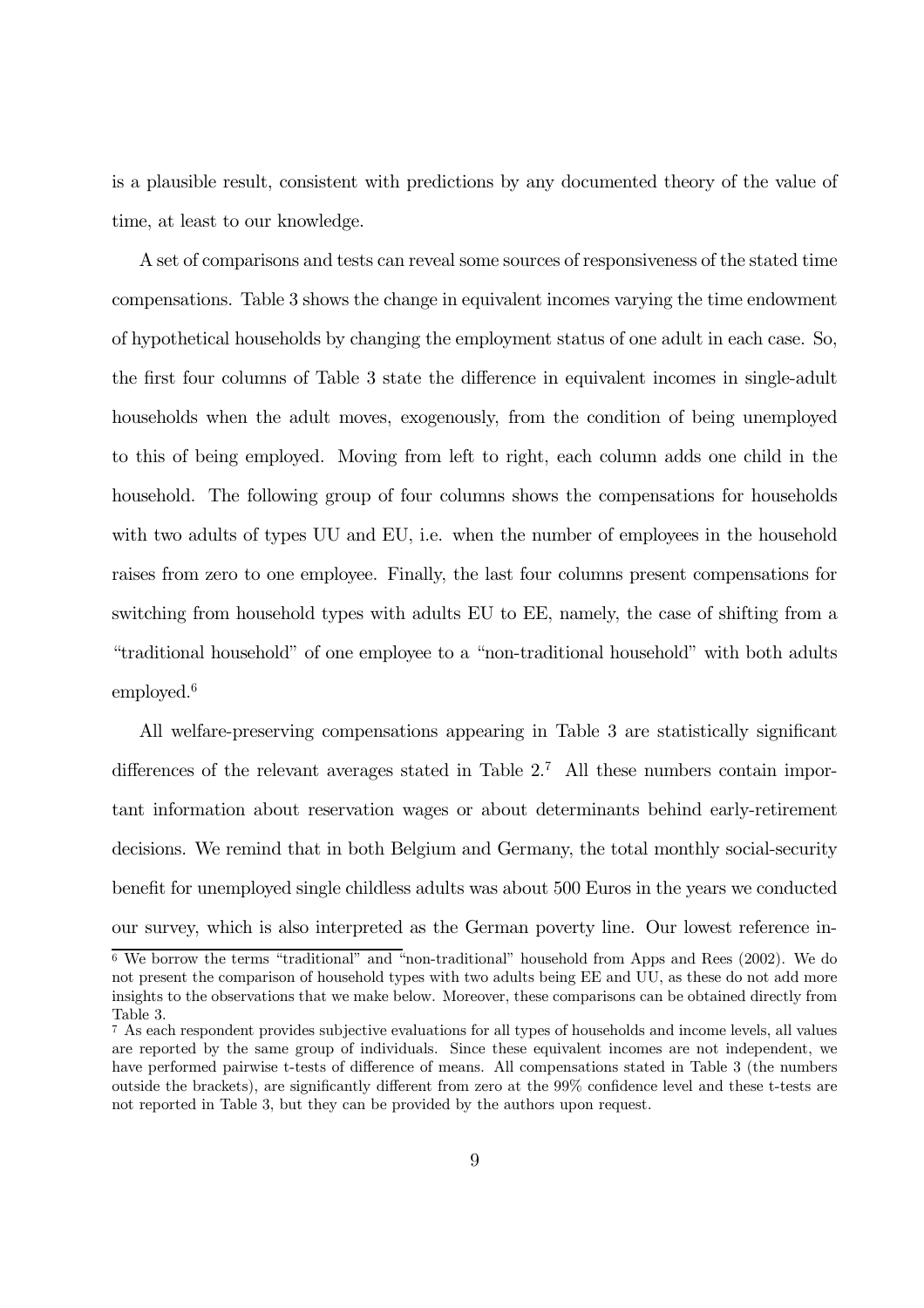come is also 500 Euros, so the average stated compensation for the single-childless adult for the living standard at the poverty line implies that the monthly reservation wage in Belgium is about 803 Euros. In Germany, with a similar logic, the reservation wage should be about 903 Euros.

With respect to early retirement decisions, our estimates in Table 3 can be closely linked with threshold wage and pension differentials that drive certain labor groups from particular family types out of the labor market. This subject, the threshold differential of wage-pension income flows for retirement decisions has received a lot of attention, especially in Europe, in light of the trends in the skill premium since the beginning of the 1990's. In particular, the reported upwards trend in the skill premium and, in many cases the drop in the absolute wage of the low-skill workers, has been considered to be the key explanation to an increase in the early-retirement decisions trend in both Europe and in the US.<sup>8</sup> Yet, it is difficult to obtain estimates of the threshold differential of wage-pension income flows for retirement decisions. So, our study may shed some light on this matter.

## 4. Using our survey to test hypotheses motivated by time-use survey data

Several scholars have studied the role of time in home production by combining consumption expenditure data with data from time-use surveys. Time-use questionnaires elicit the time allocation of respondents among market and non-market activities.<sup>9</sup> They reveal the nature of non-market activities and also allow to understand the linkage of activity types with observed demands for specific market goods.<sup>10</sup> Gronau and Hamermesh (2001) present time-

<sup>&</sup>lt;sup>8</sup> For a comprehensive picture of early-retirement trends in Europe and the US, see Herbertsson and Orszag (2003, Table 1, p. 2).

 $9$  Time-use surveys first appeared in Bloch (1973) and Gronau (1976), while a book summarizing recent results on time use is Hamermesh and Pfann (2005).

<sup>&</sup>lt;sup>10</sup>See, for example, Gronau and Hamermesh  $(2003)$  for a very comprehensive study in Israel and the US, and especially Table 1 and the Appendix, where the authors suggest explicit connections between activities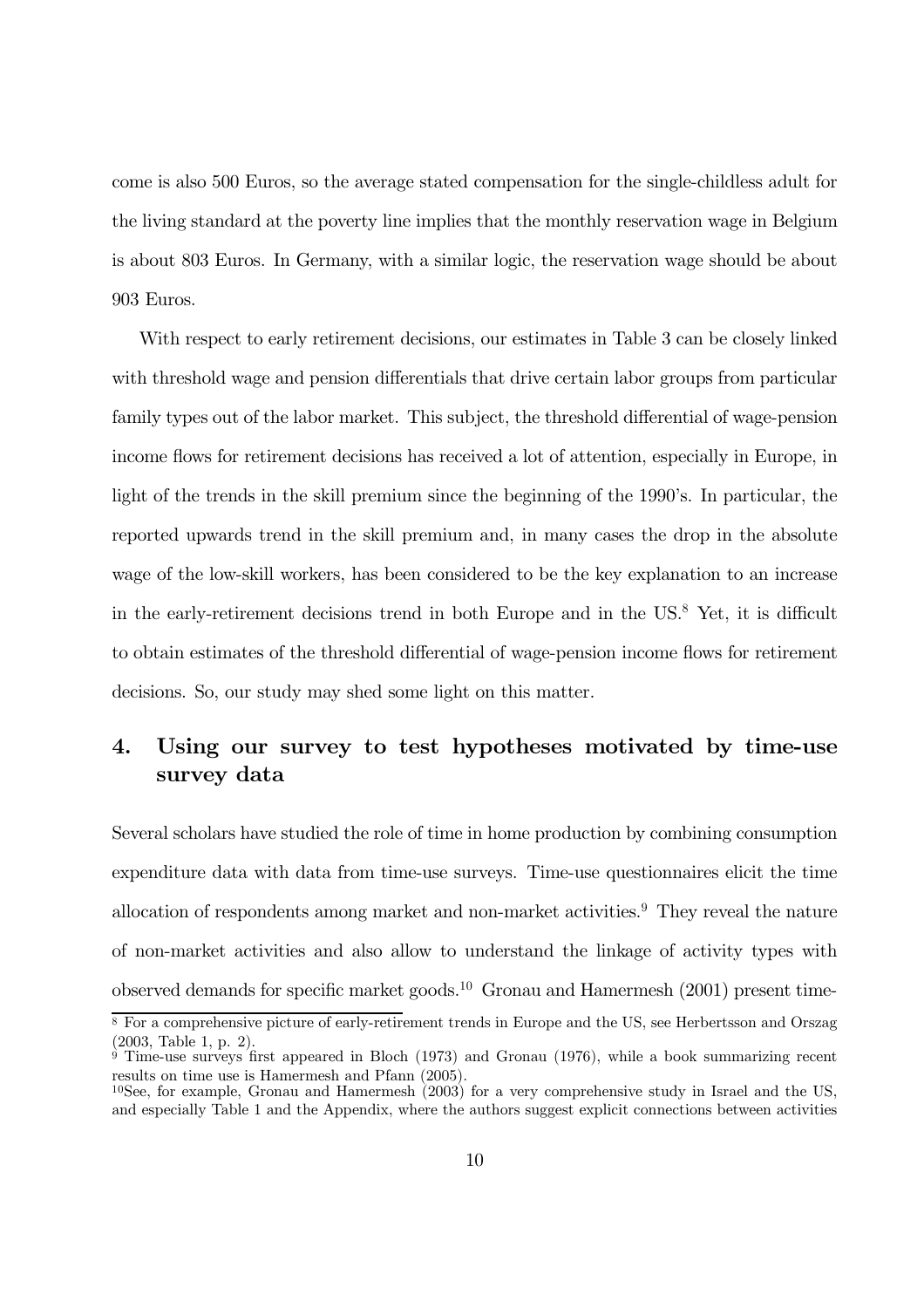use data across six countries and provide several facts about time use and activity diversity across educational levels.<sup>11</sup> To the extent that such facts are consistent across countries, the theory of home production choices is called for comprehensive explanations.

Time-use data add important features of home production activities that are unobserved in consumer-expenditure and labor surveys. Yet, although time-use data enrich the dimensions of information input in applied models, available information is still inadequate to specify irrefutable assumptions that are necessary for modeling consumer, home-production, and labor-supply choices. However, combined with our results, assumptions and models can be double-checked. In this section we present tests revealing that our database is consistent with several plausible assumptions made in the literature, or transparent from the descriptive statistics of time-use surveys. Three of the working hypotheses that are stressed in studies motivated by time-use surveys, are consistent with our results. In particular, our results support that, (a) household setups that yield a Ricardian-trade specialization type of equilibrium between the two adults are rather plausible, (b) childcare is an important household activity with strong implications for inter-household comparisons of well-being, and (c) richer households can substitute more easily home-produced goods with market final goods, and/or, their home production time and effort must be more efficient compared to the poor. We explain each of these points in the subsections below.

#### 4.1 Specialization in the household

The 'neoclassical' approach to multi-person household consumer/labor supply theory has been based on the idea that even multi-person households have a single objective. There has been a significant and early literature departing from the 'neoclassical' approach and

and demanded market goods.

<sup>11</sup>Another recent study providing similar observations from three countries is Ichino and Galdeano (2005).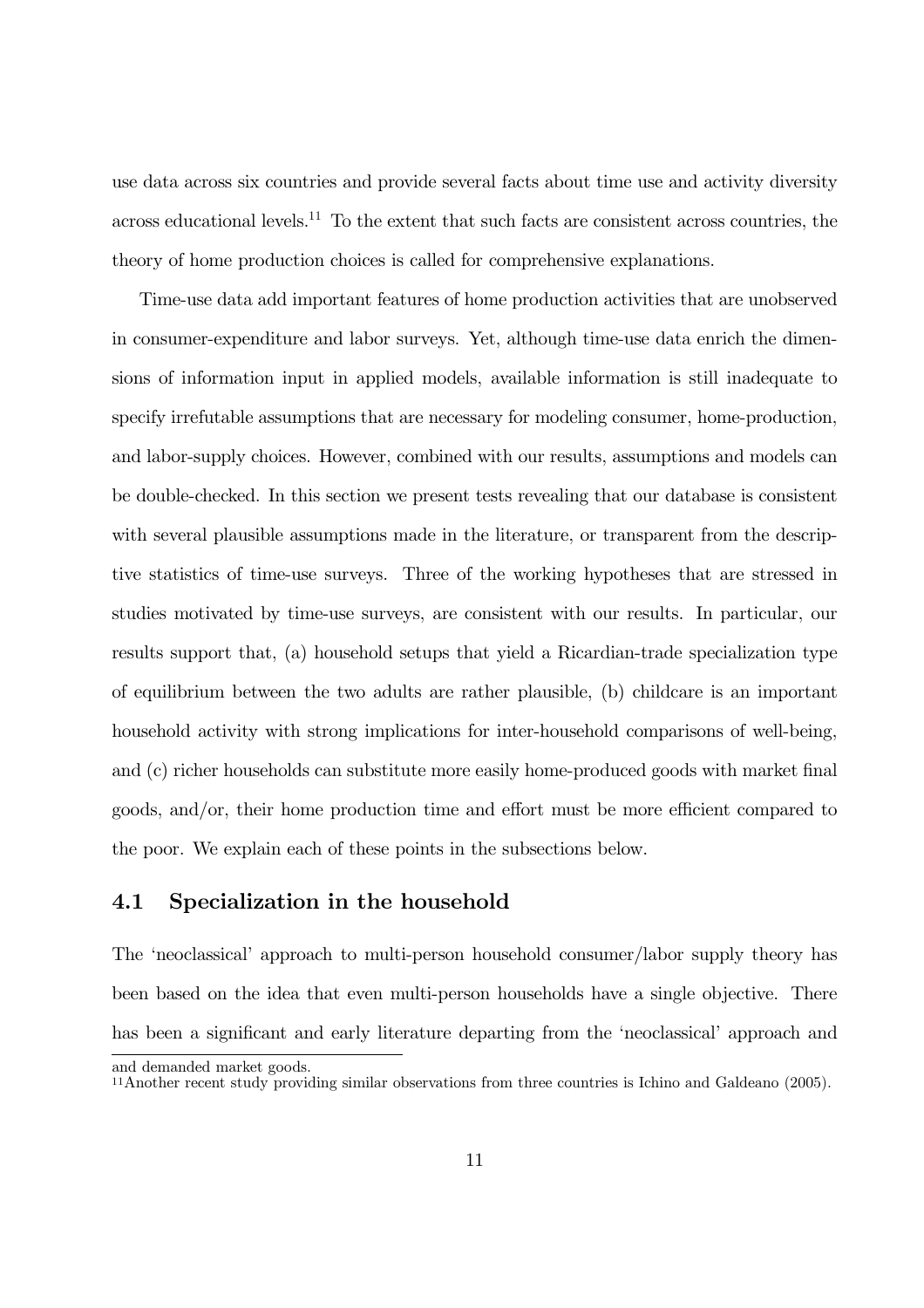studying the possibilities of bargaining or exchange of incomes for market goods and time between adults in the household. One can distinguish two main strands of literature.

In the first strand, originated by Manser and Brown (1980) and McElroy and Horney (1981), and receiving a comprehensive theoretical treatment by Chiappori (1988) and Browning and Chiappori (1998), the Nash-bargaining aspect of collective-decision households has been set. Specialization results from non-cooperative games between adults in the household. This strand of literature is thoroughly examined at a very general theoretical and methodological level. Chiappori (1988) and Browning and Chiappori (1998) point out that the assumption of efficiency of collective decisions guarantees that models giving parametric structure to estimations based on goods quantities, work time, and price data, can be rationalized by the data, in the sense that revealed preferences are consistent with feasibility of collective choices. A distinct feature of this literature is that it has not been extended to include any household production.

The second strand of literature, parallely developed, extends the collective approach to household production. It suggests a within-household Ricardian-trade type of homeproduction model, where adults specialize in market and non-market production activities according to comparative advantage. This literature was originated by Apps (1981, 1982), Apps and Jones (1986) and continued in a number of applications by Apps and Rees (1988, 1996, 1997, 1999, 2002). In all these papers, the working hypothesis is that there can be gains from trade of home-production inputs between the two adults. Apps (2002), surveys this work, stating explicitly that a number of assumptions are needed in order that the model specification be tractable, especially for the sharing rules and the household production functions. Apps (2002, p. 28-29) emphasizes that time-use survey data have expanded the information of household production unobsevables (at least, they provide the input decisions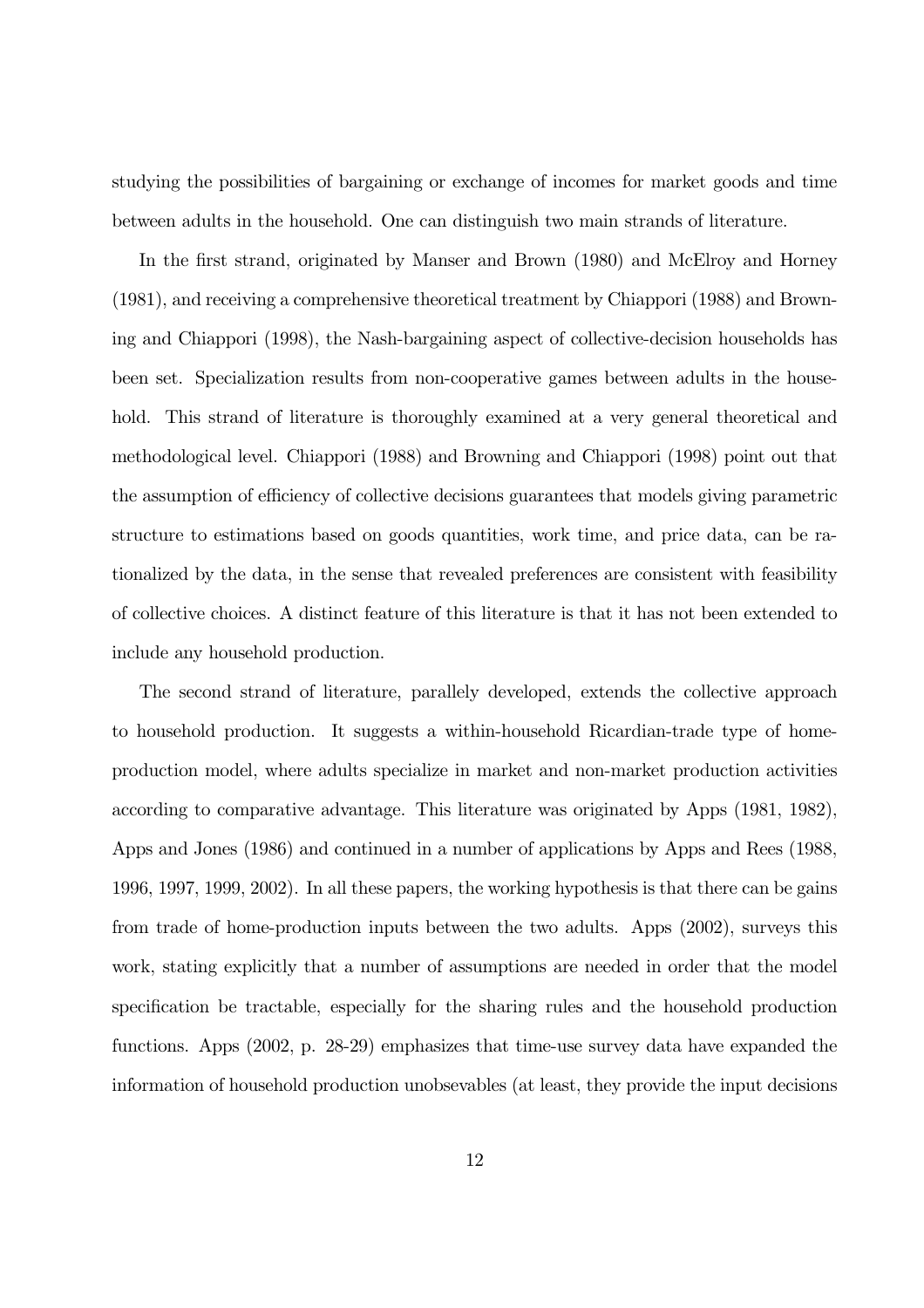and the range of home-production activities), and helped to test for the plausibility of some assumptions. Yet, she states that a considerable set of assumptions, with a questionmark on their testability, is still unavoidable. A main reason is that home-production outputs are unobservable, or, at least, difficult to measure. Is our database appropriate to help?

It is plausible to think that EU family types posses possibilities to trade activity types and time within the household, so that they can benefit from specialization. In other words, the welfare-retaining compensations for switching exogenously from UU to EU should be small, given that the unemployed adult can specialize in carrying out the biggest load of home-production activities. On the contrary, such a specialization advantage will be lost when switching from EU to EE, because of the extreme narrowing in the ability to produce at home. Therefore, compensations for such a change in the employment status should be high. Of course, the latter reasoning holds for switching from U to E types of households.

In Table 4, we present comparisons of time-loss compensations for cases where family types switch to a setting where there can be specialization (from UU to EU) with compensations for cases where family types switch to settings where they cannot specialize (from EU to EE and from U to E). If specialization is important, then compensations for switching to a setting where there cannot be specialization, should be higher than in cases of switching to settings where specialization is possible.

In the first column of Table 4, we present differences of time-loss compensations for childless adult households taken from Table 3. For example, in the first column of Table 4, for the reference income of 2000 Euros for Belgium, the number 138.39 is the difference between 609.80 from the entry of the column " $n<sub>C</sub> = 0$ " of the category "EE-EU" in Table 3 for Belgium  $(y_r = 2000)$ , and 471.41, from the corresponding entry in the category "EU-UU" of Table 3. Underneath each entry of Table 4, we provide, in brackets, the p-value of pairwise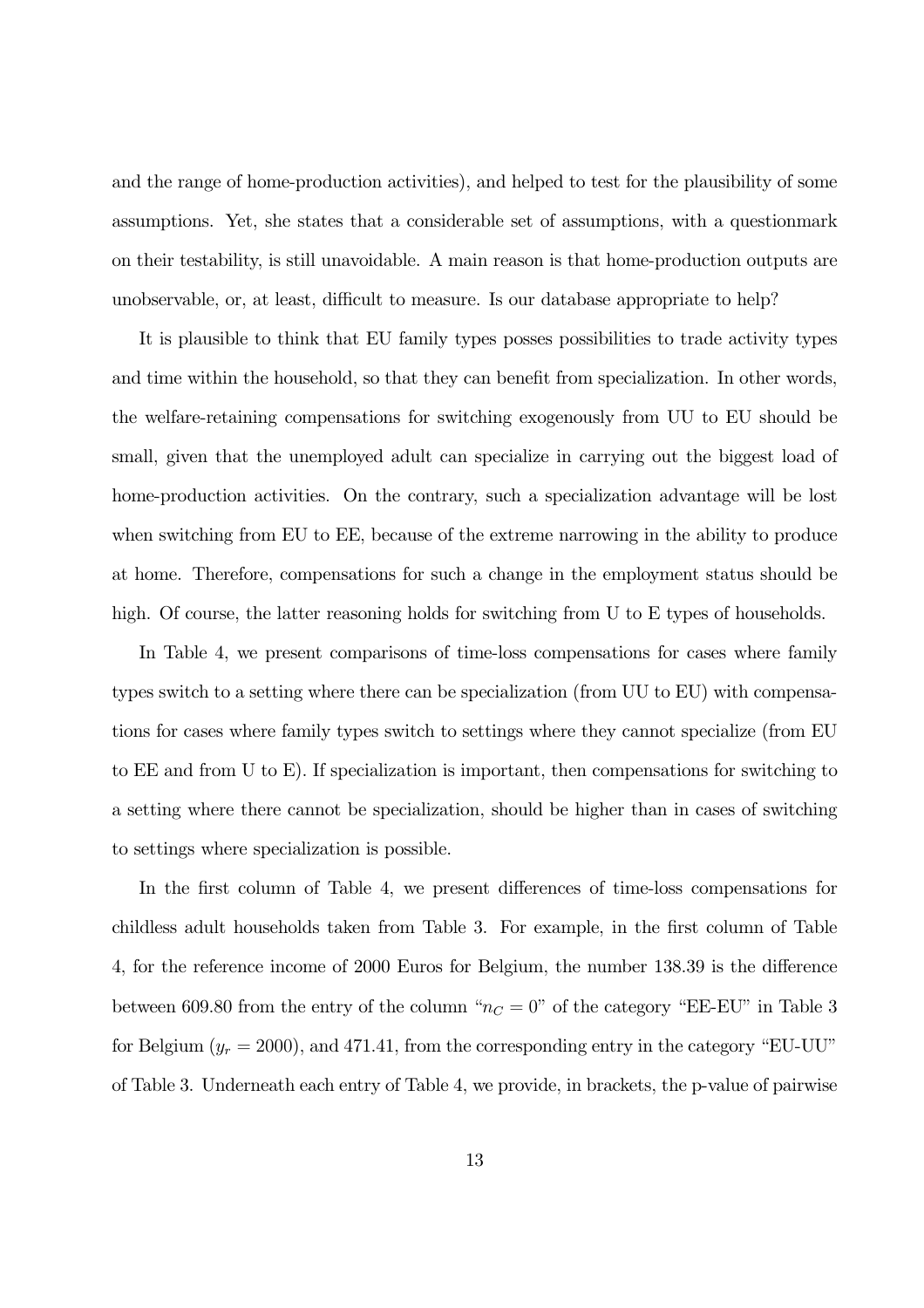t-tests of differences of means.

All differences in the first column of Table 4 are both positive and significant at the 5% level, indicating that time loss compensations are higher when the specialization ability of the household worsens (switching from from UU to EU retains the ability to specialize, but this is not true when switching from EU to EE). On the contrary, the second column of Table 4, compares time-loss compensations for switching to cases without an ability to specialize (i.e. a comparison of the case of switching from U to E and EU to EE). Except from the highest reference income for Germany, all these differences are insignificant, supporting that our respondents take into account the effects of specialization. Our conclusions are reconfirmed by the comparisons of the third column of Table 4, (the comparison between switching from U to E and from UU to EU).

Table 4 is restricted to examining childless households only. When children are present, adults can also specialize with respect to a very important home activity, childcare. For this reason, we present distinct observations and tests for families with children in the section that focuses on childcare, right below.

### 4.2 The importance of childcare

In Gronau and Hamermesh (2003 - Tables 2a and 2b), it is transparent that time devoted to childcare is an important part of the population-wide home-time allocation, in all six countries they study. Similar, but even stronger, is the message from the more detailed work on United States and Israel by Gronau and Hamermesh (2001) who link up types of activities with activity-specific market-good expenditures. They come up with goods/time intensities for each activity, in a similar fashion to observing realized capital/labor ratios across production activities. Besides sleep, in both US and Israeli databases, childcare is the second time-intensive activity after "leisure" (see Gronau and Hamermesh (2001 - Table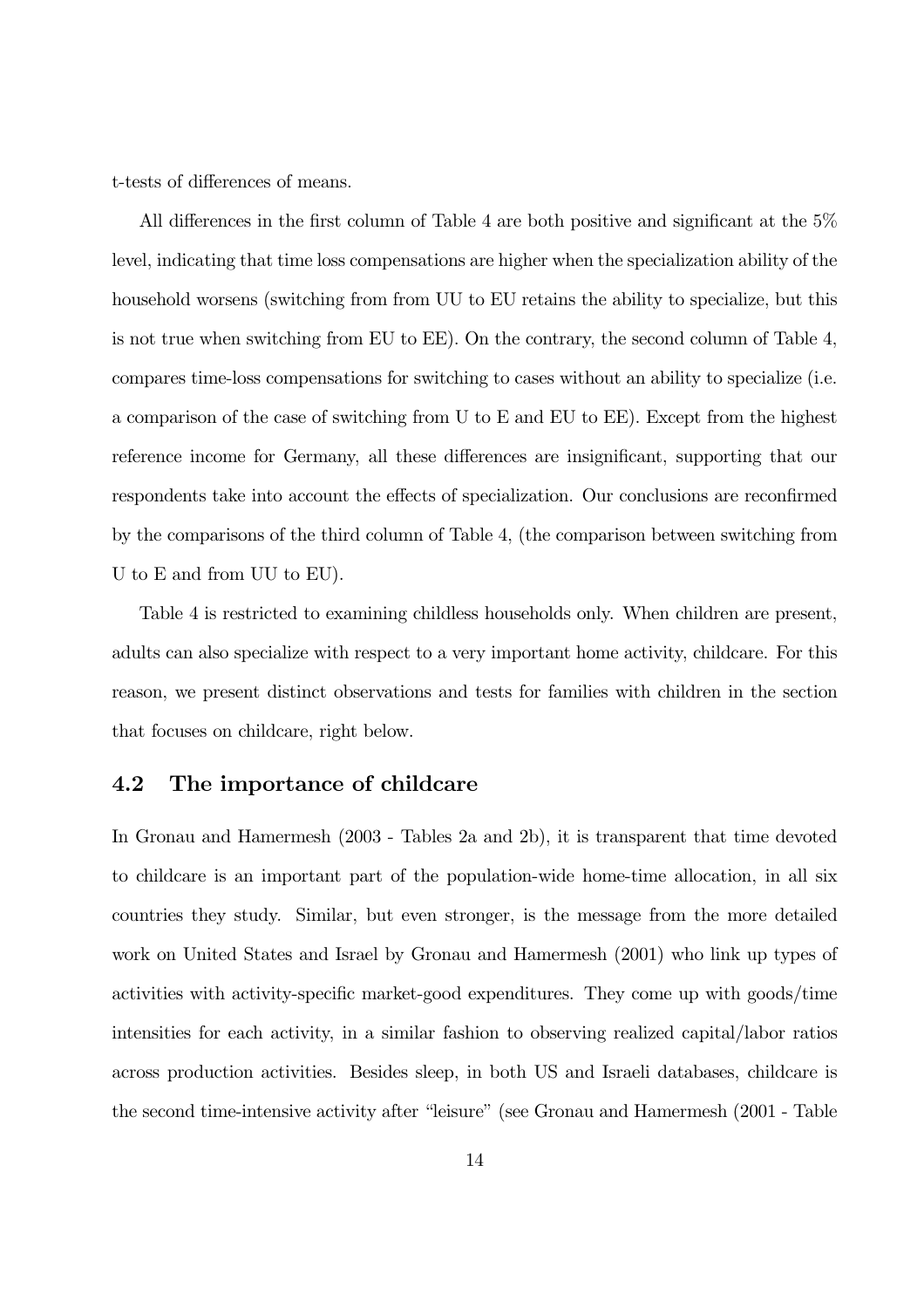1 and their appendix).<sup>12</sup> Apps and Rees  $(2002)$  stress the importance of childcare based on an Australian time use survey and provide an analysis for re-examining child costs after including considerations about childcare time.

Is our survey able to provide information about the implications of childcare for interhousehold comparisons of well-being? Our respondents are not required to state any cost of particular activities (such as childare), but to state the welfare-retaining aggregate incomes for a range of family types, employment status and levels of well-being. But the generality of our data is not a burden. If time devoted to childcare matters for the overall choices of a household, then compensations for losses of non-market time endowments should depend on the presence of children. In Table 3, the numbers appearing in brackets are the p-values of pairwise t-tests of equality of means for testing whether these compensations are increasing when additional children are present in the family. So, brackets under averages are the pvalue for the comparison of the average above the p-value and the average in the entry next to it on the left.

In Table 3 we can see that, in both countries, for all levels of well-being, time-loss compensations increase in the presence of additional children, in cases where all adults work full time (E versus U and EE versus EU). In connection with the previous subsection, the absence of specialization possibilities in family types E and EE and the fact that childcare is time-intensive, contribute to an increasing aggregate-budget compensation pattern due to the need for childcare time.

In the case of inter-household comparisons between families with adults of type UU and EU, time-loss compensations do not exhibit an increasing pattern in the presence of more children. Specialization possibilities in EU allow the non-working partner to devote more <sup>12</sup>Sleep is assumed to have infinite time intensity in Gronau and Hemermesh (2003). For an extensive study

on the cross-country empirical facts and the economics of sleep see Biddle and Hamermesh (1990).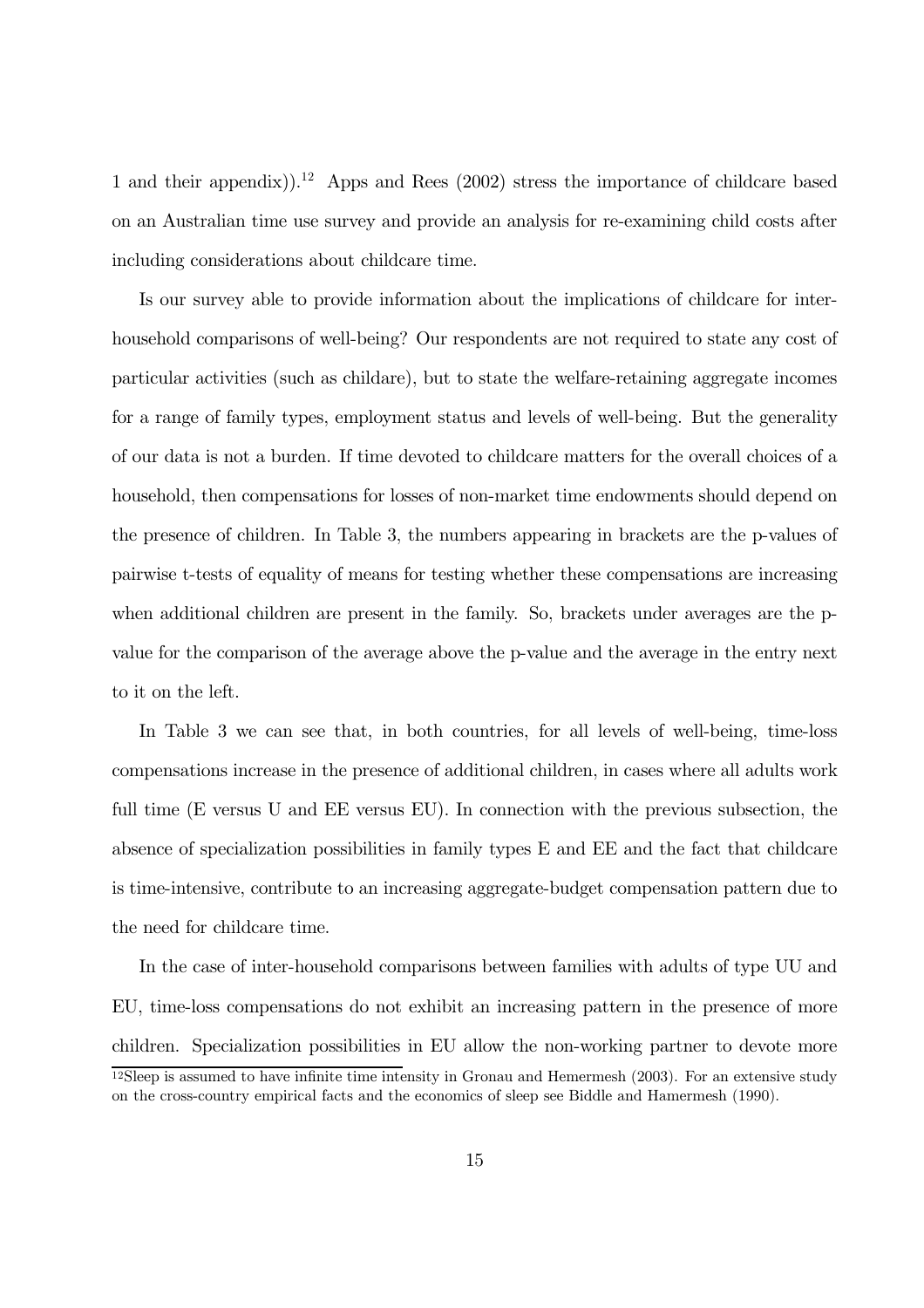time for childcare, and the household does not incur a higher loss in well-being due to the presence of more children.

This test that we present in Table 3 advocates the importance of childcare. In the cases where the time budget is suppressed to the maximum possible (all adults work in the market), each additional child increases the opportunity cost of time at home. The result of the analysis of time-use surveys by Gronau and Hamermesh (2003), that childcare is timeintensive is a good match with our findings. At the same time, it might take about the same time to take care of two children as it takes for one, i.e. childcare is subject to joint production.

As the early analysis by Pollak and Wachter (1975) indicates, joint production drives (observable) consumer demands for intermediate goods to be dependent on preferences over unobservable final home production goods. They provide some ideas for tackling this problem so that the estimation through a demand system becomes possible. So far, there are no applied studies, at least to our knowledge, that deal empirically with the joint-production aspect of childcare. Combined with our data, econometric or calibrated models can possibly help to build this extension that seems to be crucial. In fact, using an applied model to replicate our findings, could shed light on the popular hypothesis that parents may derive non-negligible utility from time with their children.<sup>13</sup> An important dimension of this extension is that childcare is both expensive to buy in the markets and also market childcare may not be treated as a perfect substitute to childcare by parents.

<sup>&</sup>lt;sup>13</sup>See, for example, the conclusions of Hallberg and Klevmarken (2003 - p. 223), who study time allocation data in Finland.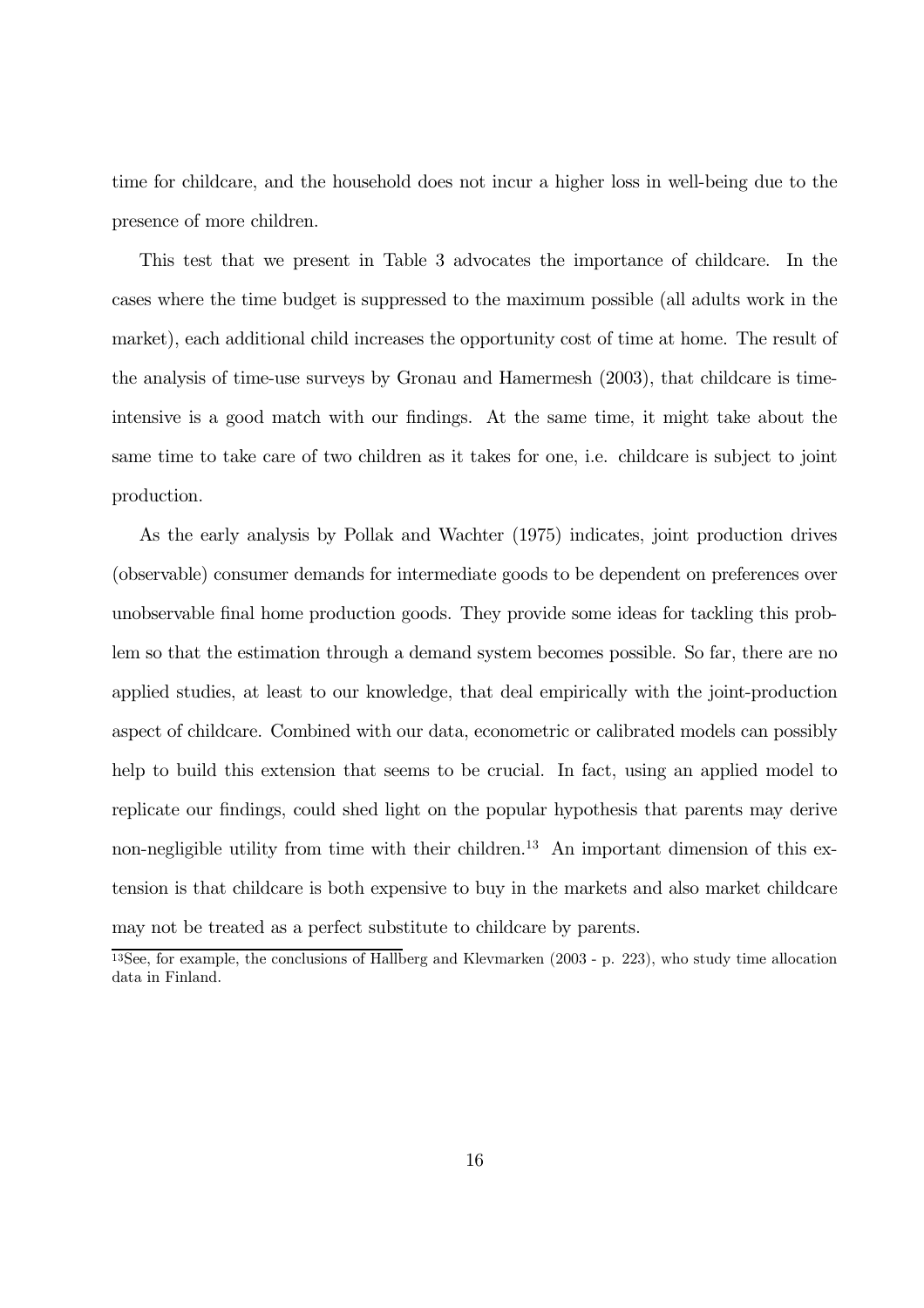## 4.3 Richer households suffer relatively less from non-market timeendowment losses

Several facts are transparent about the time allocation of rich and poor (in particular, the less and the more educated) from the extensive work by Bloch (1973), Gronau (1976), (1977), (1980) and (1997), and in the more detailed papers by Gronau and Hamermesh (2001) and (2003). Specifically, households with more educated adults, (a) spend more time for childcare, (b) devote less time for home production, and, (c) their home-production activities are more goods-intensive.

The last two empirical observations lead to the plausible hypothesis that the richer households are more able to substitute home-produced goods with market final goods. Following the example of cooking at home, poor unemployed single adults might dine less in restaurants than richer unemployed single adults. The need for a shift in the outsourcing decision for food by the poorer might be higher than this by the richer, when their non-market time endowment decreases. At the same time, the home production time and effort of the rich must be more efficient compared to the poor, due to the fact that the richer may own a wider range and better quality of home-production durables. The empirical fact that, historically, the poorer have had less durable goods is supported by the findings of Day (1992, Table 8, p. 319), and it is a major result in the analysis of Greenwood, Seshadri and Yorukoglu (2005). If this hypothesis is correct, then non-market time-endowment losses are more easily borne by the rich compared to the poor. The time-loss compensations must be a lower fraction of the income of the rich compared to the corresponding fraction for the poor.

In order to compare the relative strength of this effect of income on time-allocation choices, we divide the profiles of equivalent incomes for each level of well-being by the corresponding reference income of the unemployed single childless adult (the reference household).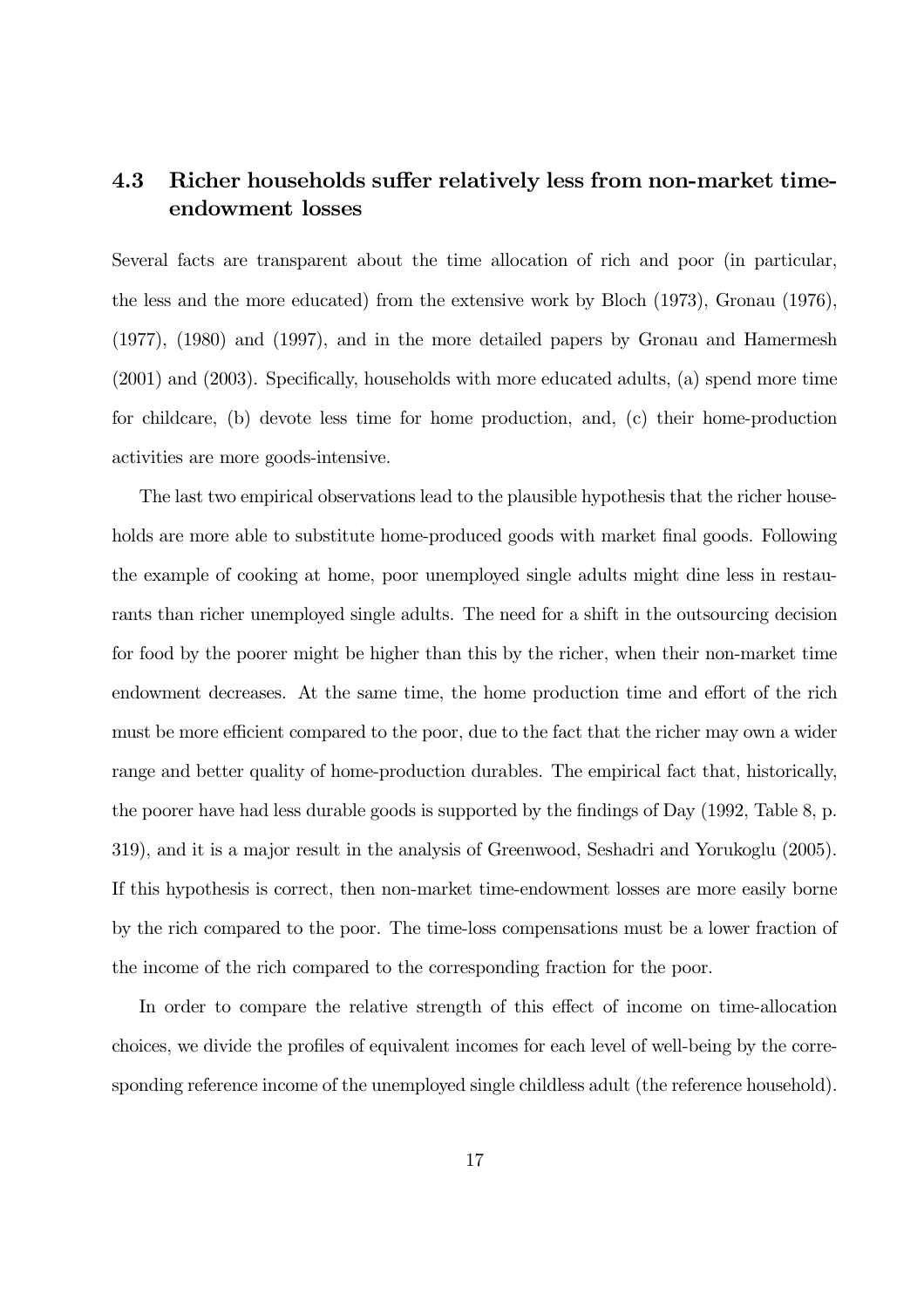The ratio of the *equivalent income* of a household type by the *reference income* of the reference household gives its "equivalence scale." The example above about dining in restaurants and the empirical facts about the goods-intensity of home-production activities of the rich, advocate that equivalence scales of poorer households with employed adults should be higher compared to these of the richer.

In Table 5 we present the averages of equivalence scales in both countries. It is transparent that equivalence scales fall with income. In our previous work (see Koulovatianos, Schröder and Schmidt (2005)), we have found that richer households exhibit a higher ability to share consumption goods. This finding is an indication that higher incomes lead households to choose a bundle of consumables that contain a higher intra-household sharing ability on the aggregate. The property that equivalence scales fall as the reference income increases can be attributed to both (i) different sharing abilities between rich and poor in multi-person households, and, (ii) to a different ability of rich to cope with time losses. For example, in the case of childless adults who are employed, equivalence scales drop as the reference income increases, revealing that the second effect is also applicable. We test these two effects in the section that follows, where we utilize all available information in our database for estimating child costs, while controlling for each effect of demographics and time-endowment variation across households.

#### 5. Estimates of child costs relative to an adult

A key goal of scholars who are interested in assessing household well being is to evaluate children costs relative to an adult. Child-cost estimates are crucial, for example, in the evaluation of reservation wages and labor participation, tax policies and social security towards various family types, marriage markets, etc. In this section we provide a range of estimates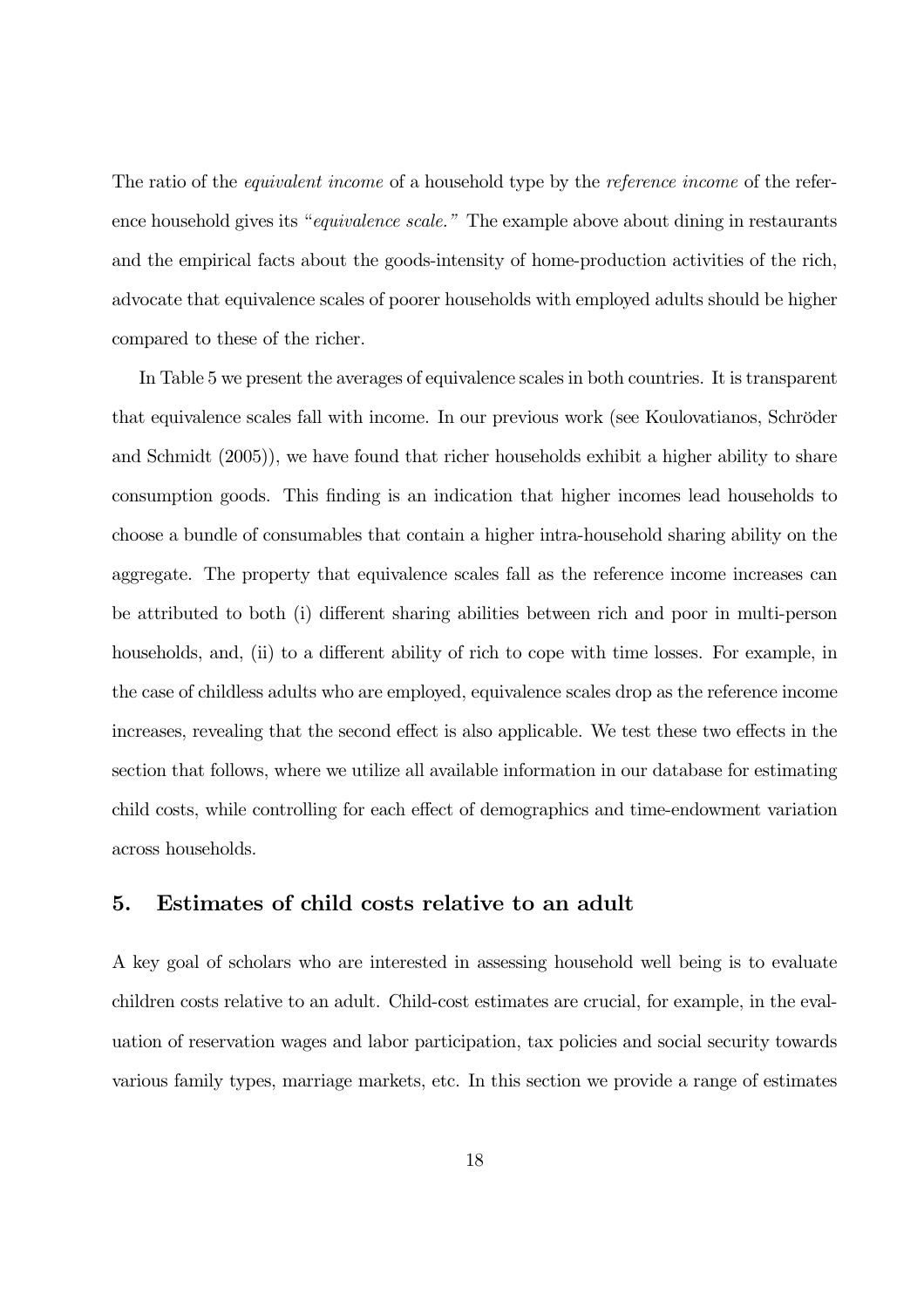for child costs from our data.

So far, our database has revealed that several important aspects affect resource- and time allocations in households. In particular, our analysis has supported that, (i) specialization in home/market activities is present in two-adult households, (ii) childcare has a significant impact on the overall household level of well-being, and (iii) living standards affect the time allocation towards 'outsourcing' home-produced goods with market substitutes. In order to come up with a sensible estimate of relative child costs, these three aspects of inter-household comparisons should be controlled for.

We build on the logic of Banks and Johnson (1994), who suggest a formalization for measuring household economies of scale. To capture the main idea, consider a case of comparisons among childless families. Using the formula,

$$
Equivalence\,Scale = n_A^{\theta} \;,
$$

with  $n_A$  being the number of adults in the household,  $\theta$  can be seen as a "catch-all" parameter, controlling for economies of scale in both household consumption and production. It would be expected that  $\theta$  takes values between 0 and 1. Of course, the lower the estimate of parameter  $\theta$ , the higher the economies of scale.

Including families with children, assessing the cost of children as a fraction of the costs of an adult, after controlling for the sharing potential of household goods, should be captured by parameter  $\alpha$  in,

$$
Equivalence\,Scale = (n_A + \alpha \cdot n_C)^{\theta} ,
$$

where  $n<sub>C</sub>$  is the number of children. In Koulovatianos, Schröder and Schmidt (2005) we found that both parameters,  $\theta$  and  $\alpha$ , fall as the living standard, captured by the reference income, increases.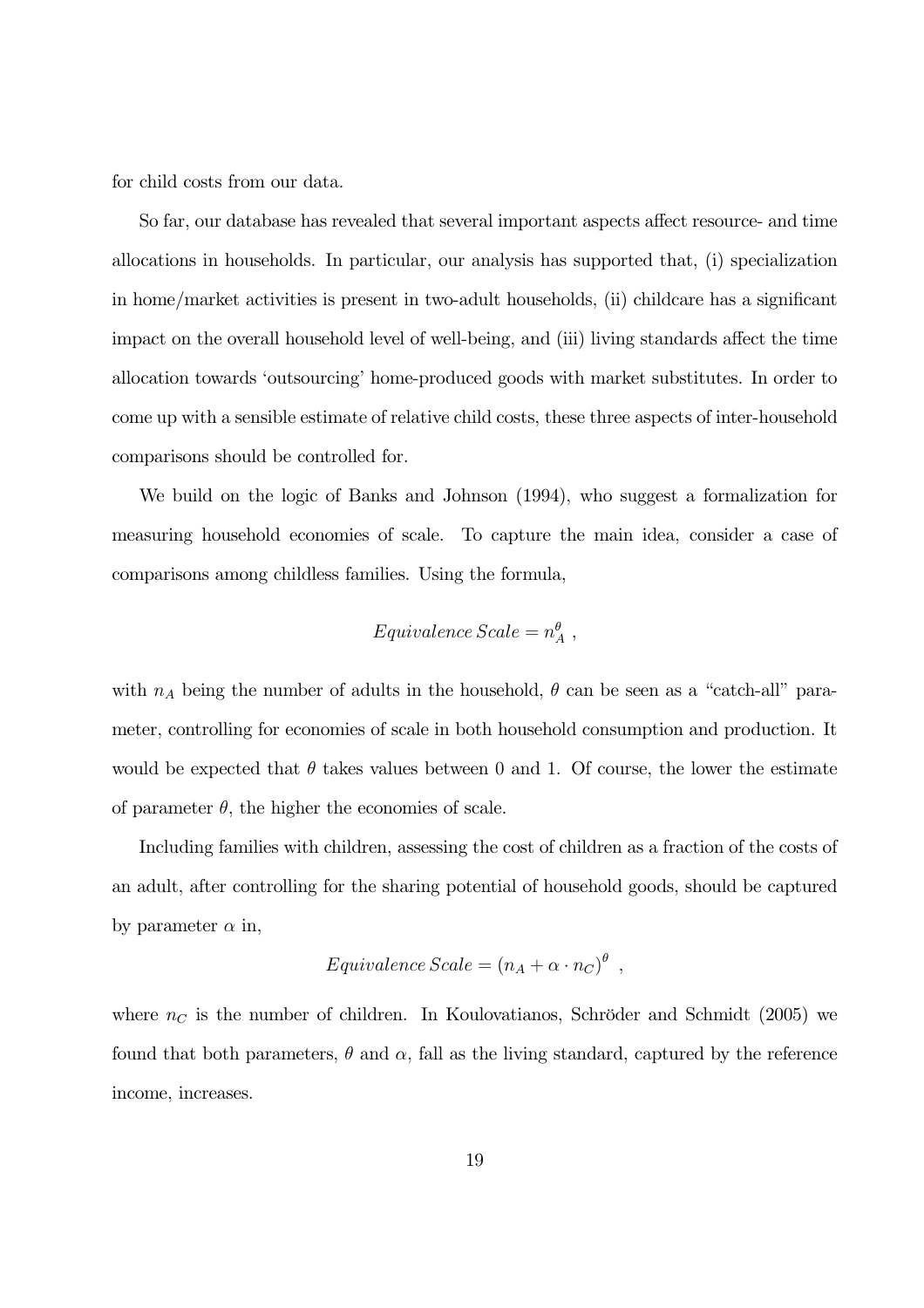We extend this approach to including the costs of non-market time-endowment losses by specifying a regression as follows,

$$
ES_{i,y} = (n_A + \alpha_y \cdot n_C + \beta_y \cdot n_E)^{\theta_y} + b_y \cdot PERSONAL_i + e_{i,y} .
$$
 (1)

By  $ES_{i,y}$  we denote respondent "*i's*" stated equivalence scale corresponding to reference income "y." The variable  $n_A$  is the number of adults,  $n_C$  is the number of children, and  $n_E$ is the number of employed adults in the household. So,  $n_A$ ,  $n_E$ , and  $n_C$  define the household type. As in the Banks-Johnson (1994) specification, parameter  $\theta_y$  captures and controls for economies of scale in household consumption and production at reference income y. Parameter  $\beta_y$  is the time-endowment-loss compensation relative to the cost of an unemployed adult, after controlling for household economies of scale, at a certain level of well-being. Parameter  $\alpha_y$  then gives the costs of children relative to an unemployed adult, after controlling for household economies of scale and time-loss compensations at reference income y.

 $PERSONAL<sub>i</sub>$  is a set of conditioning variables that comprise the personal characteristics of respondent i, listed in Table 1. Finally,  $e_{i,y}$  is the error term.

By running a separate regression for each reference income,  $y$ , we control for the impact of the level of well-being on equivalence scales. This strategy controls for aspect (iii) mentioned above, that living standards seem to affect the sharing potential and time allocation of households. In particular, if the impact of non-market time-endowment variations on equivalence scales is lower for the rich than for the poor, then the estimator  $\beta_y$  should be lower as the reference income increases. The columns "Spec. 1" in Tables 6a and 6b show that this is the case. Moreover, as in Koulovatianos, Schröder and Schmidt (2005), the estimators  $\hat{\alpha}_y$  and  $\hat{\theta}_y$  fall with reference income as well.<sup>14</sup>

<sup>&</sup>lt;sup>14</sup>This property, that the rich exhibit a higher ability to share (the richer have a lower  $\hat{\theta}_y$ ), has received recent theoretical attention and empirical support. In particular, Donaldson and Pendakur (2004) suggest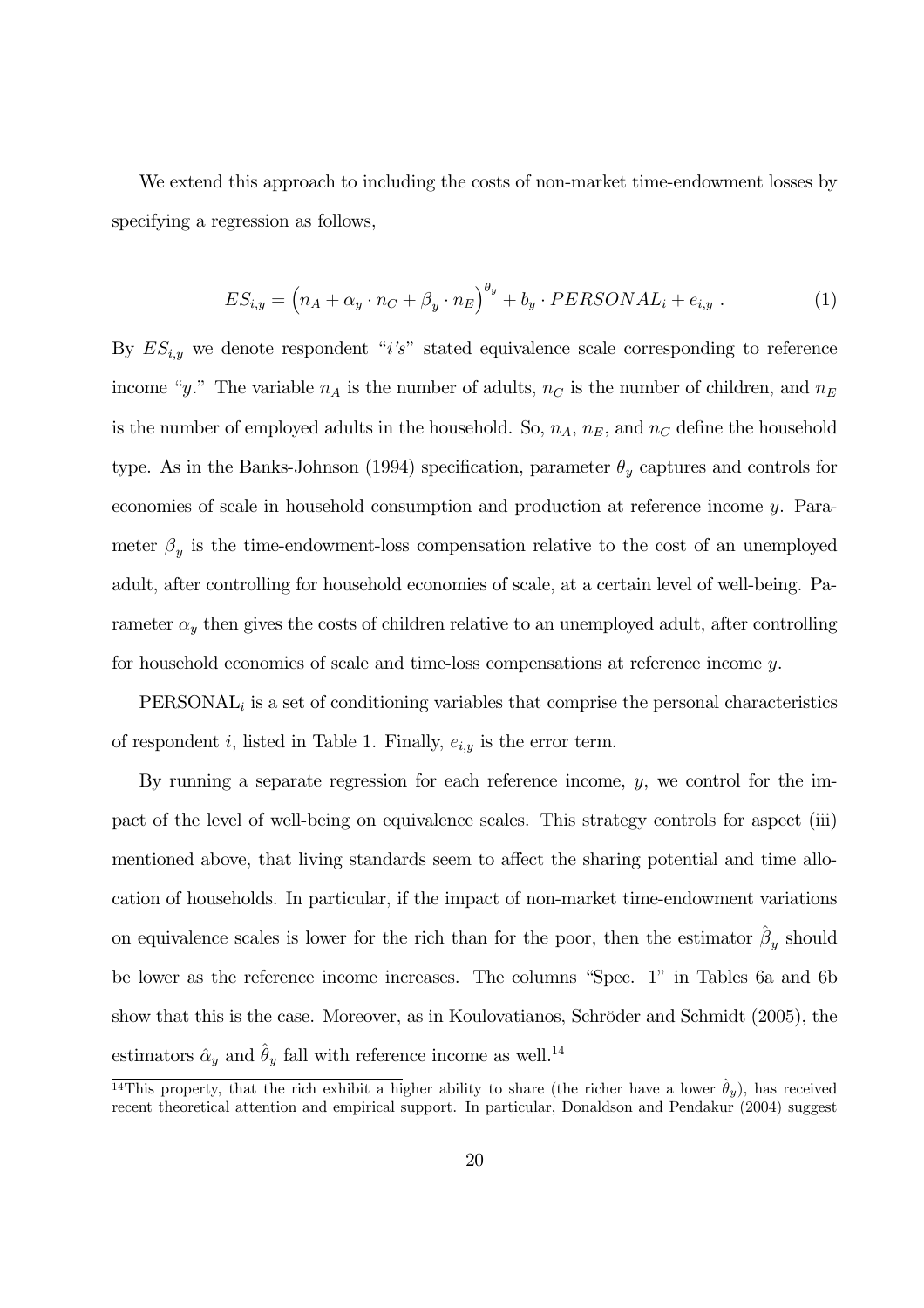Yet, the specification given by (1) does not disentangle the comparative impact of aspects (i) and (ii) mentioned above, namely, the specialization hypothesis and the importance of childcare in inter-household comparisons. For example, parameter  $\beta_y$  might contain timeloss compensations for time otherwise channeled to childcare. In this case, estimates of  $\alpha_y$ based on (1) may bias child costs downwards. For this reason, we suggest three additional alternative specifications that also serve as a sensitivity analysis for the estimators of  $\alpha_y$ provided by specification (1).

We introduce two dummy variables that allow to disentangle the impact of specialization and childcare costs. First, we use a dummy variable that takes the value of one whenever all adults in the household are employed, denoted as " $D_F$ ," to capture the concept of full timeendowment loss. So,  $D_F$  distinguishes the single-employed-adult households (with children or not) and the two-adult households with both adults working, from all other family types that have more available time. As childcare is time-intensive, children costs should be higher in these time-constrained family types. On the contrary, in two-adult households with only one employed, it is possible that the unemployed adult undertakes childcare, saving part of this cost for the household. To test this hypothesis, we introduce another dummy variable, " $D_{EU}$ ," that takes the value one if the household type has two adults, one employed and one unemployed  $(EU)$ . Thus, in the regression,

$$
ES_{i,y} = (n_A + \alpha_y \cdot n_C + \beta_y \cdot n_E + \gamma_y \cdot n_C \cdot D_{EU} + \delta_y \cdot n_C \cdot D_F)^{\theta_y} +
$$
  
+
$$
+b_y \cdot PERSONAL_i + e_{i,y} \t . \t (2)
$$

the new parameter,  $\delta_y$ , can capture the extra children costs borne by families with all adults

that demand systems characterized by a property they name "Generalized Equivalence Scale Exactness (GESE)" outperform previous demand systems and provide evidence that equivalence scales fall with rising income in Canada. Donaldson and Pendakur (2005) introduce a new property for demand systems, "Generalized Absolute Equivalence Scale Exactness (GAESE)," according to which scales can fall with income if households face fixed costs of family-type characteristics, and they provide new evidence from Canada that this is, indeed, the case.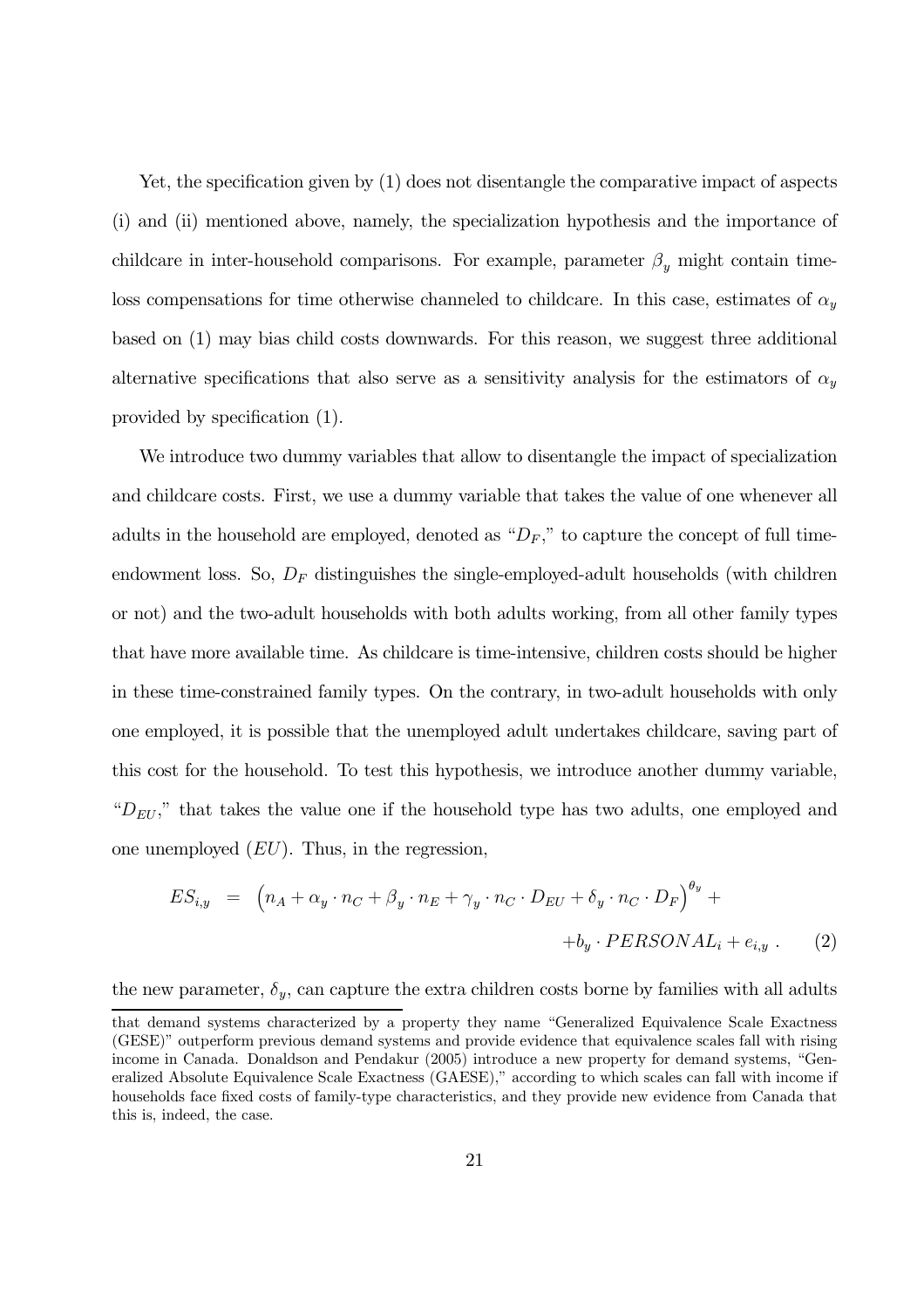being fully employed, and is expected to be positive and significant, whereas parameter  $\gamma_y$ is expected to be zero (insignificant). In Tables 6a and 6b, the results of the regression specification given by (2) are presented in columns "Spec. 2." Indeed,  $\gamma_u$  is insignificant in all cases, whereas  $\delta_y$  is positive and significant, with the sole exception of Belgium for the highest reference income.

We modify the specification given by  $(2)$ , in order to control for specialization in home activities other than childcare, using,

$$
ES_{i,y} = (n_A + \alpha_y \cdot n_C + \gamma_y \cdot n_C \cdot D_{EU} + \delta_y \cdot n_C \cdot D_F + \zeta_y \cdot n_A \cdot D_{EU} + \eta_y \cdot n_A \cdot D_F)^{\theta_y} +
$$
  
+ $b_y \cdot PERSONAL_i + e_{i,y}$  (3)

If there is significant specialization in the household, this specification given by (3) should also imply that  $\zeta_y$  is smaller than  $\eta_y$ , providing a different set of controlling variables for estimating child costs. Tables 6a and 6b show (columns "Spec. 3") that this is the case.

Last, extending the sensitivity analysis, to distinguish among all household types, using two extra dummies, " $D_E$ " corresponding to single-adult households where the adult is employed, and " $D_{EE}$ ," corresponding to two-adult households, both working. This is given by specification,

$$
ES_{i,y} = (n_A + \alpha_y \cdot n_C + \gamma_y \cdot n_C \cdot D_{EU} + \zeta_y \cdot n_A \cdot D_{EU} + \varphi_y \cdot n_C \cdot D_E + \chi_y \cdot n_C \cdot D_{EE} +
$$
  
 
$$
+ \psi_y \cdot n_A \cdot D_E + \omega_y \cdot n_A \cdot D_{EE}\big)^{\theta_y} + b_y \cdot PERSONAL_i + e_{i,y}.
$$
 (4)

Consistently with our previous findings about the specialization hypothesis, the estimates of (4) in Tables 6a and 6b reveal that, generally,  $\zeta_y$  is smaller than  $\psi_y$  and  $\omega_y$ . Again, children are more costly in households where all adults are employed.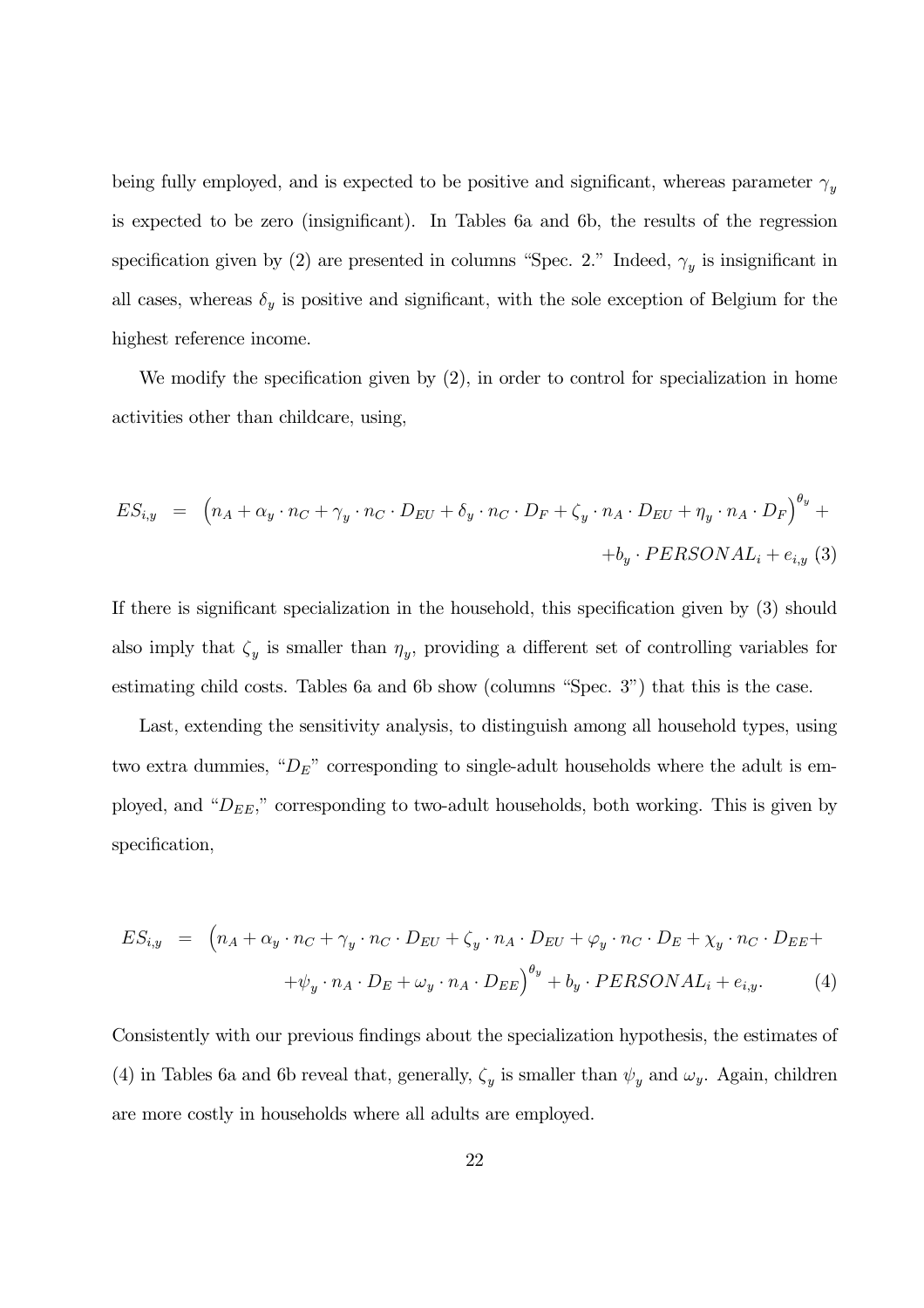In Tables 6a and 6b all reported estimates are controlled for the respondents' personal characteristics. However, we do not report the estimates of the vector  $b_y$ . Although the inclusion of personal characteristics adds some explanatory power to the regressions (it increases  $\bar{R}^2$ ), it does not alter the levels of the reported estimates. We found no personal characteristic that is either robust or preserving its sign across all reference incomes for each specification.<sup>15</sup>

Tables 6a and 6b provide the opportunity to derive children costs from all coefficients that are linked with the presence of children in the household, and to have a direct assessment of relative children costs from our survey. In Table 7 we present a summary of the ranges of children costs that result from specification 4, given that this controls for specialization effects, both with respect to childcare and with respect to all other home activities. In particular, we present estimates for two-adult households, EU versus EE households, in order to compare our results with these of Apps and Rees (2002). Two important findings conveyed by Table 7, are that relative child costs fall as the reference income increases and that relative child costs are higher in EE family types compared to EU.

To our knowledge, Apps and Rees (2002) is the only study that takes specialization in home production activities and time for childcare seriously into account for estimating child costs. We have argued that our respondents must capture these two aspects of household economics, and all our results support that this direction of modeling is both plausible and promising. In Table 7 we also state the Apps and Rees (2002) estimates. In Apps and Rees (2002, see p. 645), the sum of childcare purchased goods, home production for children and childcare time costs, sums to about 78% to 98% of the total consumption of an adult male. These numbers are higher compared to ours. This difference must be due to the particular assumptions on sharing rules and on the nature of the home-production

<sup>15</sup>The estimates of personal characteristics can be provided by the authors upon request.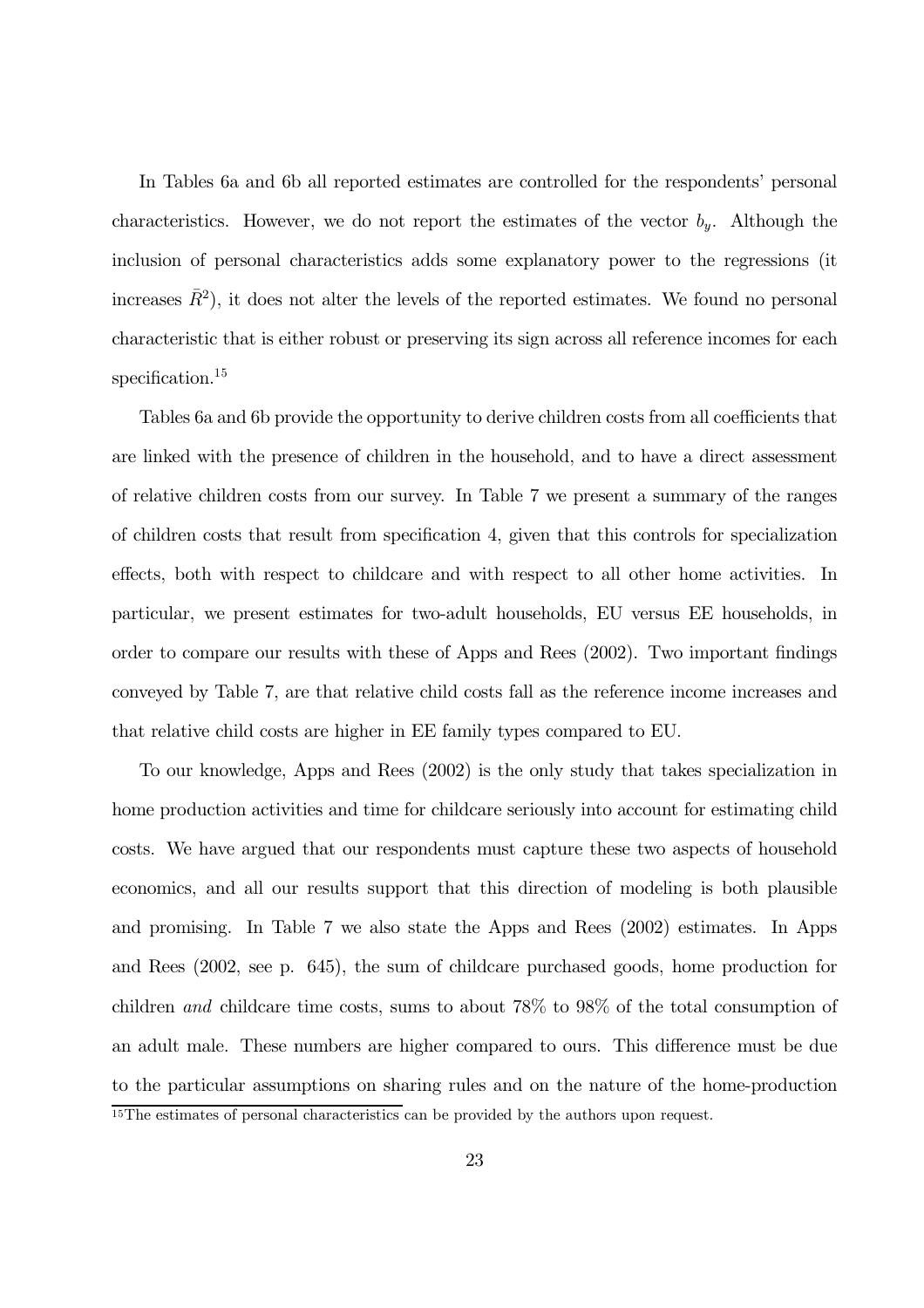functions that Apps and Rees (2002) make in order to allow for a 'smooth' estimation process through a demand system that also matches time-use data. The additional hypotheses of joint production possibilities and scale economies with respect to childcare time, must be a plausible direction to follow and a natural extension of the analysis of Apps and Rees (2002).

#### 6. Suggested extensions

As we stressed in the introduction, our study was motivated by the fact that all theories of home production decisions and labor supply have to rely upon strong assumptions in order to deal with unobservables. Our analysis supports two hypotheses, this of specialization in home production and of the importance of childcare-time costs as key determinants of household well-being, as suggested by Apps and Rees (2002). Our estimates can provide a 'roadmap' of the equilibrium inter-household rankings of well-being due to consumer-expenditure and time-allocation household choices. Demand systems, as this of Apps and Rees (2002) that model childcare explicitly can be tested to fit data obtained by surveys like ours.

But the use of econometric demand systems is not the only available approach for tackling household economics and labor-supply behavior. There is a strand of studies that incorporate richer economics behind consumer behavior, stressing lifetime utility maximization and permanent-income considerations in order to derive consumer choice can benefit from our data. Papers as this of Aiyagari, Greenwood and Güner (2000), Greenwood, Güner and Knowles (2000) and Greenwood, Seshadri and Yorukoglu (2005), look at marriage decisions, social security or the long-run development of labor-supply (especially female-labor participation). Such studies with dynamic households stress the savings plans of households as well. Reduced-form econometric models are difficult to derive from such simulated models, and a calibration methodology is used instead. As we give reference monthly-income flows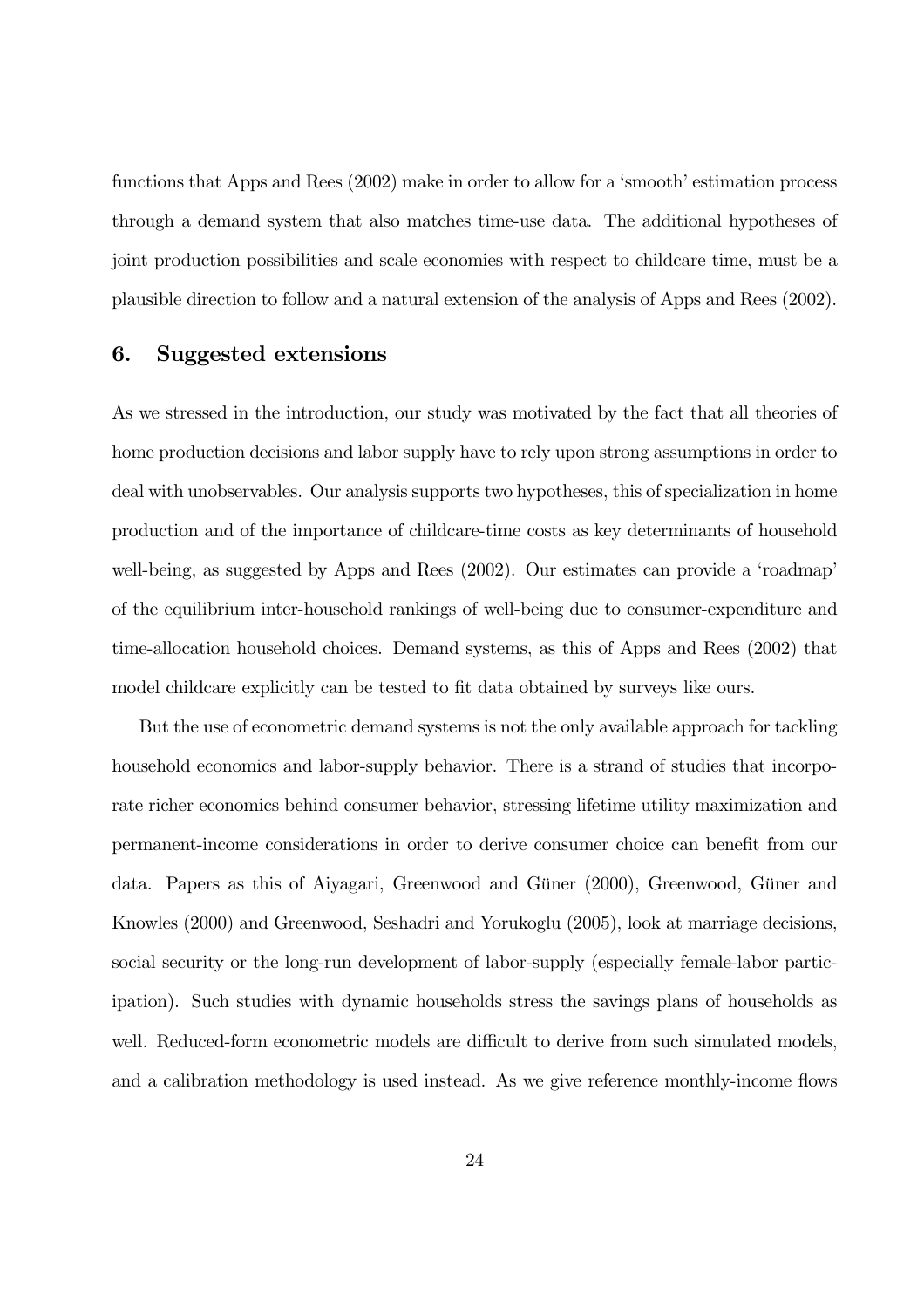to our respondents, our subjects may not rule out savings plans and life-cycle considerations. Therefore, the model specification of dynamic models can also be guided by fitting our results. Finally, our evidence that richer households can cope more easily with non-market time-endowment losses can initiate a new working hypothesis for future research.

#### 7. Conclusion

We implemented a survey method for estimating the link between household well-being and non-market time endowments across different family types. Our database from two countries, Belgium and Germany, enabled the testing of two important hypotheses in the literature, that specialization in home production and childcare-time costs are important determinants of household well-being. These have been the working hypotheses in Apps and Rees (2002), and our study implies that they are both plausible. In addition, we find that rich households can deal more easily with decreases in non-market time endowments, possibly due to their higher comparative ability to outsource home-produced goods with market substitutes. We provided estimates of child costs relative to an adult as functions of household characteristics at different levels of well-being. These estimates suggest that relative child costs are higher for households that are time-constrained (all adults in the household work), and also higher for poorer households.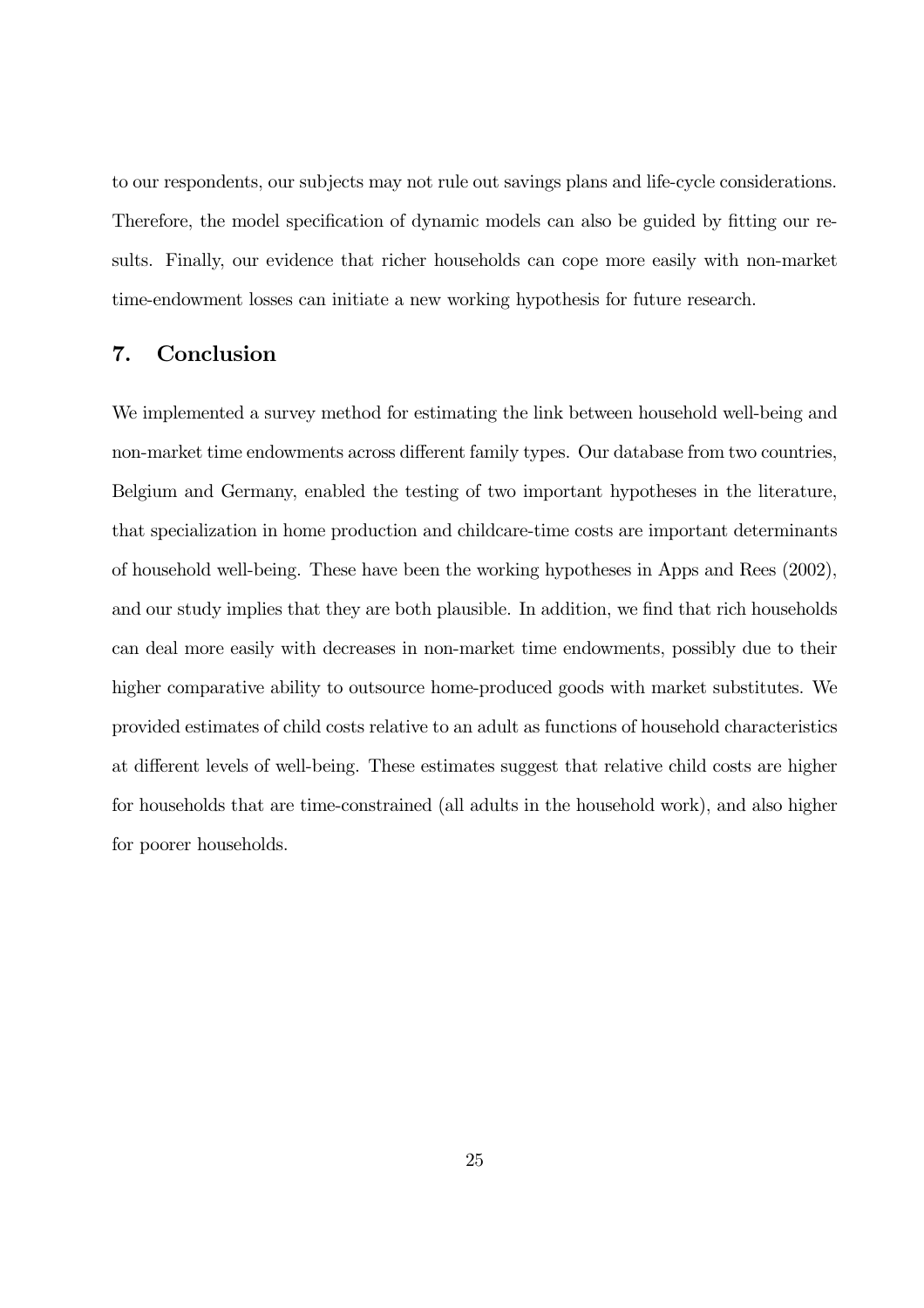#### REFERENCES

S. Aiyagari, J. Greenwood, and N. Güner. On the state of the union. Journal of Political Economy, 108(2):213—244, 2000.

P. Apps. A Theory of Inequality and Taxation. Cambridge University Press, UK, 1981.

P. Apps. Institutional inequality and tax incidence. Journal of Public Economics, 18:217—242, 1982.

P. Apps. Gender, time use, and models of the household. IZA Discussion Paper, 796, 2002.

P. Apps and G. Jones. Selective taxation of couples. Journal of Economics, Supp. 5:63—74, 1986.

P. Apps and R. Rees. Taxation and the household. *Journal of Public Economics*, 35:155—169, 1988.

P. Apps and R. Rees. Labour supply, household production and intra-family welfare distribution. Journal of Public Economics, 60:199—219, 1996.

P. Apps and R. Rees. Collective labor supply and household production. Journal of Political Economy, 105:178—190, 1997.

P. Apps and R. Rees. Individual versus joint taxation in models with household production. Journal of Political Economy, 107(2):393—403, 1999.

P. Apps and R. Rees. Household production, full consumption and the costs of children. Labour Economics, 8:621—648, 2002.

J. Banks and P. Johnson. Equivalence scale relativities revisited. Economic Journal, 104:883—890, 1994.

G. Becker. A theory of the allocation of time. The Economic Journal, 75:493—517, 1965.

J. Biddle and D. Hamermesh. Sleep and the allocation of time. The Journal of Political Economy, 98(5 Part 1):922—943, 1990.

F. Bloch. The allocation of time to market and non-market work within a family unit. Technical Report of the Inst. Math. Studies Soc. Sci., 114, 1973.

M. Browning and P. Chiappori. Efficient intra-household allocations: a general characterization and empirical tests. Econometrica, 66(6):1241—1278, 1998.

P. Chiappori. Rational household labor supply. Econometrica, 56:63—90, 1988.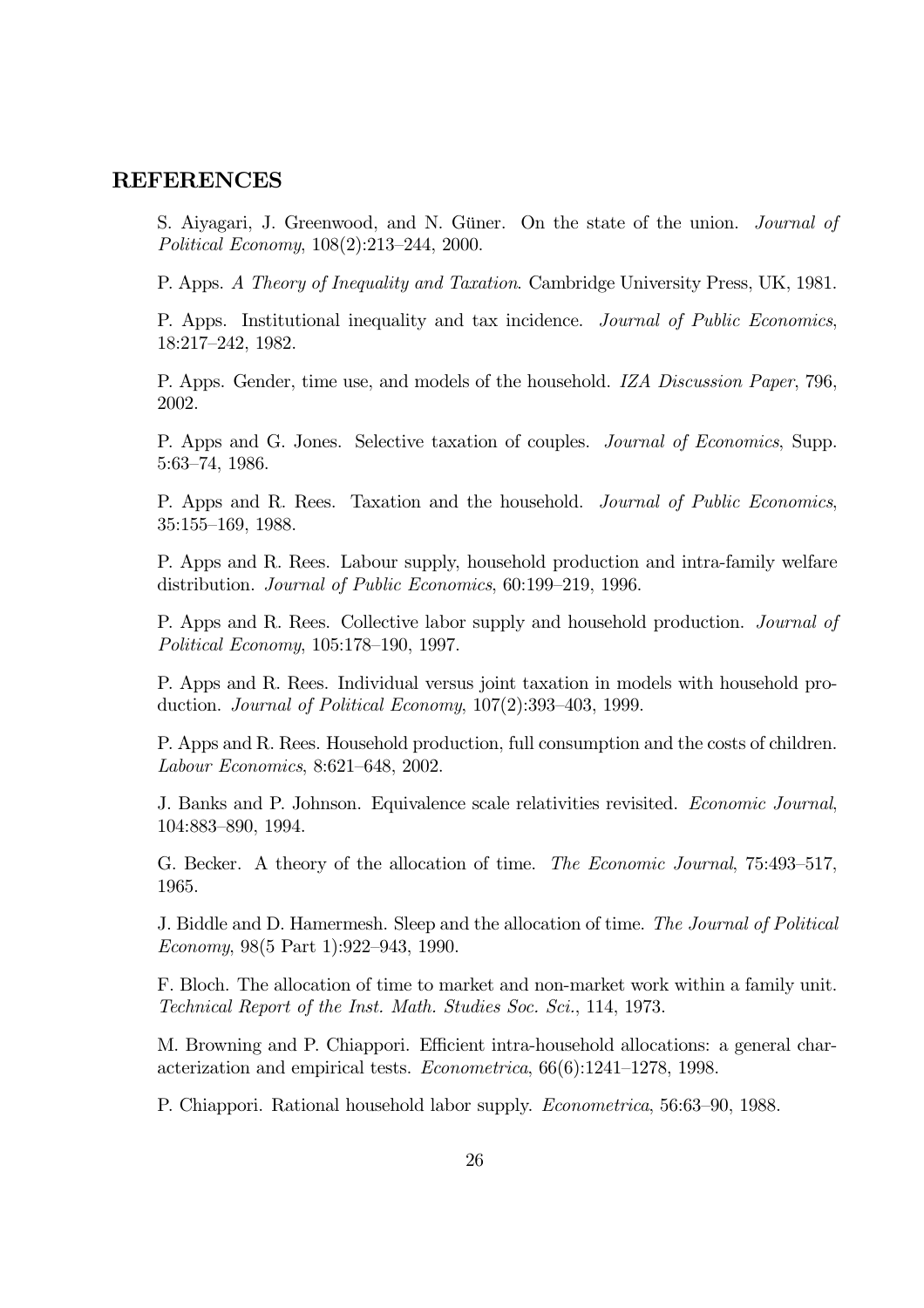T. Day. Capital-labor substitution in the home. Technology and Culture, 33(2):302— 327, 1992.

D. Donaldson and K. Pendakur. Equivalent-expenditure functions and expendituredependent equivalence scales. Journal of Public Economics, 88:175—208, 2004.

D. Donaldson and K. Pendakur. Equivalence scales with fixed costs of characteristics. Mimeo, Simon Fraser University, 2005.

Forschungsgruppe Wahlen (Elections Research Group). http://www.forschungsgruppe.de/Aktuelles/PM\_Strukturdaten, 2004.

J. Greenwood, N. Güner, and J. Knowles. Women on welfare: A macroeconomic analysis. American Economic Review, 90(2 (Papers and Proceedings)):383—388, 2000.

J. Greenwood, A. Seshadri, and M. Yorukoglu. Engines of liberation. Review of Economic Studies, 72(1):109—133, 2005.

R. Gronau. The allocation of time of israeli women. *Journal of Political Economy*, 84(4 Part II):S201—S220, 1976.

R. Gronau. Leisure, home production and work - the theory of the allocation of time revisited. Journal of Political Economy, 85(6):1099—1124, 1977.

R. Gronau. Home production - a forgotten industry. Review of Economics and Statistics, 62(3):408—416, 1980.

R. Gronau. The theory of home production in the past ten years. Journal of Labor Economics, 15:197—205, 1997.

R. Gronau and D. Hamermesh. The demand for variety: a household production perspective. NBER Working Paper Series, 8509, 2001.

R. Gronau and D. Hamermesh. Time vs. goods: The value of measuring household production technologies. NBER Working Paper Series, 9650, 2003.

D. Hallberg and A. Klevmarken. Time for children: a study of parent's time allocation. Journal of Population Economics, 16:205—226, 2003.

D. Hamermesh and G. Pfann, editors. *The Economics of Time Use*. Elsevier, Amsterdam, contributions to economic analysis, 271 edition, 2005.

T. Herbertsson and J. Orszag. The early retirement burden: Assessing the costs of the continued prevalence of early retirement in oecd countries. IZA Duscussion Paper, 816, 2003.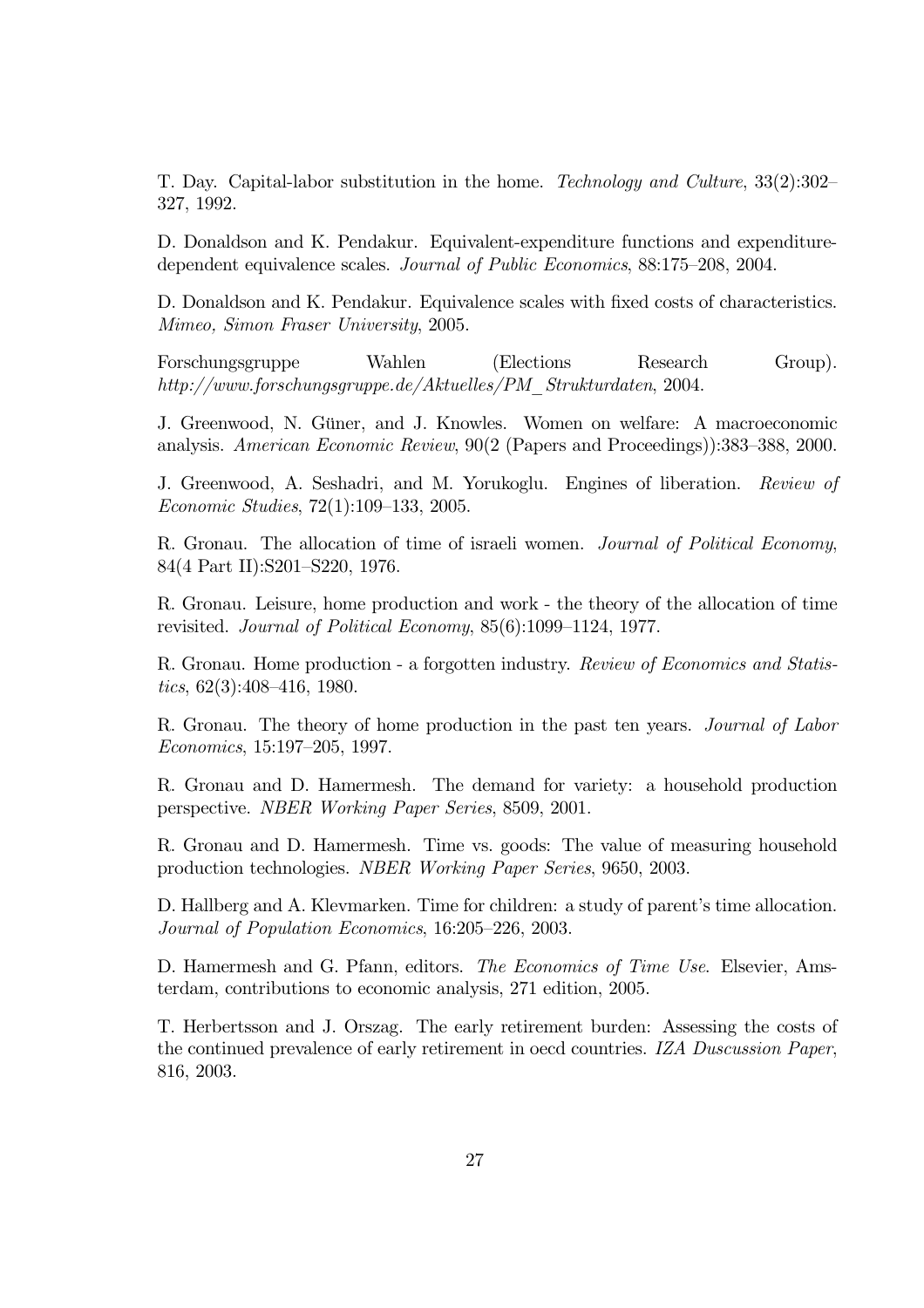A. Ichino and A. de Galdeano. Reconciling Motherhood and Work: Evidence from Time Use Data in Three Countries, in: D.S. Hamermesh and G.A. Pfann, The Economics of Time Use, chapter 10. Elsevier, Amsterdam, 2005.

C. Koulovatianos, C. Schröder, and U. Schmidt. On the income dependence of equivalence scales. Journal of Public Economics, 89(5-6):967—996, 2005.

M. Manser and M. Brown. Marriage and household decision making. International Economic Review, 21:31—44, 1980.

M. McElroy and M. Horney. Nash-bargained household decisions: Toward a generalization of the theory of demand. International Economic Review, 22:333—349, 1981.

Mutual Information System on Social Protection in the Member States of the European Union. http://europa.eu.int/comm/employment\_social/soc $prot/missoc98/english/f\_tab.htm.$ 

R. Pollak. Gary becker's contributions to family and household economics. NBER Working Paper Series, 9232, 2002.

R. Pollak and M. Wachter. The relevance of the household production function and its applications for the allocation of time. Journal of Political Economy,  $83(2):255-277$ , 1975.

Regelsatzverordnung (Regulation of Compensation Rules). http://www.famrz.de/g04.htm, June 2004.

Sozialhilfe, Sozialgesetzbuch XII (12th Book of Social Welfare Code in Germany).  $www.sozialgesetzbuch-bundessozialhilfegesetz.de/~~buch/sgb-rii.htm, 2004.$ 

Wohngeldgesetz (Law of Housing Benefits). http://bundesrecht.juris.de/bundesrecht  $/wogg_2/2.html$ , 2004.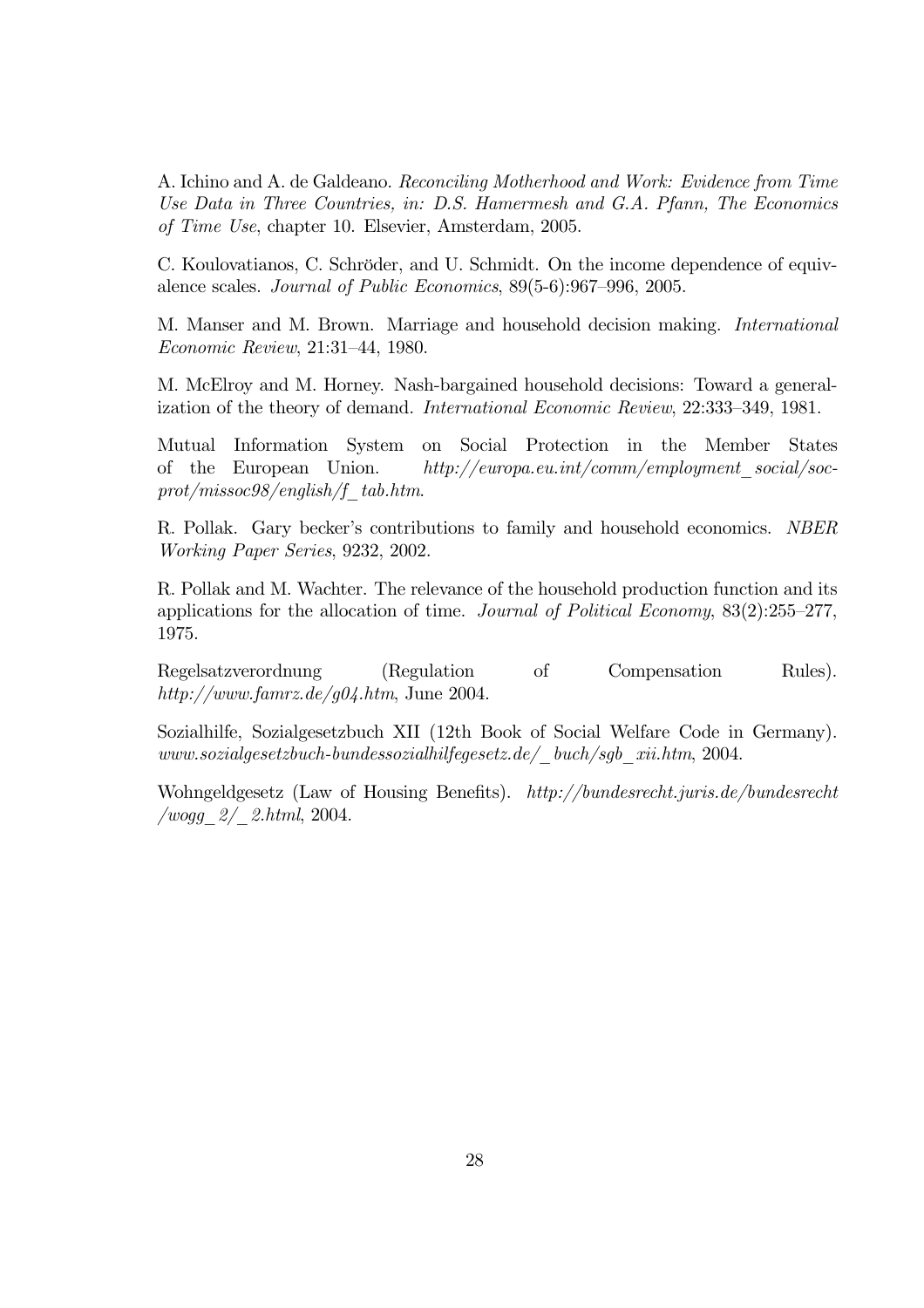|                                            |                  | <b>Belgium</b> |                  | <b>Germany</b> |  |  |
|--------------------------------------------|------------------|----------------|------------------|----------------|--|--|
|                                            |                  | $N=149$        |                  | $N = 164$      |  |  |
|                                            | N                | $\frac{0}{0}$  | N                | $\frac{0}{0}$  |  |  |
| Gender                                     |                  |                |                  |                |  |  |
| Female                                     | 69               | 46.3           | 56               | 34.1           |  |  |
| Male                                       | 80               | 53.7           | 108              | 65.9           |  |  |
| Partner                                    |                  |                |                  |                |  |  |
| Yes                                        | 109              | 73.2           | 69               | 42.1           |  |  |
| N <sub>o</sub>                             | 40               | 26.8           | 95               | 57.9           |  |  |
| Children                                   |                  |                |                  |                |  |  |
| None                                       | 80               | 53.7           | 140              | 85.4           |  |  |
| One                                        | 17               | 11.4           | 18               | 11.0           |  |  |
| Two                                        | 31               | 20.8           | 5                | 3.0            |  |  |
| More than two                              | 21               | 14.1           | $\mathbf{1}$     | 0.6            |  |  |
| <b>Siblings</b>                            |                  |                |                  |                |  |  |
| None                                       | $\mathbf{1}$     | 0.7            | 30               | 18.3           |  |  |
| One                                        | 10               | 6.7            | 51               | 31.1           |  |  |
| Two                                        | 69               | 46.3           | 57               | 34.8           |  |  |
| More than two                              | 69               | 46.3           | 26               | 15.8           |  |  |
| Age                                        |                  |                |                  |                |  |  |
| $<$ 20 years                               | $\mathbf{1}$     | 0.7            | $\boldsymbol{0}$ | 0.0            |  |  |
| 20 - 40 years                              | 108              | 72.5           | 147              | 89.6           |  |  |
| $>40$ years                                | 40               | 26.8           | 17               | 10.4           |  |  |
| Education                                  |                  |                |                  |                |  |  |
| Unfinished education                       | $\boldsymbol{0}$ | 0.0            | $\mathbf{1}$     | 0.6            |  |  |
| Element. school                            | $\mathbf{1}$     | 0.7            | $\mathbf{1}$     | 0.6            |  |  |
| Second. school                             | 10               | 6.7            | 3                | 1.8            |  |  |
| Special German second. School              | $\overline{a}$   | $---$          | $\overline{2}$   | 1.2            |  |  |
| German second. School                      | $---$            | $---$          | 98               | 59.8           |  |  |
| Techn. school or university                | 138              | 92.6           | 59               | 36.0           |  |  |
| Occupational group                         |                  |                |                  |                |  |  |
| Social-sec. rec. or unemployed             | $\mathbf{1}$     | 0.7            | $\mathbf{1}$     | 0.6            |  |  |
| Blue-collar worker                         | 3                | 2.0            | $\mathbf{1}$     | 0.6            |  |  |
| White-collar worker                        | 118              | 79.2           | 45               | 27.4           |  |  |
| Civil servant                              | 11               | 7.4            | $8\,$            | 4.8            |  |  |
| Pupil. student. trainee                    | 12               | 8.1            | 102              | 62.4           |  |  |
| Self-employed                              | $\overline{2}$   | 1.3            | 5                | 3.0            |  |  |
| Pensioner                                  | $\overline{2}$   | 1.3            | $\mathbf{1}$     | 0.6            |  |  |
| Housewife. houseman                        | $\boldsymbol{0}$ | 0.0            | $\mathbf{1}$     | 0.6            |  |  |
| Own working time                           |                  |                |                  |                |  |  |
| Not working                                | 3                | 2.0            | 27               | 16.5           |  |  |
| Working irregularly                        | 6                | 4.0            | 63               | 38.4           |  |  |
| Working 1/2 day                            | 3                | 2.0            | 25               | 15.2           |  |  |
| Working 1/1 day                            | 137              | 91.9           | 49               | 29.9           |  |  |
| Working time of partner                    |                  |                |                  |                |  |  |
| Not working                                | 51               | 34.2           | 117              | 71.3           |  |  |
| Working irregularly                        | 0                | $0.0\,$        | 6                | 3.7            |  |  |
| Working 1/2 day                            | 17               | 11.4           | 12               | 7.3            |  |  |
| Working 1/1 day                            | 81               | 54.4           | 29               | 17.7           |  |  |
| After-tax household income                 |                  |                |                  |                |  |  |
| $y_p < 1.75P$                              | $\overline{4}$   | 2.7            | 64               | 39.0           |  |  |
| $1.75P \le y_p < 3.25P$                    | 36               | 24.2           | 46               | 28.0           |  |  |
|                                            |                  |                |                  |                |  |  |
|                                            |                  |                |                  |                |  |  |
| $3.25P \le y_p < 4.75P$                    | 28               | 18.8           | 24               | 14.6           |  |  |
| $4.75P \le y_p < 6.25P$<br>$y_p \ge 6.25P$ | 41<br>40         | 27.5<br>26.8   | 18<br>12         | 11.0<br>7.4    |  |  |

 **Table 1** Personal characteristics of respondents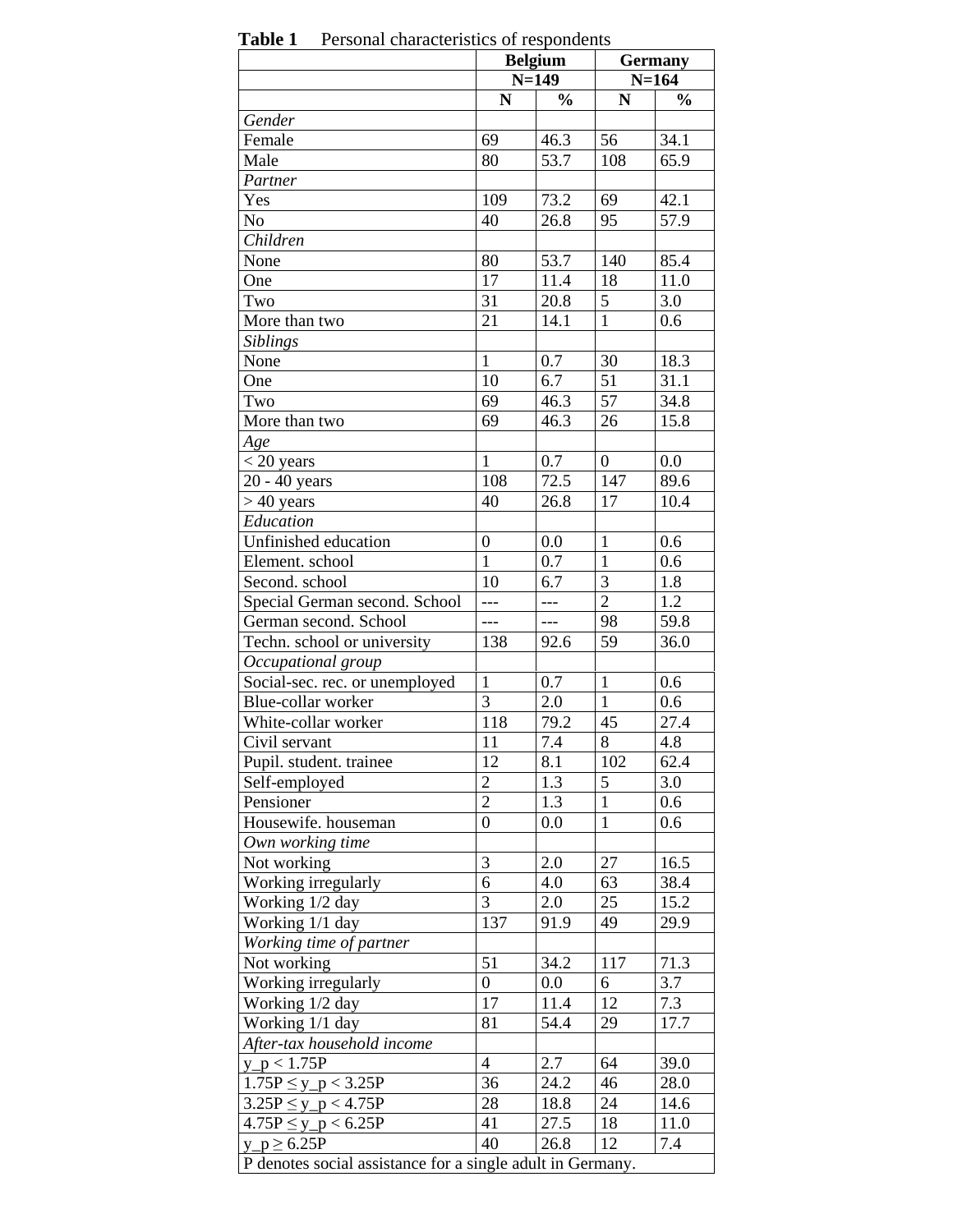|       |                |                      |                                                                                                                                                                                                                               | <b>Belgium</b>       |                      |                      | Germany              |                      |                      |                      |                      |  |
|-------|----------------|----------------------|-------------------------------------------------------------------------------------------------------------------------------------------------------------------------------------------------------------------------------|----------------------|----------------------|----------------------|----------------------|----------------------|----------------------|----------------------|----------------------|--|
| $y_r$ | $n_C$          | $\boldsymbol{U}$     | $\cal E$                                                                                                                                                                                                                      | UU                   | $\cal{E}U$           | $\cal{E}\cal{E}$     | $\boldsymbol{U}$     | E                    | UU                   | EU                   | $\it EE$             |  |
|       | 0              | ---                  | 803.32<br>(283.72)                                                                                                                                                                                                            | 879.09<br>(167.96)   | 1140.23<br>(381.13)  | 1449.90<br>(649.49)  |                      | 903.35<br>(274.28)   | 977.13<br>(239.26)   | 1314.33<br>(423.94)  | 1715.85<br>(675.60)  |  |
| 500   | 1              | 758.39<br>(115.42)   | 1089.87<br>(302.61)                                                                                                                                                                                                           | 1133.76<br>(244.15)  | 1392.82<br>(412.36)  | 1765.00<br>(692.57)  | 802.13<br>(107.68)   | 1227.90<br>(327.42)  | 1266.10<br>(263.54)  | 1603.96<br>(459.85)  | 2070.58<br>(706.86)  |  |
|       | $\overline{2}$ | 970.10<br>(205.03)   | 1327.68<br>(372.66)                                                                                                                                                                                                           | 1350.70<br>(326.94)  | 1614.36<br>(456.35)  | 2014.80<br>(767.28)  | 1073.41<br>(212.00)  | 1498.63<br>(408.61)  | 1522.38<br>(351.98)  | 1866.16<br>(538.59)  | 2371.19<br>(780.65)  |  |
|       | $\mathfrak{Z}$ | 1179.53<br>(302.97)  | 1560.97<br>(485.72)                                                                                                                                                                                                           | 1570.64<br>(426.72)  | 1826.44<br>(514.85)  | 2255.50<br>(871.67)  | 1323.05<br>(340.17)  | 1758.69<br>(525.04)  | 1747.35<br>(448.87)  | 2102.74<br>(664.92)  | 2645.58<br>(901.80)  |  |
| 2000  | 0              |                      | 2621.88<br>(790.28)                                                                                                                                                                                                           | 3096.64<br>(626.80)  | 3568.05<br>(1086.58) | 4177.85<br>(1772.04) |                      | 2829.57<br>(864.22)  | 3227.29<br>(731.23)  | 3856.16<br>(1142.04) | 4718.60<br>(1883.90) |  |
|       | $\mathcal{I}$  | 2467.38<br>(363.37)  | 3159.60<br>(955.76)                                                                                                                                                                                                           | 3542.42<br>(870.52)  | 4044.43<br>(1288.47) | 4744.43<br>(1921.62) | 2460.37)<br>(466.36) | 3308.08<br>(1060.67) | 3628.81<br>(1001.92) | 4287.35<br>(1403.20) | 5249.54<br>(2162.35) |  |
|       | $\overline{2}$ | 2862.82<br>(666.55)  | 3604.30<br>(1185.43)                                                                                                                                                                                                          | 3937.18<br>(1174.46) | 4452.08<br>(1549.54) | 5201.48<br>(2130.13) | 2812.20<br>(720.87)  | 3700.30<br>(1256.43) | 3960.06<br>(1167.62) | 4622.41<br>(1531.01) | 5660.76<br>(2324.10) |  |
|       | 3              | 3249.53<br>(961.85)  | 4049.66<br>(1504.08)                                                                                                                                                                                                          | 4336.51<br>(1548.11) | 4893.29<br>(1977.06) | 5681.74<br>(2470.90) | 3149.39<br>(1005.43) | 4066.74<br>(1499.60) | 4297.53<br>(1491.29) | 4969.21<br>(1782.48) | 6092.07<br>(2601.97) |  |
|       | 0              | $---$                | 4283.39<br>(1235.57)                                                                                                                                                                                                          | 5105.30<br>(1176.13) | 5813.52<br>(1981.00) | 6678.19<br>(3006.96) | $---$                | 4540.70<br>(1155.56) | 5277.44<br>(1180.56) | 6135.82<br>(1688.72) | 7432.32<br>(2817.54) |  |
| 3500  | $\mathcal{I}$  | 4098.99<br>(624.99)  | 4992.32<br>(1548.88)                                                                                                                                                                                                          | 5694.90<br>(1568.60) | 6402.89<br>(2267.53) | 7386.41<br>(3325.74) | 3980.95<br>(403.09)  | 5104.73<br>(1321.38) | 5752.10<br>(1393.85) | 6695.43<br>(1944.78) | 8077.59<br>(3056.46) |  |
|       | $\overline{2}$ | 4641.85<br>(1165.87) | 5588.02<br>(1961.23)                                                                                                                                                                                                          | 6274.87<br>(2063.58) | 6971.11<br>(2627.66) | 8035.91<br>(3703.14) | 4410.34<br>(809.10)  | 5576.07<br>(1572.40) | 6175.15<br>(1641.99) | 7141.49<br>(2213.22) | 8592.84<br>(3309.74) |  |
|       | $\mathfrak{Z}$ | 5189.40<br>(1732.17) | 6210.97<br>(2536.31)                                                                                                                                                                                                          | 6852.95<br>(2600.86) | 7575.50<br>(3138.81) | 8704.66<br>(4203.96) | 4815.52<br>(1212.58) | 6028.02<br>(1881.82) | 6594.02<br>(1990.75) | 7582.62<br>(2527.53) | 9100.91<br>(3578.12) |  |
|       |                |                      | Average equivalent incomes. Standard deviations in parentheses. $n_c$ denotes the number of children; $v_r$ denotes the level of reference income; each U denotes an<br>unemployed adult, each $E$ denotes an employed adult. |                      |                      |                      |                      |                      |                      |                      |                      |  |

 **Table 2** – Average stated equivalent incomes (values in Euros)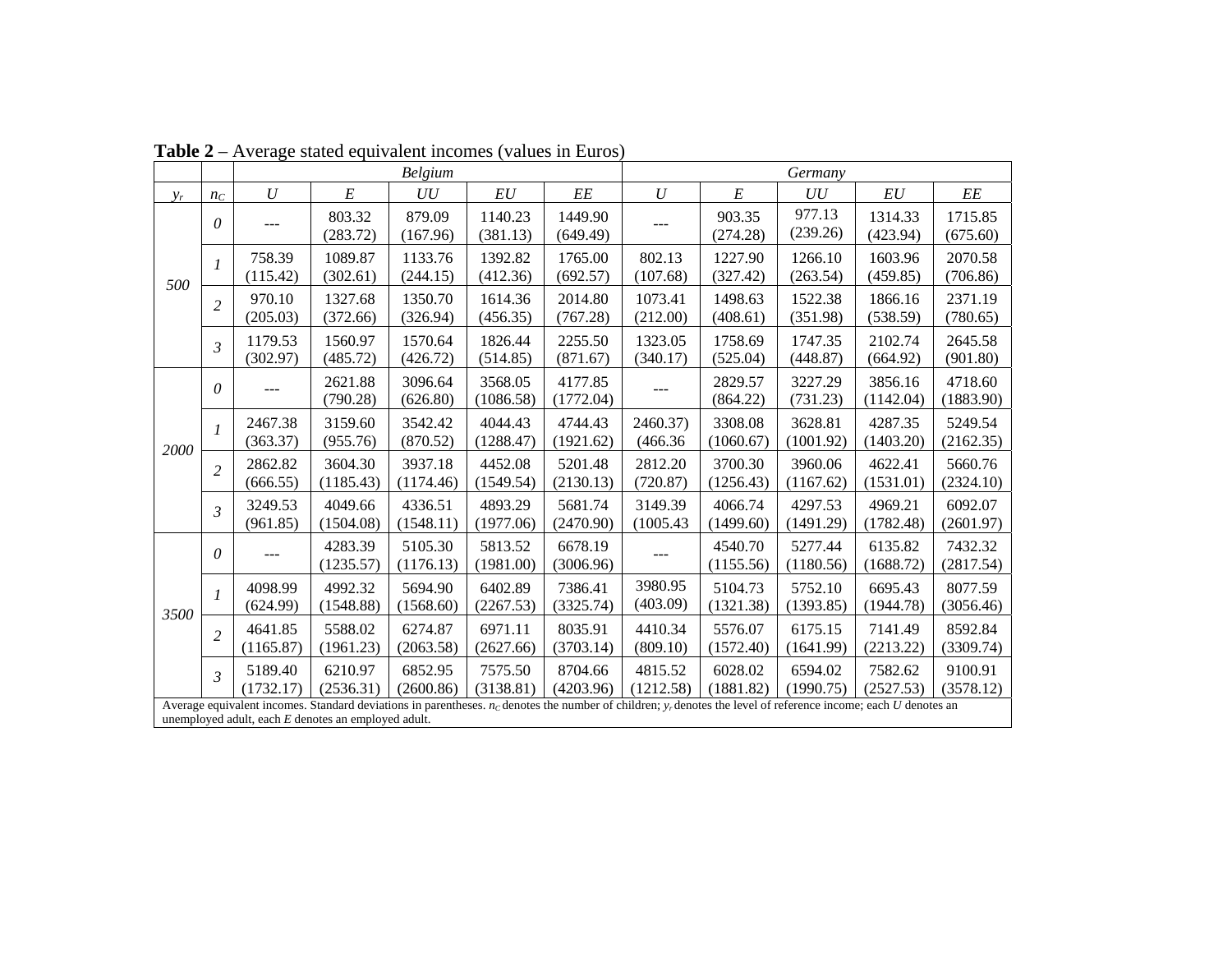|       |                | $E - U$   |         |           |           |           | $EU$ - $UU$ |                                                                                                                                                                  |           |           | $EE$ - $EU$ |           |
|-------|----------------|-----------|---------|-----------|-----------|-----------|-------------|------------------------------------------------------------------------------------------------------------------------------------------------------------------|-----------|-----------|-------------|-----------|
| $y_r$ | $n_c=0$        | $n_c = I$ | $n_c=2$ | $n_c = 3$ | $n_C = 0$ | $n_c = I$ | $n_c = 2$   | $n_c = 3$                                                                                                                                                        | $n_C = 0$ | $n_c = I$ | $n_c=2$     | $n_c = 3$ |
|       | <b>Belgium</b> |           |         |           |           |           |             |                                                                                                                                                                  |           |           |             |           |
| 500   | 303.32         | 331.48    | 357.58  | 381.44    | 261.14    | 259.06    | 263.66      | 255.81                                                                                                                                                           | 309.66    | 372.18    | 400.44      | 429.06    |
|       |                | [0.02]    | [0.00]  | [0.02]    |           | [0.29]    | [0.29]      | [0.40]                                                                                                                                                           |           | [0.00]    | [0.09]      | [0.01]    |
| 2000  | 621.88         | 692.21    | 741.48  | 800.13    | 471.41    | 502.01    | 514.90      | 556.78                                                                                                                                                           | 609.80    | 700.00    | 749.40      | 788.46    |
|       |                | [0.03]    | [0.01]  | [0.00]    |           | [0.11]    | [0.09]      | [0.08]                                                                                                                                                           |           | [0.00]    | [0.00]      | [0.00]    |
| 3500  | 783.39         | 893.32    | 946.17  | 1021.58   | 708.22    | 707.99    | 696.24      | 722.55                                                                                                                                                           | 864.66    | 983.52    | 1064.80     | 1129.16   |
|       |                | [0.00]    | [0.02]  | [0.01]    |           | [0.46]    | [0.41]      | [0.35]                                                                                                                                                           |           | [0.00]    | [0.00]      | [0.00]    |
|       |                |           |         |           |           | Germany   |             |                                                                                                                                                                  |           |           |             |           |
| 500   | 403.35         | 425.76    | 428.26  | 435.64    | 338.41    | 340.91    | 347.44      | 360.27                                                                                                                                                           | 400.30    | 463.57    | 501.37      | 537.96    |
|       |                | [0.01]    | [0.38]  | [0.12]    |           | [0.34]    | [0.15]      | [0.14]                                                                                                                                                           |           | [0.00]    | [0.00]      | [0.00]    |
| 2000  | 829.57         | 847.71    | 888.11  | 917.35    | 643.51    | 676.22    | 681.25      | 691.80                                                                                                                                                           | 847.80    | 944.51    | 1019.45     | 1102.74   |
|       |                | [0.23]    | [0.00]  | [0.00]    |           | [0.00]    | [0.20]      | [0.10]                                                                                                                                                           |           | [0.00]    | [0.00]      | [0.00]    |
| 3500  | 1040.70        | 1123.78   | 1165.73 | 1212.50   | 858.38    | 943.32    | 966.34      | 988.60                                                                                                                                                           | 1296.49   | 1382.16   | 1451.34     | 1518.29   |
|       |                | [0.00]    | [0.00]  | [0.00]    |           | [0.00]    | [0.02]      | [0.03]                                                                                                                                                           |           | [0.00]    | [0.00]      | [0.00]    |
|       |                |           |         |           |           |           |             | Note. Income increments for employees; pairwise t test of means; p values in brackets. $y_r$ denotes the reference income; $n_c$ denotes the number of children. |           |           |             |           |

 **Table 3** – Average stated employment compensations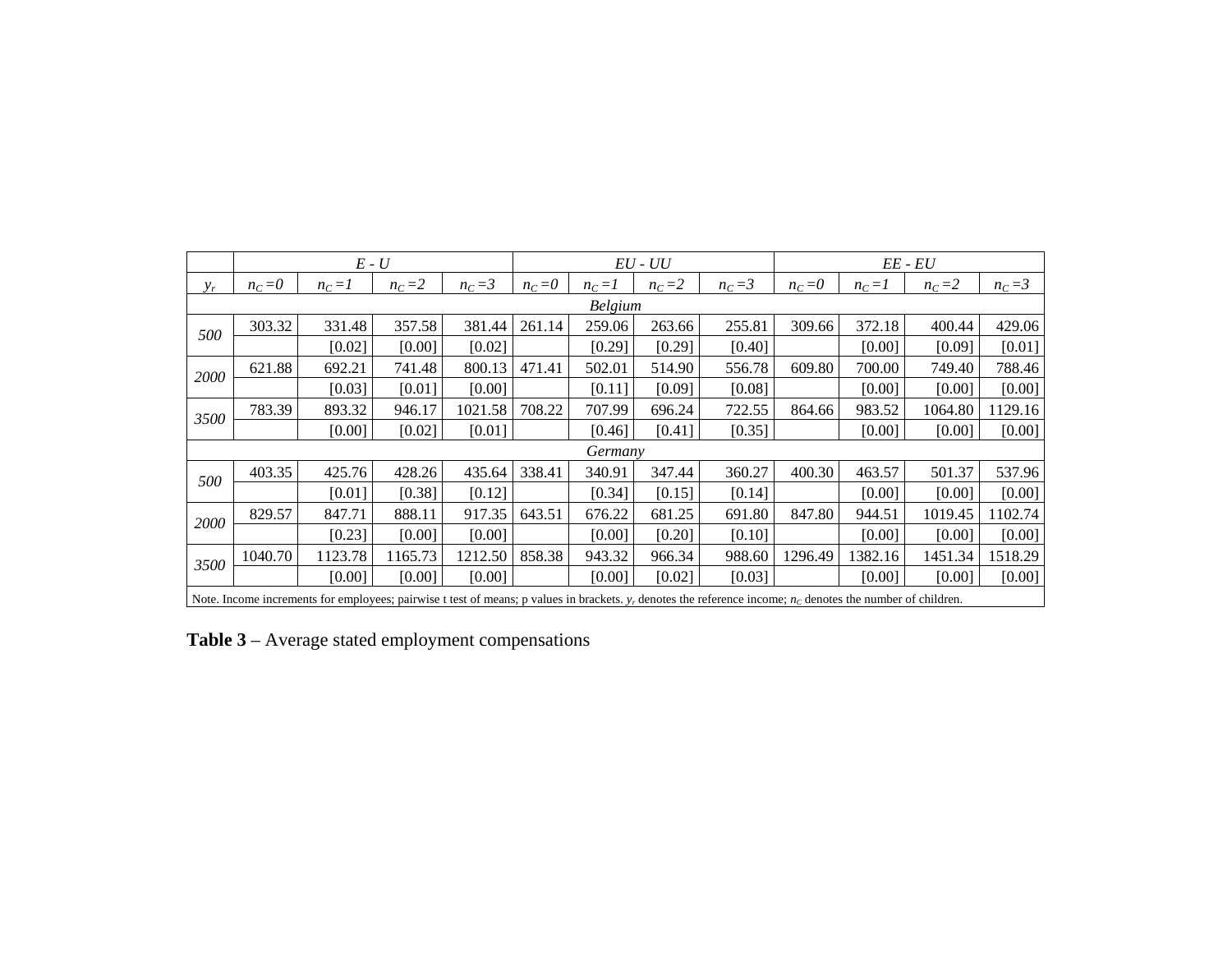| $y_r$                                                                              | (EE-EU) - (EU-UU)                | $(E-U)$ - $(EE-EU)$ | $(E-U) - (EU-UU)$ |  |  |  |  |  |
|------------------------------------------------------------------------------------|----------------------------------|---------------------|-------------------|--|--|--|--|--|
|                                                                                    |                                  | Belgium             |                   |  |  |  |  |  |
| 500                                                                                | 48.52                            | $-6.34$             | 42.18             |  |  |  |  |  |
|                                                                                    | [0.04]                           | [0.75]              | [0.00]            |  |  |  |  |  |
| 2000                                                                               | 138.39                           | 12.08               | 150.47            |  |  |  |  |  |
|                                                                                    | [0.00]                           | [0.76]              | [0.00]            |  |  |  |  |  |
| 3500                                                                               | 156.44                           | $-81.28$            | 75.17             |  |  |  |  |  |
|                                                                                    | [0.03]                           | [0.16]              | [0.10]            |  |  |  |  |  |
|                                                                                    | Germany                          |                     |                   |  |  |  |  |  |
| 500                                                                                | 61.89                            | 3.05                | 64.94             |  |  |  |  |  |
|                                                                                    | [0.01]                           | [0.90]              | [0.00]            |  |  |  |  |  |
| 2000                                                                               | 204.30                           | $-18.23$            | 186.07            |  |  |  |  |  |
|                                                                                    | [0.00]                           | [0.76]              | [0.00]            |  |  |  |  |  |
| 3500                                                                               | 438.11                           | $-255.79$           | 182.32            |  |  |  |  |  |
|                                                                                    | [0.00]                           | [0.00]              | [0.00]            |  |  |  |  |  |
| Notes. $y_r$ denotes the level of reference income. Pairwise two-tailed t-tests. p |                                  |                     |                   |  |  |  |  |  |
|                                                                                    | values appearing in parentheses. |                     |                   |  |  |  |  |  |

**Table 4** – Tests for the specialization hypothesis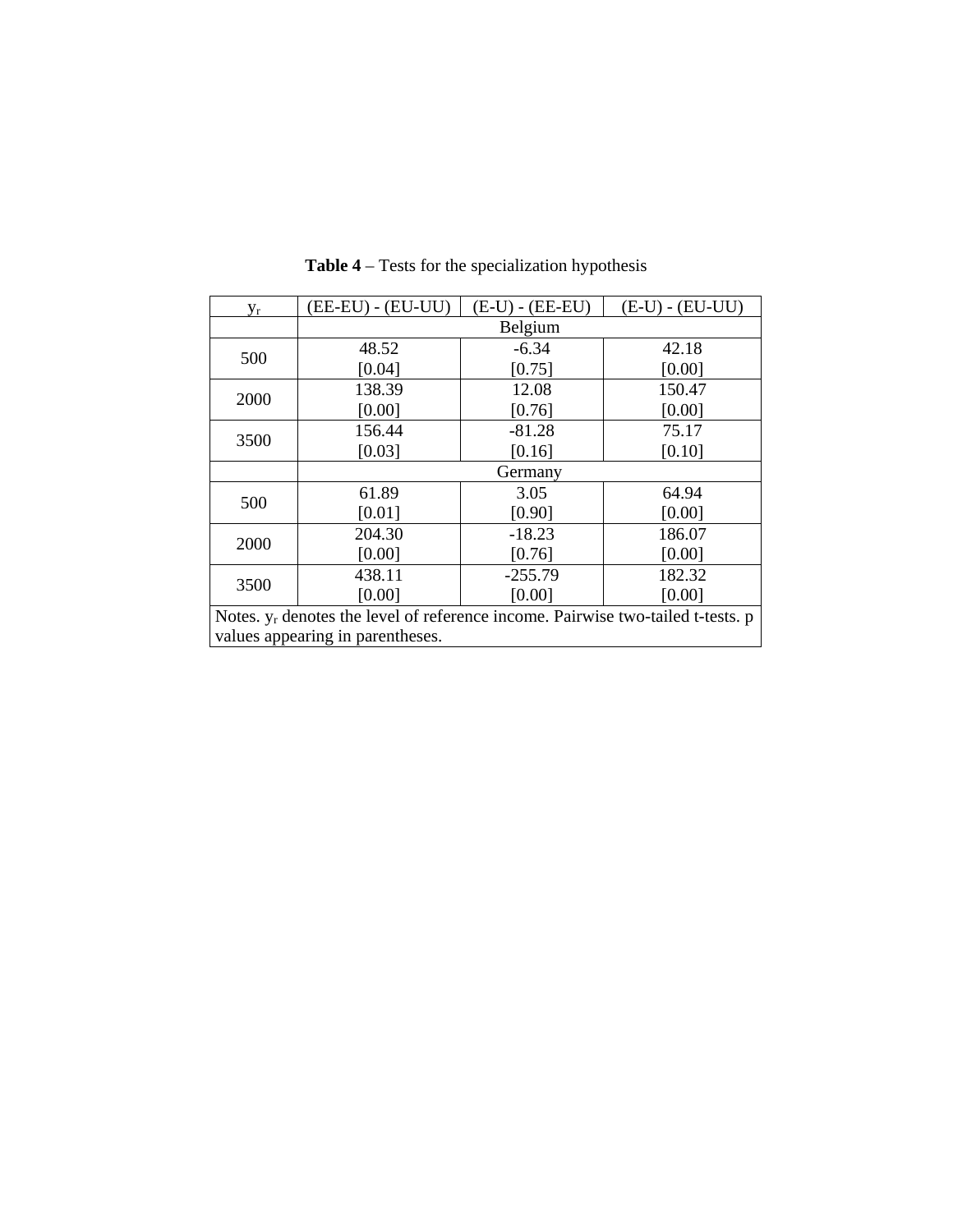|          |                |                                              | Belgium          |                  |                                                                                                              | Germany          |              |
|----------|----------------|----------------------------------------------|------------------|------------------|--------------------------------------------------------------------------------------------------------------|------------------|--------------|
|          | $n_C$          | $y_r = 500$                                  | $y_r = 2000$     | $y_r = 3500$     | $y_r = 500$                                                                                                  | $y_r = 2000$     | $y_r = 3500$ |
|          | 1              | 1.517                                        | 1.233            | 1.171            | 1.604                                                                                                        | 1.226            | 1.139        |
|          |                | (0.231)                                      | (0.182)          | (0.178)          | (0.215)                                                                                                      | (0.226)          | (0.115)      |
| U        | $\overline{c}$ | 1.940                                        | 1.431            | 1.326            | 2.141                                                                                                        | 1.402            | 1.262        |
|          |                | (0.410)                                      | (0.334)          | (0.333)          | (0.421)                                                                                                      | (0.355)          | (0.231)      |
|          | $\mathfrak{Z}$ | 2.359                                        | 1.624            | 1.482            | 2.646                                                                                                        | 1.572            | 1.379        |
|          |                | (0.606)                                      | (0.481)          | (0.495)          | (0.679)                                                                                                      | (0.499)          | (0.347)      |
|          | $\theta$       | 1.607                                        | 1.311            | 1.224            | 1.807                                                                                                        | 1.428            | 1.319        |
|          |                | (0.567)                                      | (0.395)          | (0.353)          | (0.553)                                                                                                      | (0.475)          | (0.427)      |
|          | 1              | 2.180                                        | 1.579            | 1.427            | 2.456                                                                                                        | 1.668            | 1.481        |
| $\cal E$ |                | (0.605)                                      | (0.478)          | (0.442)          | (0.655)                                                                                                      | (0.567)          | (0.470)      |
|          | $\overline{c}$ | 2.655                                        | 1.801            | 1.597            | 2.997                                                                                                        | 1.865            | 1.618        |
|          |                | (0.745)                                      | (0.593)          | (0.560)          | (0.815)                                                                                                      | (0.662)          | (0.536)      |
|          | $\mathfrak{Z}$ | 3.122                                        | 2.024            | 1.774            | 3.517                                                                                                        | 2.050            | 1.749        |
|          |                | (0.971)                                      | (0.752)          | (0.725)          | (1.045)                                                                                                      | (0.780)          | (0.618)      |
|          | $\theta$       | 1.758                                        | 1.548            | 1.459            | 1.954                                                                                                        | 1.614            | 1.513        |
| UU       |                | (0.336)                                      | (0.313)          | (0.336)          | (0.476)                                                                                                      | (0.365)          | (0.336)      |
|          | 1              | 2.268                                        | 1.771            | 1.627            | 2.532                                                                                                        | 1.816            | 1.650        |
|          |                | (0.488)                                      | (0.435)          | (0.448)          | (0.524)                                                                                                      | (0.500)          | (0.397)      |
|          | 2              | 2.701                                        | 1.968            | 1.793            | 3.045                                                                                                        | 1.982            | 1.772        |
|          |                | (0.654)                                      | (0.587)          | (0.590)          | (0.700)                                                                                                      | (0.583)          | (0.468)      |
|          | $\mathfrak{Z}$ | 3.141                                        | 2.167            | 1.958            | 3.495                                                                                                        | 2.151            | 1.893        |
|          |                | (0.853)                                      | (0.774)          | (0.743)          | (0.893)                                                                                                      | (0.744)          | (0.568)      |
|          |                | 2.280                                        | 1.784            | 1.661            | 2.631                                                                                                        | 1.953            | 1.776        |
|          | $\theta$       | (0.762)                                      | (0.543)          | (0.566)          | (0.853)                                                                                                      | (0.608)          | (0.554)      |
|          |                | 2.786                                        | 2.021            | 1.830            | 3.214                                                                                                        | 2.171            | 1.937        |
|          | 1              | (0.825)                                      | (0.644)          | (0.648)          | (0.923)                                                                                                      | (0.731)          | (0.620)      |
| EU       |                | 3.229                                        | 2.225            | 1.992            | 3.740                                                                                                        | 2.340            | 2.065        |
|          | $\overline{c}$ | (0.913)                                      | (0.775)          | (0.751)          | (1.079)                                                                                                      | (0.795)          | (0.692)      |
|          |                | 3.653                                        | 2.446            | 2.164            | 4.215                                                                                                        | 2.514            | 2.193        |
|          | $\mathfrak{Z}$ | (1.030)                                      | (0.989)          | (0.897)          | (1.333)                                                                                                      | (0.918)          | (0.777)      |
|          |                | 2.900                                        | 2.089            | 1.908            | 3.432                                                                                                        | 2.394            | 2.169        |
|          | $\theta$       | (1.299)                                      | (0.886)          | (0.859)          | (1.358)                                                                                                      | (1.020)          | (0.970)      |
|          |                | 3.530                                        | 2.372            | 2.110            | 4.141                                                                                                        | 2.660            | 2.355        |
|          | 1              | (1.385)                                      | (0.961)          | (0.950)          | (1.420)                                                                                                      | (1.148)          | (1.028)      |
| EE       |                | 4.030                                        | 2.600            | 2.296            | 4.742                                                                                                        | 2.866            | 2.503        |
|          | 2              | (1.535)                                      | (1.065)          | (1.058)          | (1.568)                                                                                                      | (1.225)          | (1.094)      |
|          |                |                                              |                  |                  |                                                                                                              |                  |              |
|          | $\mathfrak{Z}$ | 4.511<br>(1.743)                             | 2.840<br>(1.236) | 2.487<br>(1.201) | 5.291<br>(1.809)                                                                                             | 3.082<br>(1.357) | 2.650        |
|          |                |                                              |                  |                  | Notes. Average equivalence scales. Standard deviations in parentheses. $n_c$ denotes the number of children. |                  | (1.164)      |
|          |                | $y_r$ denotes the level of reference income. |                  |                  |                                                                                                              |                  |              |

 **Table 5** – Average equivalence scales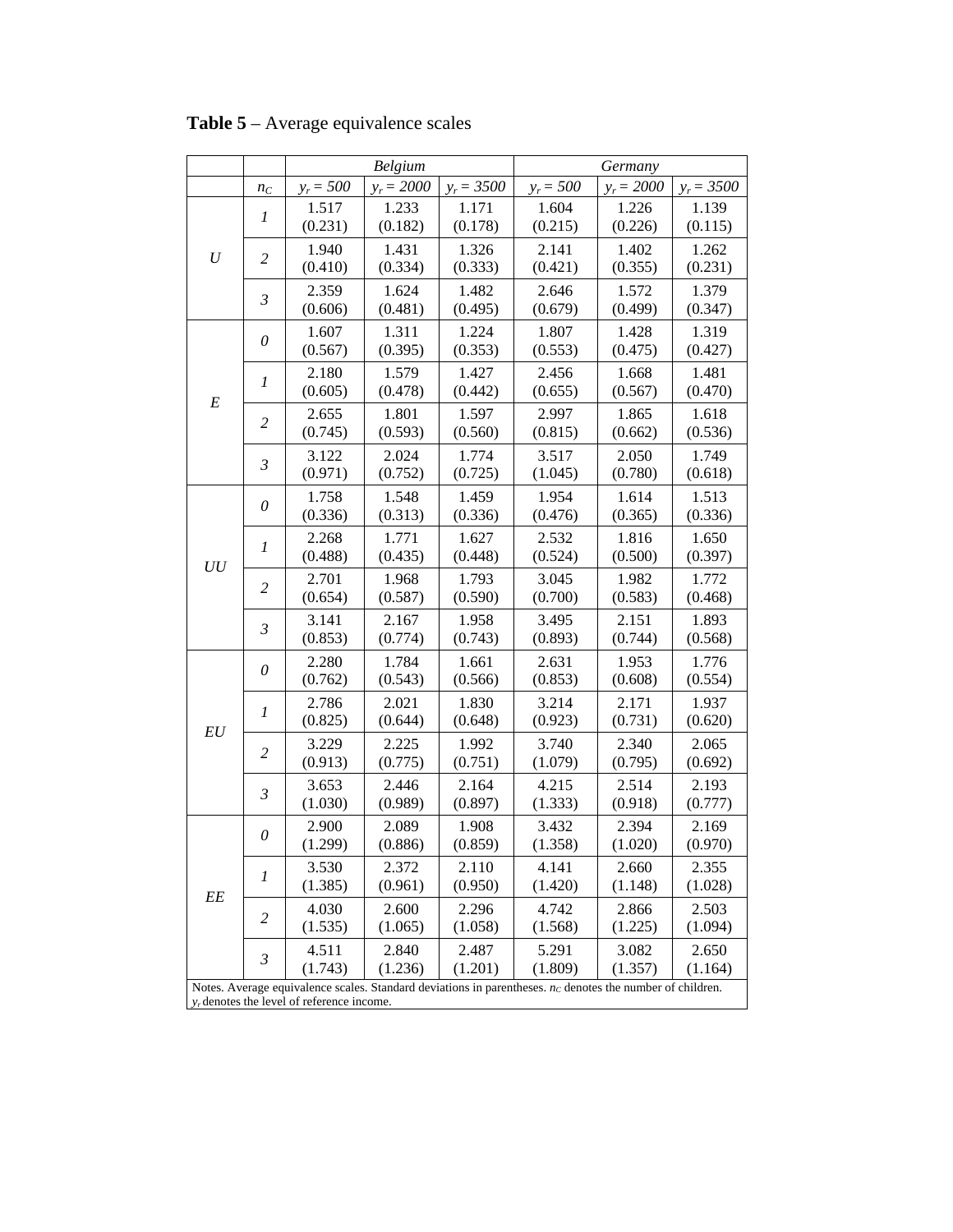|                  |                                                                                                                                           |           |                                                                                                                         |             |           |           | <b>Belgium</b> |              |           |           |           |              |           |
|------------------|-------------------------------------------------------------------------------------------------------------------------------------------|-----------|-------------------------------------------------------------------------------------------------------------------------|-------------|-----------|-----------|----------------|--------------|-----------|-----------|-----------|--------------|-----------|
|                  | $y_r$                                                                                                                                     |           |                                                                                                                         | $y_r = 500$ |           |           |                | $y_r = 2000$ |           |           |           | $y_r = 3500$ |           |
|                  |                                                                                                                                           | Spec. 1   | Spec. 2                                                                                                                 | Spec. 3     | Spec. 4   | Spec. 1   | Spec. 2        | Spec. 3      | Spec. 4   | Spec. 1   | Spec. 2   | Spec. 3      | Spec. 4   |
|                  |                                                                                                                                           | $0.67***$ | $0.59***$                                                                                                               | $0.57***$   | $0.59***$ | $0.44***$ | $0.37***$      | $0.35***$    | $0.36***$ | $0.39***$ | $0.34***$ | $0.32***$    | $0.33***$ |
| $\alpha_{y}$     | $n_C$                                                                                                                                     | (0.03)    | (0.03)                                                                                                                  | (0.03)      | (0.03)    | (0.03)    | (0.03)         | (0.03)       | (0.03)    | (0.03)    | (0.03)    | (0.03)       | (0.03)    |
|                  |                                                                                                                                           | $0.91***$ | $0.75***$                                                                                                               |             |           | $0.64***$ | $0.51***$      |              |           | $0.57***$ | $0.48***$ |              |           |
| $\beta_y$        | $n_E$                                                                                                                                     | (0.05)    | (0.06)                                                                                                                  |             |           | (0.05)    | (0.06)         |              |           | (0.05)    | (0.06)    |              |           |
|                  | $n_C \cdot D_{EU}$                                                                                                                        |           | $-0.03$                                                                                                                 | 0.03        | 0.06      |           | 0.01           | 0.08         | $0.13*$   |           | $-0.01$   | 0.05         | 0.10      |
| $\gamma_{y}$     |                                                                                                                                           |           | (0.04)                                                                                                                  | (0.05)      | (0.06)    |           | (0.05)         | (0.06)       | (0.07)    |           | (0.05)    | (0.07)       | (0.08)    |
| $\delta_{y}$     | $n_C \cdot D_F$                                                                                                                           |           | $0.11***$                                                                                                               | $0.11***$   |           |           | $0.11***$      | $0.11***$    |           |           | 0.07      | 0.07         |           |
|                  |                                                                                                                                           |           | (0.04)                                                                                                                  | (0.04)      |           |           | (0.04)         | (0.04)       |           |           | (0.05)    | (0.05)       |           |
| $\zeta_{\rm y}$  | $n_{\scriptscriptstyle A} \cdot D_{\scriptscriptstyle EU}$                                                                                |           |                                                                                                                         | $0.30***$   | $0.32***$ |           |                | $0.17***$    | $0.18***$ |           |           | $0.16***$    | $0.18***$ |
|                  |                                                                                                                                           |           |                                                                                                                         | (0.04)      | (0.05)    |           |                | (0.03)       | (0.05)    |           |           | (0.05)       | (0.06)    |
|                  | $n_A \cdot D_F$                                                                                                                           |           |                                                                                                                         | $0.74***$   |           |           |                | $0.51***$    |           |           |           | $0.48***$    |           |
| $\eta_y$         |                                                                                                                                           |           |                                                                                                                         | (0.06)      |           |           |                | (0.05)       |           |           |           | (0.06)       |           |
|                  | $n_C \cdot D_E$                                                                                                                           |           |                                                                                                                         |             | $0.10**$  |           |                |              | $0.10**$  |           |           |              | 0.07      |
| $\varphi_y$      |                                                                                                                                           |           |                                                                                                                         |             | (0.05)    |           |                |              | (0.05)    |           |           |              | (0.06)    |
|                  | $n_C \cdot D_{EE}$                                                                                                                        |           |                                                                                                                         |             | $0.20**$  |           |                |              | $0.24***$ |           |           |              | $0.22*$   |
| $\chi_{y}$       |                                                                                                                                           |           |                                                                                                                         |             | (0.09)    |           |                |              | (0.11)    |           |           |              | (0.12)    |
|                  | $n_A \cdot D_E$                                                                                                                           |           |                                                                                                                         |             | $0.75***$ |           |                |              | $0.48***$ |           |           |              | $0.42***$ |
| $\Psi_y$         |                                                                                                                                           |           |                                                                                                                         |             | (0.06)    |           |                |              | (0.07)    |           |           |              | (0.08)    |
|                  |                                                                                                                                           |           |                                                                                                                         |             | $0.77***$ |           |                |              | $0.51***$ |           |           |              | $0.49***$ |
| $\omega_{\rm v}$ | $n_A \cdot D_{EE}$                                                                                                                        |           |                                                                                                                         |             | (0.06)    |           |                |              | (0.08)    |           |           |              | (0.09)    |
| $\theta_y$       |                                                                                                                                           | $0.85***$ | $0.88***$                                                                                                               | $0.88***$   | $0.85***$ | $0.68***$ | $0.69***$      | $0.70***$    | $0.66***$ | $0.63***$ | $0.64***$ | $0.64***$    | $0.59***$ |
|                  |                                                                                                                                           | (0.02)    | (0.02)                                                                                                                  | (0.02)      | (0.02)    | (0.02)    | (0.02)         | (0.02)       | (0.03)    | (0.02)    | (0.02)    | (0.02)       | (0.03)    |
|                  | $\overline{R}^2$                                                                                                                          | 0.44      | 0.44                                                                                                                    | 0.44        | 0.44      | 0.32      | 0.32           | 0.32         | 0.33      | 0.31      | 0.31      | 0.31         | 0.31      |
|                  | Notes: Regressions for each reference income in Belgium. Endogenous variable: equivalence scales stated by respondents taking a childless |           | e de la composición de la confederación de la composición de la composición <b>const</b> ruídad de la composición de la |             |           |           |                |              |           |           |           |              |           |

unemployed single adult as the reference household. Number of observations: 2831. White's heteroskedasticity correction for covariance matrix; standard errors in parentheses; "" denotes significance at the 1 percent level; " denotes significance at the 5 percent level; Muenotes significance at the 10 percent level; all other coefficients are insignificant.

 **Table 6a** Regressions for estimating child costs and economies of scale in home production/consumption in Belgium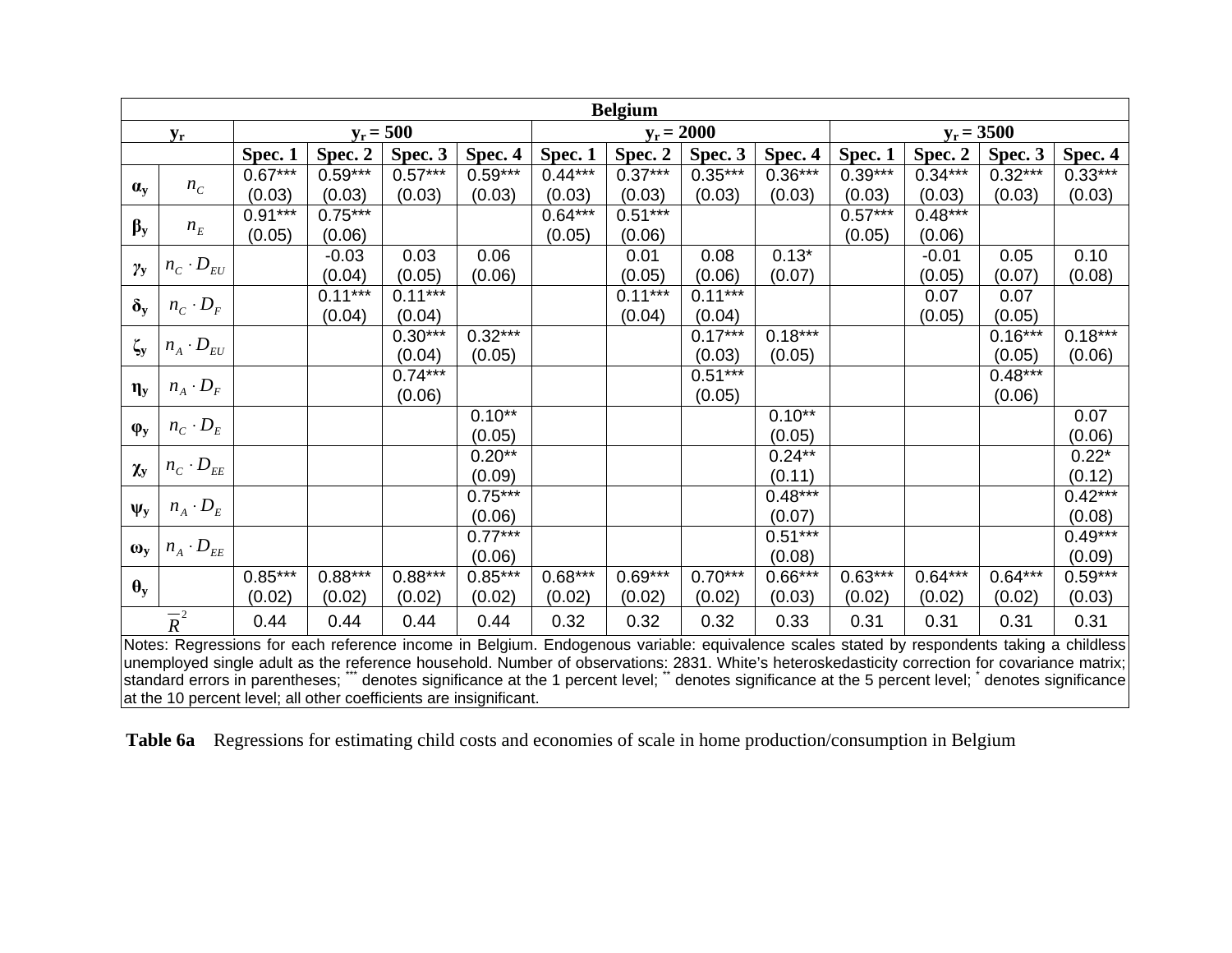|                 | <b>Germany</b>                                                                                                                            |           |           |             |           |           |           |              |           |           |           |              |           |
|-----------------|-------------------------------------------------------------------------------------------------------------------------------------------|-----------|-----------|-------------|-----------|-----------|-----------|--------------|-----------|-----------|-----------|--------------|-----------|
|                 | ${\bf y_r}$                                                                                                                               |           |           | $y_r = 500$ |           |           |           | $y_r = 2000$ |           |           |           | $y_r = 3500$ |           |
|                 |                                                                                                                                           | Spec. 1   | Spec. 2   | Spec. 3     | Spec. 4   | Spec. 1   | Spec. 2   | Spec. 3      | Spec. 4   | Spec.1    | Spec. 2   | Spec. 3      | Spec. 4   |
|                 |                                                                                                                                           | $0.64***$ | $0.57***$ | $0.55***$   | $0.58***$ | $0.36***$ | $0.32***$ | $0.30***$    | $0.30***$ | $0.26***$ | $0.23***$ | $0.21***$    | $0.19***$ |
| $\alpha_{y}$    | $n_C$                                                                                                                                     | (0.03)    | (0.03)    | (0.03)      | (0.03)    | (0.02)    | (0.02)    | (0.02)       | (0.02)    | (0.02)    | (0.02)    | (0.02)       | (0.02)    |
| $\beta_y$       |                                                                                                                                           | $0.95***$ | $0.82***$ |             |           | $0.77***$ | $0.66***$ |              |           | $0.68***$ | $0.59***$ |              |           |
|                 | $n_E$                                                                                                                                     | (0.04)    | (0.05)    |             |           | (0.05)    | (0.06)    |              |           | (0.04)    | (0.05)    |              |           |
| $\gamma_{y}$    | $n_C \cdot D_{EU}$                                                                                                                        |           | $-0.03$   | 0.02        | 0.05      |           | $-0.04$   | 0.03         | 0.07      |           | $-0.03$   | 0.07         | $0.18***$ |
|                 |                                                                                                                                           |           | (0.04)    | (0.05)      | (0.05)    |           | (0.04)    | (0.05)       | (0.06)    |           | (0.04)    | (0.05)       | (0.07)    |
| $\delta_{y}$    | $n_C \cdot D_F$                                                                                                                           |           | $0.08***$ | $0.08***$   |           |           | $0.07*$   | $0.07*$      |           |           | $0.06*$   | $0.06*$      |           |
|                 |                                                                                                                                           |           | (0.03)    | (0.03)      |           |           | (0.04)    | (0.04)       |           |           | (0.03)    | (0.03)       |           |
| $\zeta_{\rm y}$ | $n_{\scriptscriptstyle A} \cdot D_{\scriptscriptstyle EU}$                                                                                |           |           | $0.34***$   | $0.37***$ |           |           | $0.24***$    | $0.27***$ |           |           | $0.18***$    | $0.21***$ |
|                 |                                                                                                                                           |           |           | (0.04)      | (0.04)    |           |           | (0.04)       | (0.05)    |           |           | (0.04)       | (0.05)    |
| $\eta_y$        | $n_A \cdot D_F$                                                                                                                           |           |           | $0.81***$   |           |           |           | $0.66***$    |           |           |           | $0.58***$    |           |
|                 |                                                                                                                                           |           |           | (0.05)      |           |           |           | (0.05)       |           |           |           | (0.05)       |           |
| $\phi_y$        | $n_C \cdot D_E$                                                                                                                           |           |           |             | $0.09**$  |           |           |              | 0.07      |           |           |              | $0.12***$ |
|                 |                                                                                                                                           |           |           |             | (0.04)    |           |           |              | (0.05)    |           |           |              | (0.04)    |
|                 | $n_C \cdot D_{EE}$                                                                                                                        |           |           |             | $0.18***$ |           |           |              | $0.20***$ |           |           |              | $0.30***$ |
| $\chi_{y}$      |                                                                                                                                           |           |           |             | (0.07)    |           |           |              | (0.09)    |           |           |              | (0.11)    |
|                 | $n_A \cdot D_E$                                                                                                                           |           |           |             | $0.80***$ |           |           |              | $0.62***$ |           |           |              | $0.40***$ |
| $\Psi_y$        |                                                                                                                                           |           |           |             | (0.06)    |           |           |              | (0.07)    |           |           |              | (0.07)    |
| $\omega_{y}$    | $n_A \cdot D_{EE}$                                                                                                                        |           |           |             | $0.86***$ |           |           |              | $0.70***$ |           |           |              | $0.71***$ |
|                 |                                                                                                                                           |           |           |             | (0.07)    |           |           |              | (0.08)    |           |           |              | (0.10)    |
| $\theta_y$      |                                                                                                                                           | $0.93***$ | $0.96***$ | $0.96***$   | $0.92***$ | $0.72***$ | $0.74***$ | $0.75***$    | $0.70***$ | $0.66***$ | $0.68***$ | $0.68***$    | $0.58***$ |
|                 |                                                                                                                                           | (0.02)    | (0.02)    | (0.02)      | (0.02)    | (0.02)    | (0.02)    | (0.02)       | (0.02)    | (0.01)    | (0.02)    | (0.02)       | (0.02)    |
|                 | $\overline{R}^2$                                                                                                                          | 0.53      | 0.53      | 0.53        | 0.53      | 0.38      | 0.38      | 0.38         | 0.38      | 0.37      | 0.37      | 0.37         | 0.37      |
|                 | Notes: Regressions for each reference income in Germany. Endogenous variable: equivalence scales stated by respondents taking a childless |           |           |             |           |           |           |              |           |           |           |              |           |

unemployed single adult as the reference household. Number of observations: 3116. White's heteroskedasticity correction for covariance matrix; standard errors in parentheses; "" denotes significance at the 1 percent level; " denotes significance at the 5 percent level; Muenotes significance at the 10 percent level; all other coefficients are insignificant.

Table 6b Regressions for estimating child costs and economies of scale in home production/consumption in Germany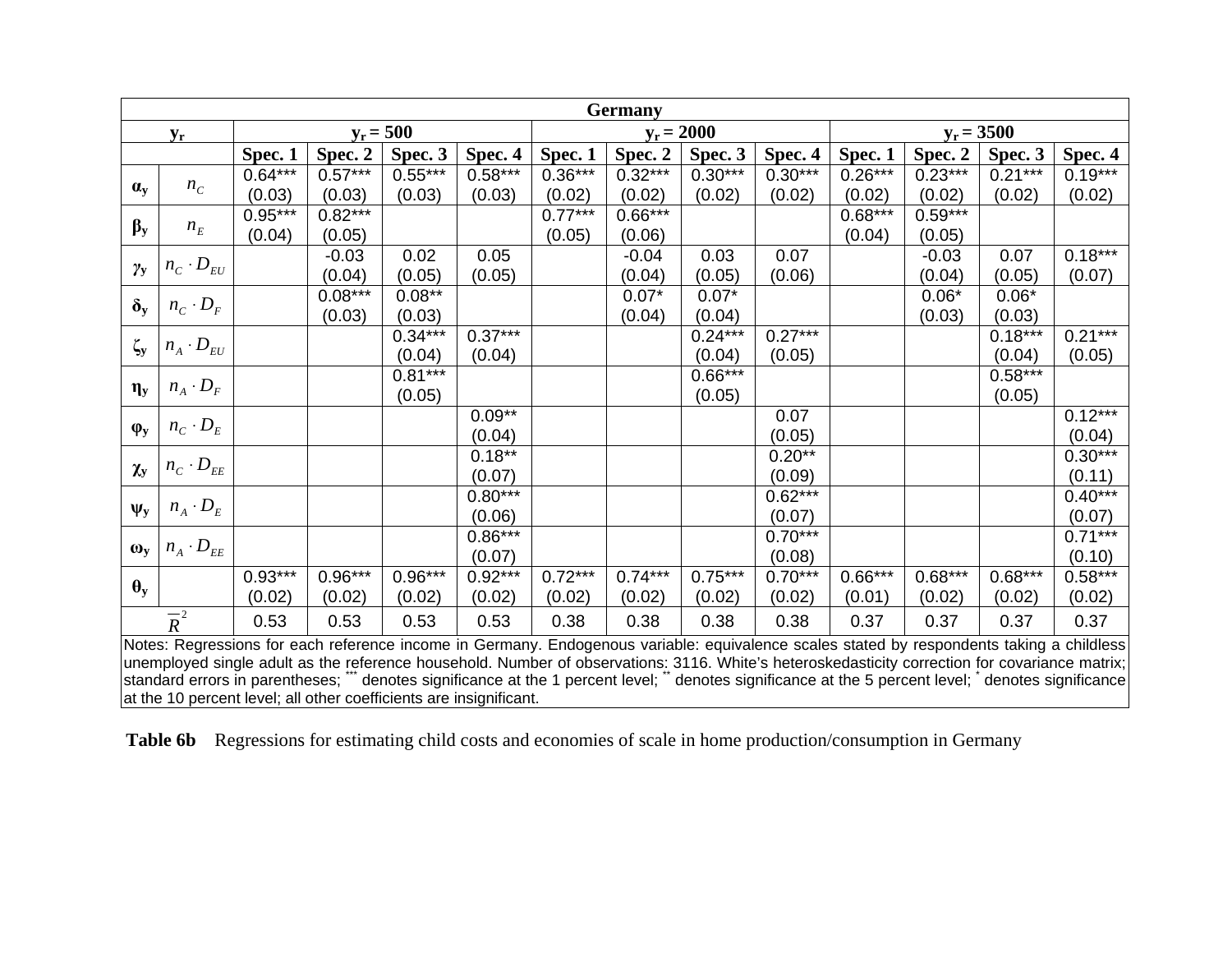|                                                                                                                                       |      |                | Spec. 4 |      |                                                                                                               |                                              |  |  |  |
|---------------------------------------------------------------------------------------------------------------------------------------|------|----------------|---------|------|---------------------------------------------------------------------------------------------------------------|----------------------------------------------|--|--|--|
| $y_{r}$                                                                                                                               |      | <b>Belgium</b> | Germany |      | Apps $\&$ Rees (2002)                                                                                         |                                              |  |  |  |
|                                                                                                                                       | EU   | EE             | EU      | EE   | EU (average income)                                                                                           | EE (average income)                          |  |  |  |
| poor $(500)$                                                                                                                          | 0.59 | 0.79           | 0.58    | 0.76 |                                                                                                               |                                              |  |  |  |
| middle $(2000)$                                                                                                                       | 0.36 | 0.60           | 0.30    | 0.50 | $0.24 - 0.40^a$<br>$0.82 - 0.98^b$                                                                            | $0.53 - 0.69$ <sup>a</sup><br>$0.78 - 0.91b$ |  |  |  |
| rich $(3500)$                                                                                                                         | 0.33 | 0.55           | 0.37    | 0.49 |                                                                                                               |                                              |  |  |  |
| Notes. $y_r$ is the level of reference income. $a$ denotes a model specification without considering domestic production and parental |      |                |         |      |                                                                                                               |                                              |  |  |  |
|                                                                                                                                       |      |                |         |      | childcare. <sup>b</sup> denotes a model specification considering domestic production and parental childcare. |                                              |  |  |  |

**Table 7** Child costs relative to an adult in EU vs. EE households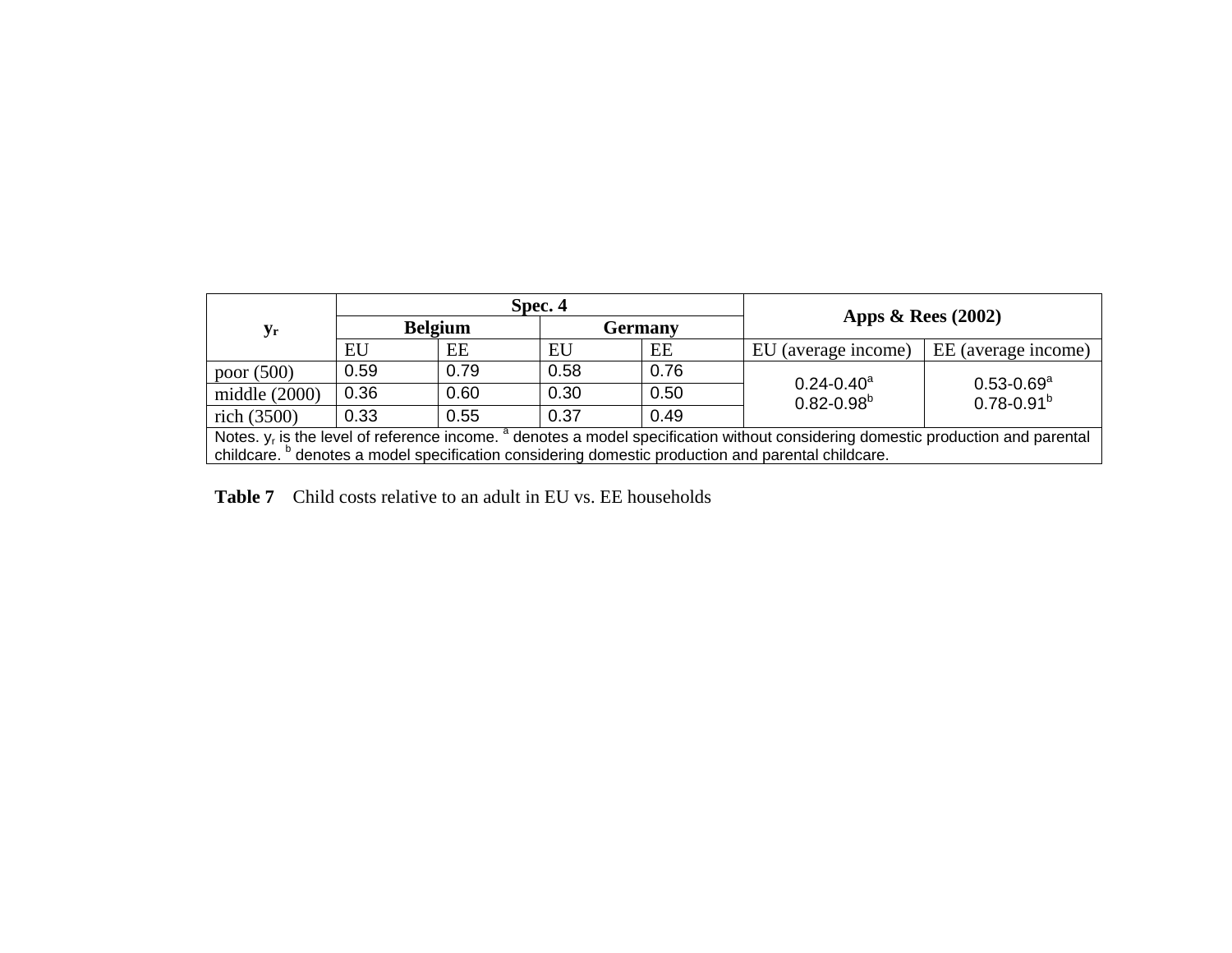## **Appendix**

#### **Questionnaire**

#### **1. Purpose of the survey**

In general, different household types may have different income needs in order to attain a given living standard. These needs (measured in income amounts) may depend on the number of adults and children living in the household. Furthermore, household needs may vary with respect to the occupational status of the adults (unemployed or full-time employed) since this, for example, might affect the time adults can spend for cooking or educating their children. Therefore, the following question arises:

*Given the income of a specific household type (reference household), what is the income for another household type (differing with respect to the number of children and/or adults and/or number of employees) that allows this household to reach an identical living standard as the reference household?* 

Since there does not exist an objective correct answer, we would like to know your subjective attitude towards this question.

#### **2. Personal characteristics**

We would like to ask you to state several of your own personal characteristics. Please mark the correct answer categories. Your answers will be treated confidentially and only for the stated research purpose.

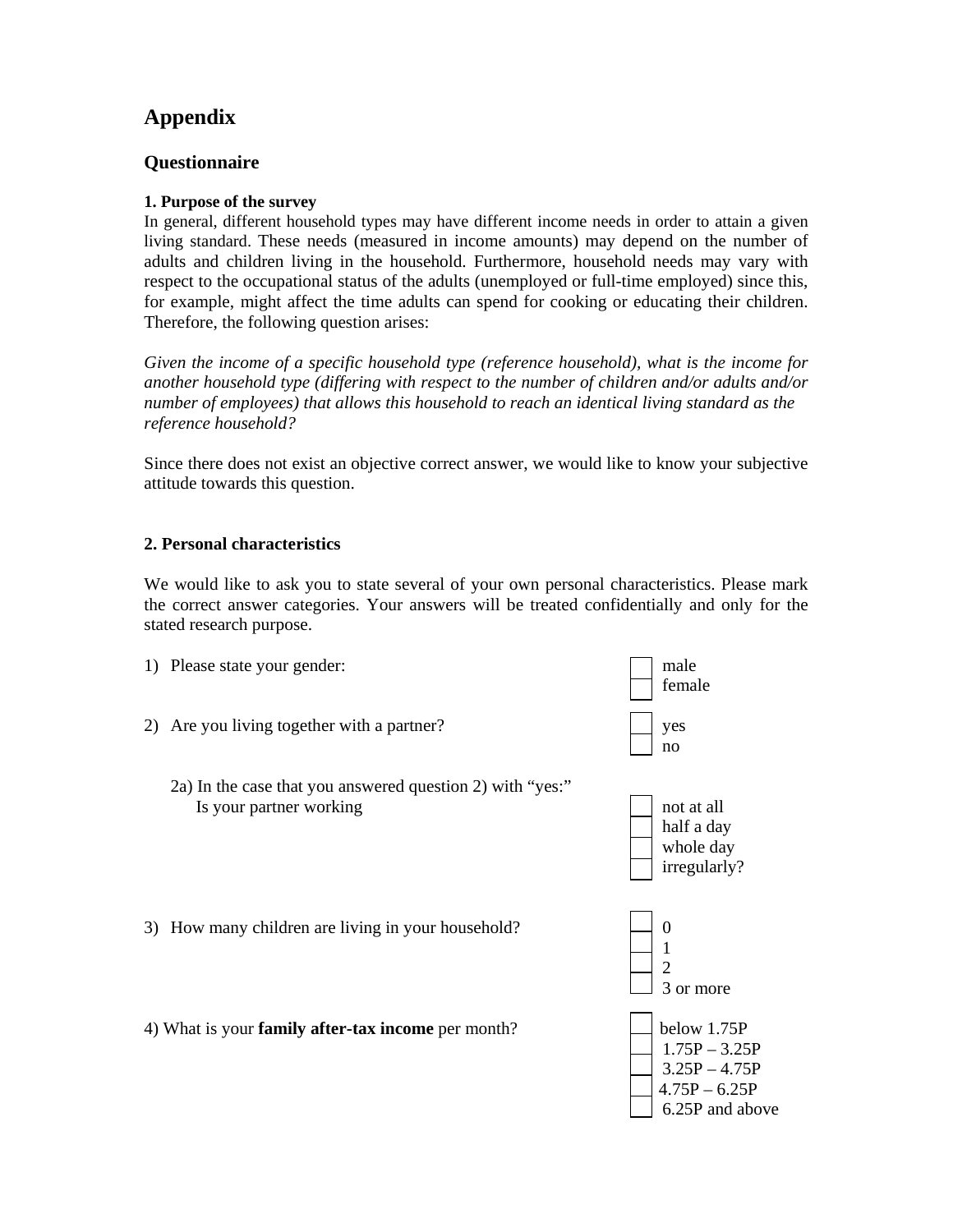

#### **3. Income evaluation**

In the tables below you shall evaluate three different situations. The situations differ by the prespecified monthly net income (including all social transfers) of an unemployed and childless single-adult household. Now consider, for each situation separately, that the size and composition of the households change according to the table.

Below, we give you an example of such a table. Please take some time to familiarize yourself with the structure of the table.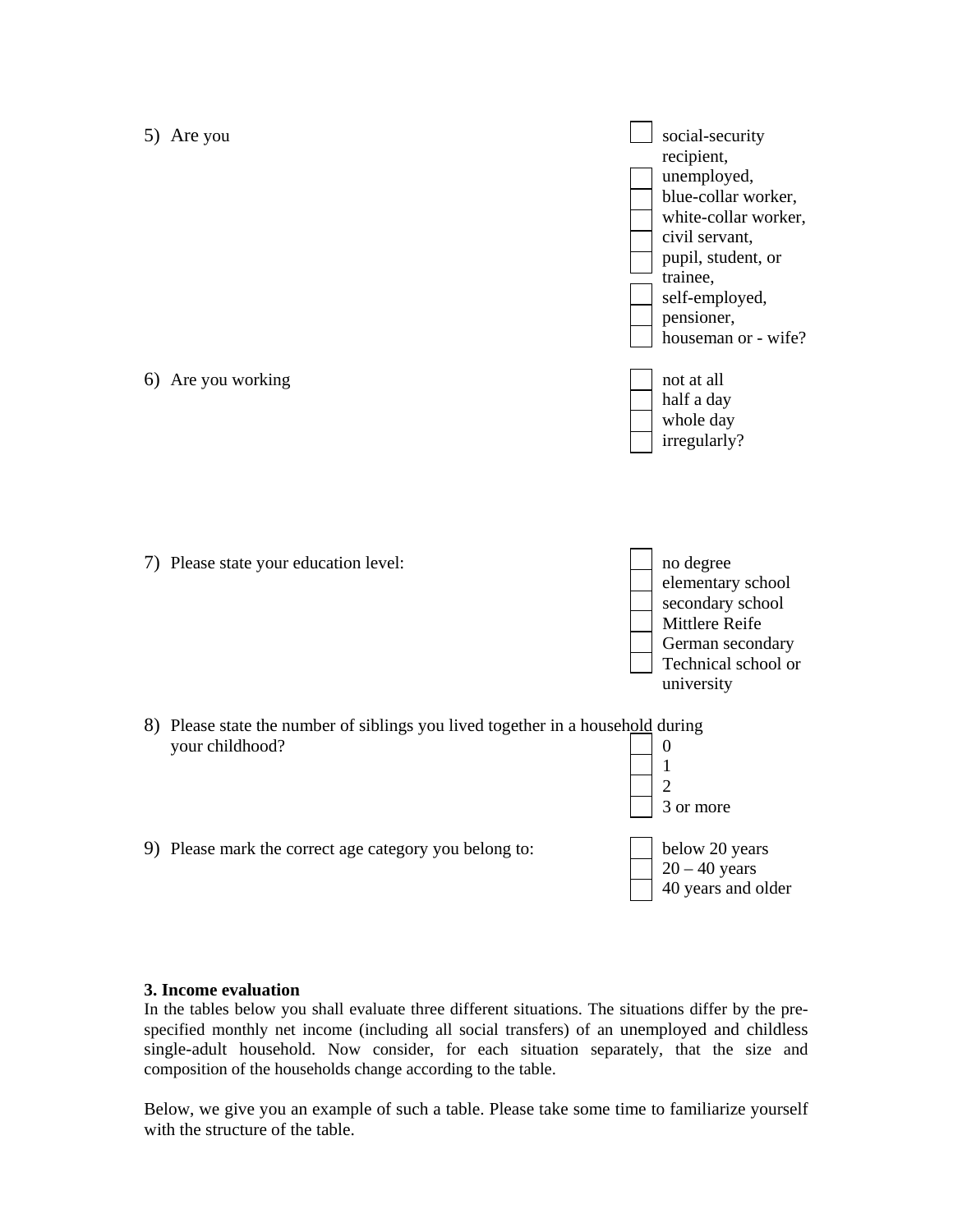|            | 1 adult,   | 1 adult,  | 2 adults,  | 2 adults,     | 2 adults,      |
|------------|------------|-----------|------------|---------------|----------------|
|            | unemployed | full-time | both       | 1 unemployed, | both full-time |
|            |            | employee  | unemployed | 1 full-time   | employees      |
|            |            |           |            | employee      |                |
| 0 children | Reference  |           |            |               |                |
|            | income     |           |            |               |                |
| 1 child    |            |           |            |               |                |
|            |            |           |            |               |                |
| 2 children |            |           |            |               |                |
|            |            |           |            |               |                |
| 3 children |            |           |            |               |                |
|            |            |           |            |               |                |

Within a given table, all household types should attain an identical living standard. You are asked to fill in the gaps putting the after-tax family income that you believe brings the households that differ with respect to the numbers of children, adults, and employees, to the same living standard as the one of the single-childless-unemployed-adult household.

Please complete the following three tables. Assume for your assessment that adults are between 35 and 55 and children between 7 and 11 years old.

(In the actual survey, three tables are provided, with the same structure as above, each for a different reference income for the single-childless-unemployed-adult household in increasing order).